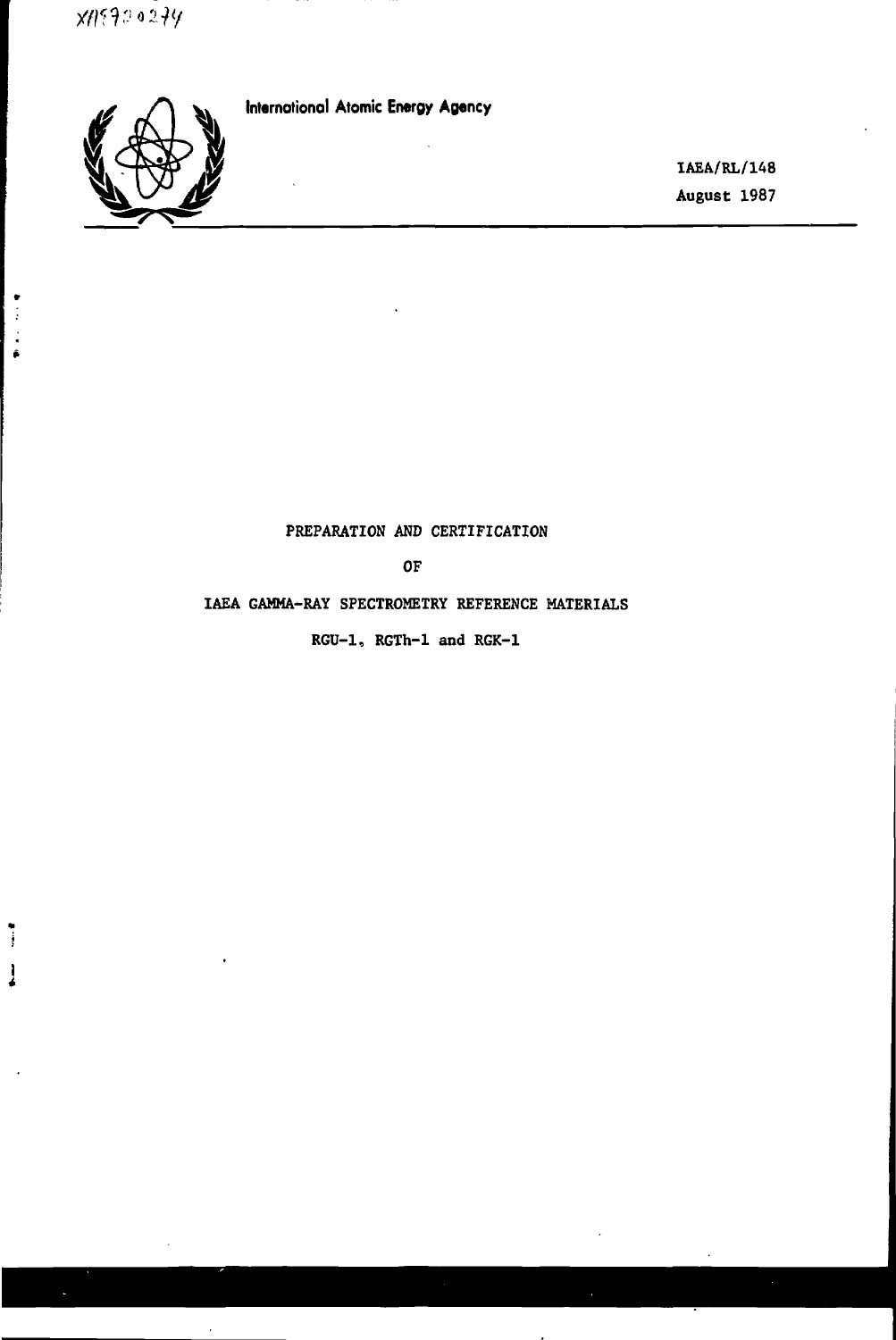IAEA/RL/148 August 1987

 $\mathbf{A}$ 

# PREPARATION AND CERTIFICATION OF **IAEA GAMMA-RAY** SPECTROMETRY REFERENCE MATERIALS RGU-1, RGTh-1 **and** RGK-1

 $\ddot{\phantom{1}}$ 

 $\bullet$ 

 $\bullet$ 

 $\bullet$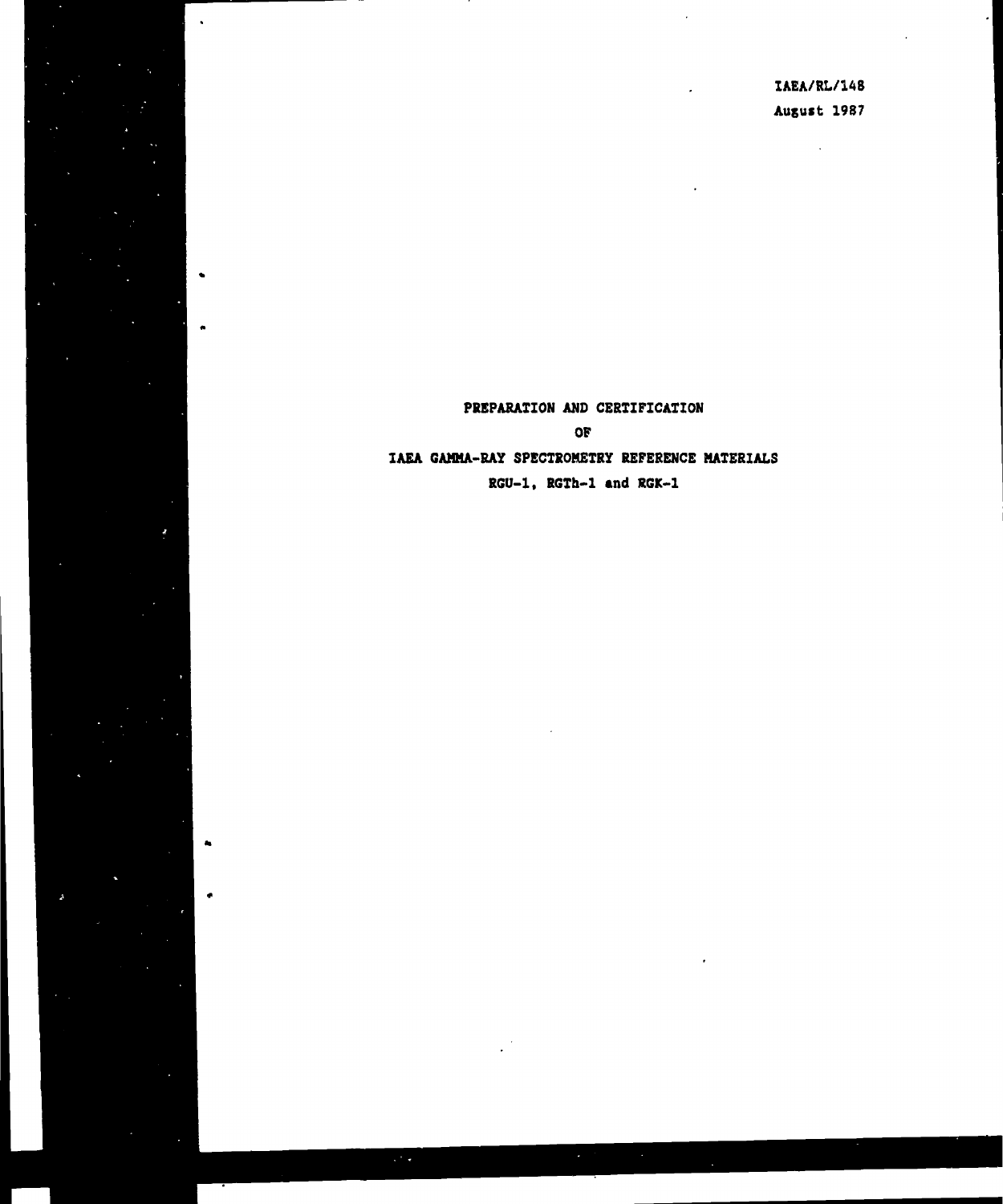#### **FOREWORD**

**The International Atomic Energy Agency has, since its beginning, had a continuing interest in making available to its Member States, certified reference materials to enable laboratories engaged in the analysis of nuclear materials, radionuclides and trace elements for which nuclear methods may be used to advantage, so that they can assess and control the quality of their work. Such control is necessary, since the results of these analytical activities are frequently the basis upon which decisions of an economic, administrative, medical or legal nature are made.**

**Reference materials are provided by the Agency through its Analytical Quality Control Services (AQCS) Programme, which is co-ordinated by the Chemistry Unit at the Seibersdorf Laboratory. The AQCS obtains materials, undertakes their preparation, organizes analytical intercomparisons, certifies reference materials and undertakes the distribution of these materials. Recommendations for new materials are received from other technical divisions within the Agency, from Member State laboratories and through technical meetings. Materials for certification and inclusion in the programme are frequently donated to the Agency by Member State organizations.**

**The reference materials described herein were prepared in a somewhat different manner. The Division of Nuclear Fuel Cycle noted a requirement for materials specifically designed for use in calibrating laboratory gamma-ray spectrometer instruments used for the analysis of geological and uranium exploration samples. This need was particularly evident in its programme on the intercomparison of calibration facilities for field radiometric equipment and on the construction and use of these facilities. Frequently difficulties were experienced in assigning radioelement grades to calibration facilities due to inadequacies in the analyses carried out on calibration pad materials. These, in turn, were traced to inadequacies of the reference materials used to calibrate the laboratory gamma-ray spectrometer methods.**

 $\mathbf{i}$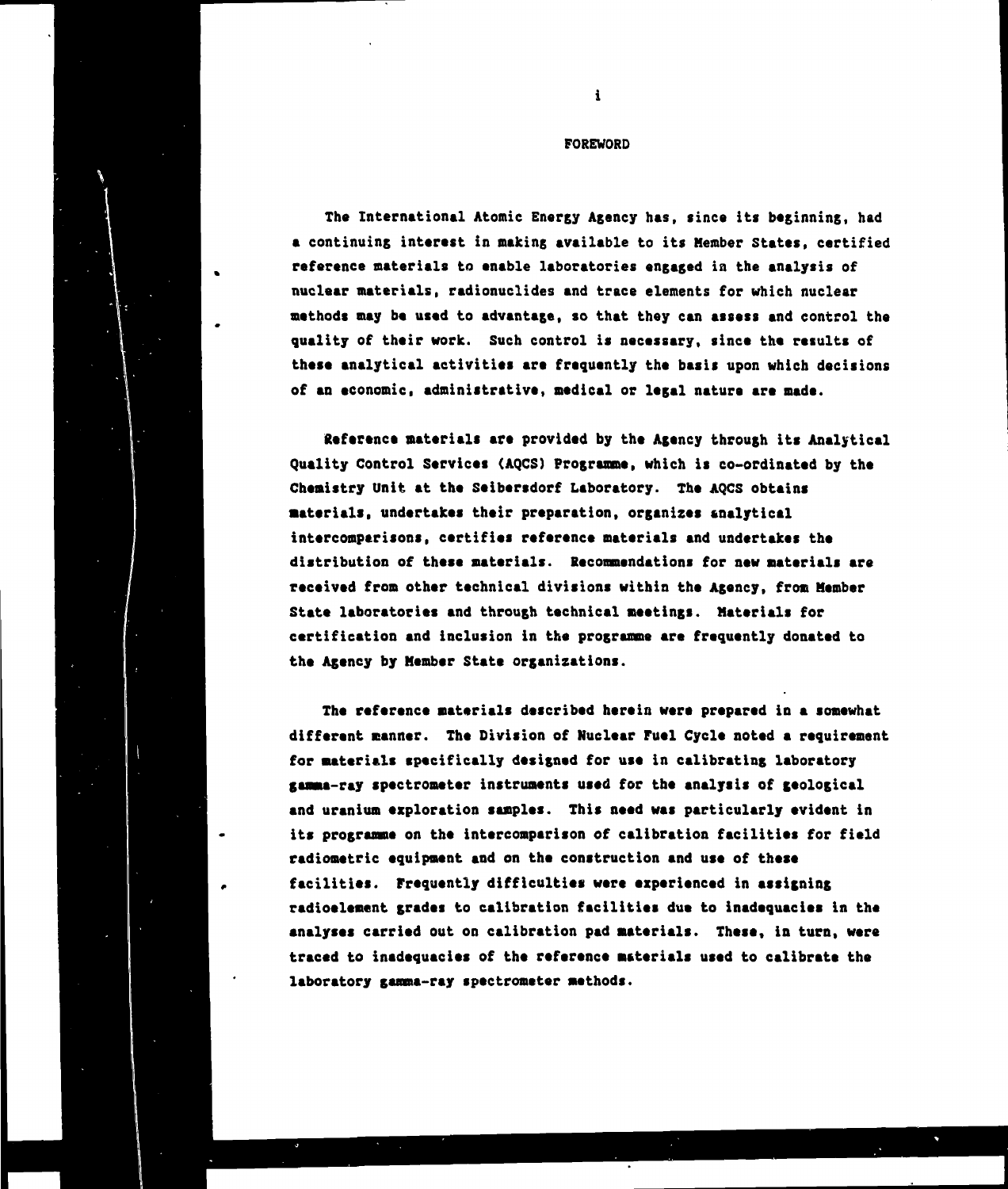**Tha Division of Nuclaar Fual Cycla convanad a Consultants' Maeting in 1983 to prapara specifications for an appropriata sat of rafaranca materials. Following tha recommendations of the Consultants' Group, arrangements ware made with the Canada Center for Hinerals and Energy Technology (CANMEI) through its Canadian Certified Reference Materials Programme, to undertake the preparation of a thorium and a uranium reference material of suitable concentration and quality to serve as IAEA AQCS certified reference materials. The result was the completion of RGU-1 and RGTh-1, which together with BGK-1, prepared by the AQCS, form a set of three materials for the calibration of laboratory gamma-ray spectrometers for potassium, uranium and thorium. The preparation of RGU-1, RGTh-1 and BGK-1 is described in this report.**

**The Agency wishes to thank its Consultants on this project. Or. R.L. Grasty of the Geological Survey of Canada; Dr. Leif Ldvborg of Hiso National Laboratory, Denmark, and; Dr. Milan Matolin of Charles University, Czechoslovakia. Thanks are also due to the officers of CAMMET, particularly Drs. H.F. Stager and C.V. Smith, for their excellent efforts in the preparation of these reference materials. The Agency officer responsible for the project was A.Y. Smith of the Division of Nuclear Fuel Cycle.**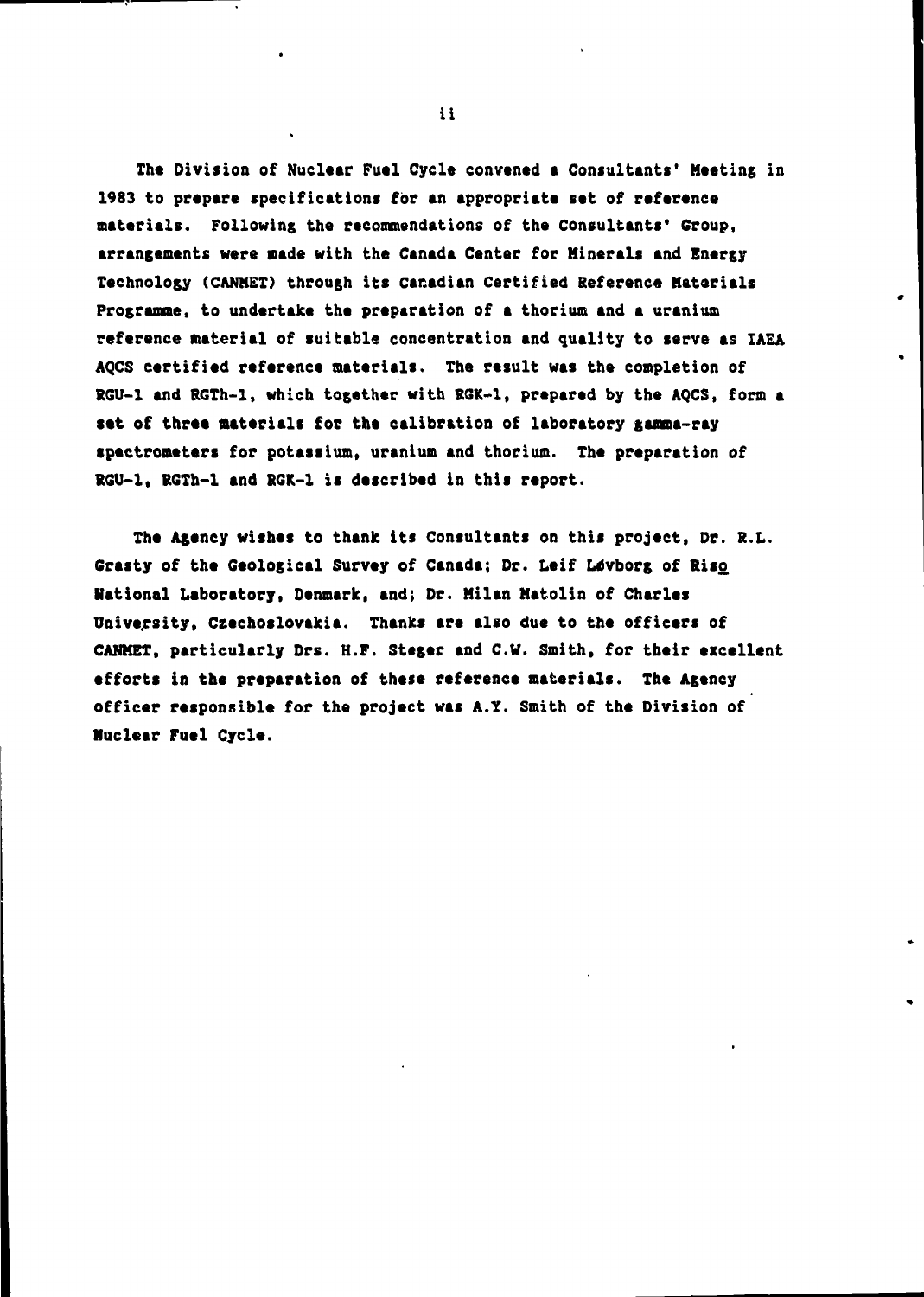

 $\bullet$ 

 $\bullet$ 

**iii**

## **CONTENTS**

### **FOREWARD**

**-Homogeneity of RGTh-1**

**in RGTh-1**

**-Confirmation of Mass Fraction of OKA-2**

**-Recommended Values for Thorium, Uranium**

| <b>INTRODUCTION</b>                             | 1         |
|-------------------------------------------------|-----------|
| CONSULTANTS' MEETING                            | 1         |
| THE PREPARATION OF RGU-1, A URANIUM RADIOMETRIC | 6         |
| REFERENCE MATERIAL                              |           |
| -Introduction                                   | 7         |
| -Raw Materials                                  | 7         |
| -Physical Preparation                           | 8         |
| -Homogeneity Confirmation                       | ۰         |
| -Nature of RGU-1                                | $\bullet$ |
| -References                                     | 14        |
| THE PREPARATION FOR IAEA OF RGTh-1, A THORIUM   | 15        |
| <b>RADIOMETRIC REFERENCE MATERIAL</b>           |           |
| -Abstract                                       | 16        |
| -Contents                                       | 17        |
| -Introduction                                   | 19        |
| -Certification of Radioelement Concentration    |           |
| in OKA-2                                        | 20        |
| -Characterization of Silica Component           |           |
| of RGTh-1                                       | 21        |
| -Preparation of RGTh-1                          | 22        |

**23**

**24**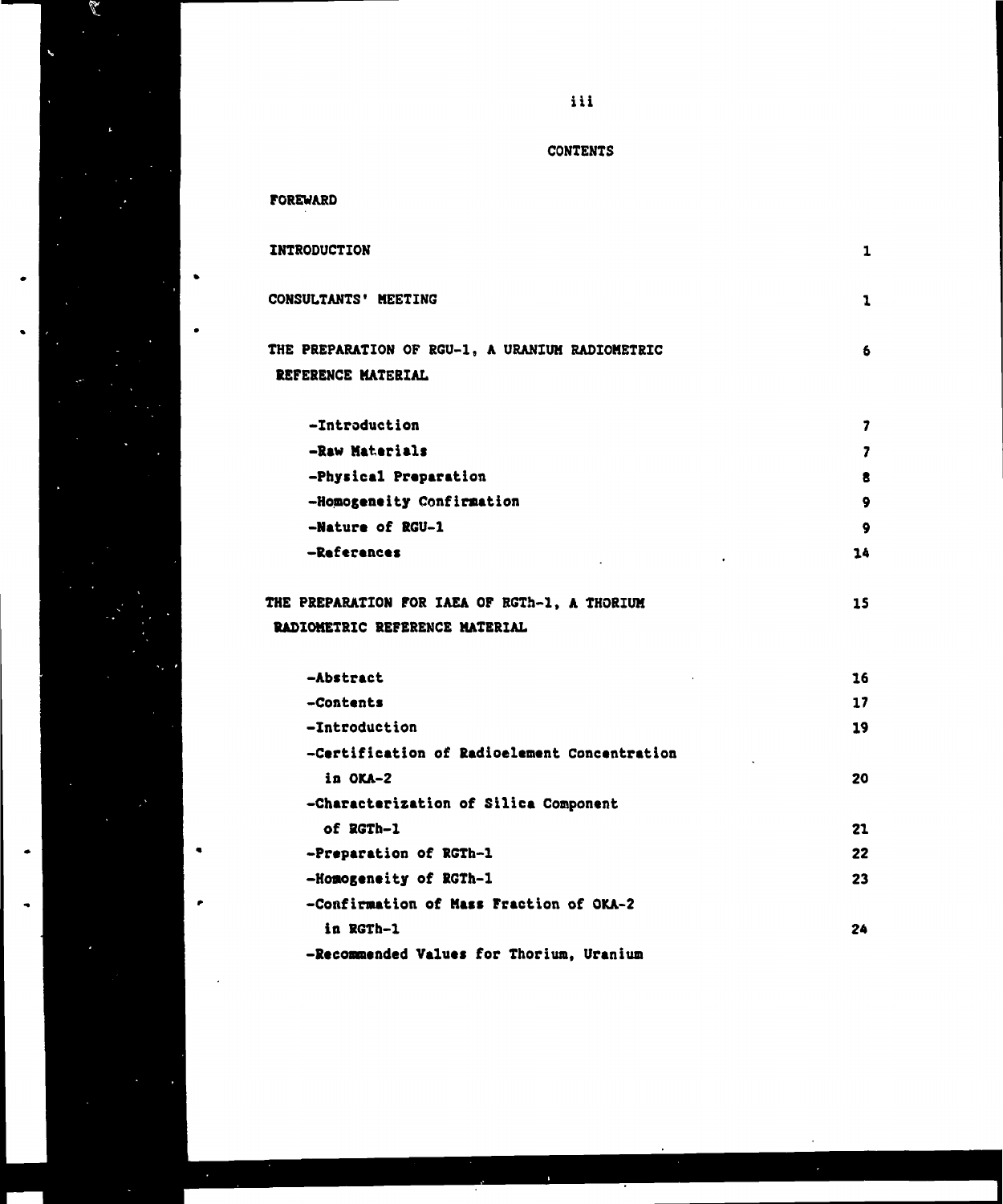| and Potassium in RGTh-1 and Conclusion         | 25 |
|------------------------------------------------|----|
| -Acknowledgements                              | 26 |
| -References                                    | 27 |
| $-A$ ppendix                                   | 28 |
| -Tables                                        | 32 |
| -Figures                                       | 40 |
| PREPARATION AND CERTIFICATION OF RGK-1.        |    |
| A POTASSIUM RADIOMETRIC REFERENCE MATERIAL     | 44 |
| -Description of Material                       | 44 |
| -Establishing the Certified Values             | 45 |
| <b>CERTIFICATE OF ANALYSIS FOR IAEA/RGU-1</b>  | 46 |
| <b>CERTIFICATE OF ANALYSIS FOR IAEA/RGTh-1</b> | 47 |
| <b>CERTIFICATE OF ANALYSIS FOR IAEA/RGK-1</b>  | 48 |

 $\ddot{\phantom{a}}$ 

 $\ddot{\phantom{0}}$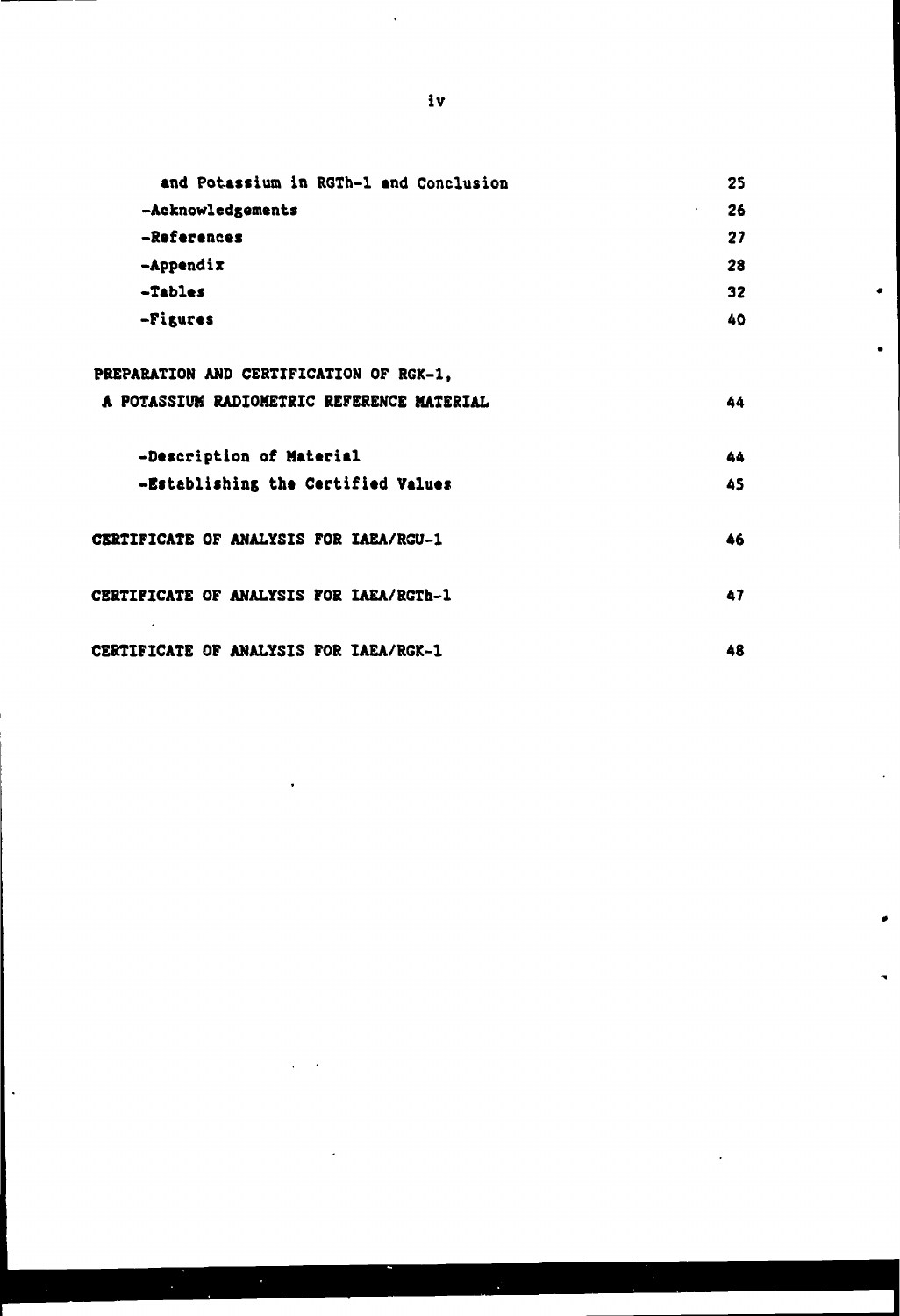#### **INTRODUCTION**

**- 1 -**

At a number of meetings and conference over the last ten or fifteen **years the need his been expressed for i new set of reference materials specifically designed for the calibration of laboratory ganma-ray spectroneters used for the analysis of geological and other natural Materials. In 1983 the IAEA convened a Consultants' Meeting in Vienna to discuss the natter and to provide specifications for such reference •aterinls.**

**The present Technical Document provides users of these reference •aterials with information on the recommendations of the consultants' group and on the preparation of RGU-1, RGTh-1 and RGK-1.**

#### **CONSULTANTS' MEETING**

**A consultants' meeting was held in Vienna, December 12 - 14, 1983, to discuss and recommend methods and procedures for the preparation of reference materials for use in gamma-ray assaying of geological materials. The group reported as follows.**

**The need for carefully prepared, certified reference materials for use in gamma-ray spectrometric analysis of geological materials has been recognized for some years. Presently available materials have a number of defects that limit their usefulness. In the case of uranium bearing materials U and Ra are not in equilibrium and are frequently high in Th. In some cases Ra content is not stated. Thorium reference materials are frequently too high in U and, again, the state of equilibrium is not known. In general, the content of U and Th in these materials Is very high, requiring the user to prepare diluted materials, a task difficult for many users to carry out satisfactorily. A further deficiency is that the available materials have generally been calibrated against other reference materials rather than primary standards so that errors in earlier references are carried through to the new ones [1,2,31.**

 $\epsilon$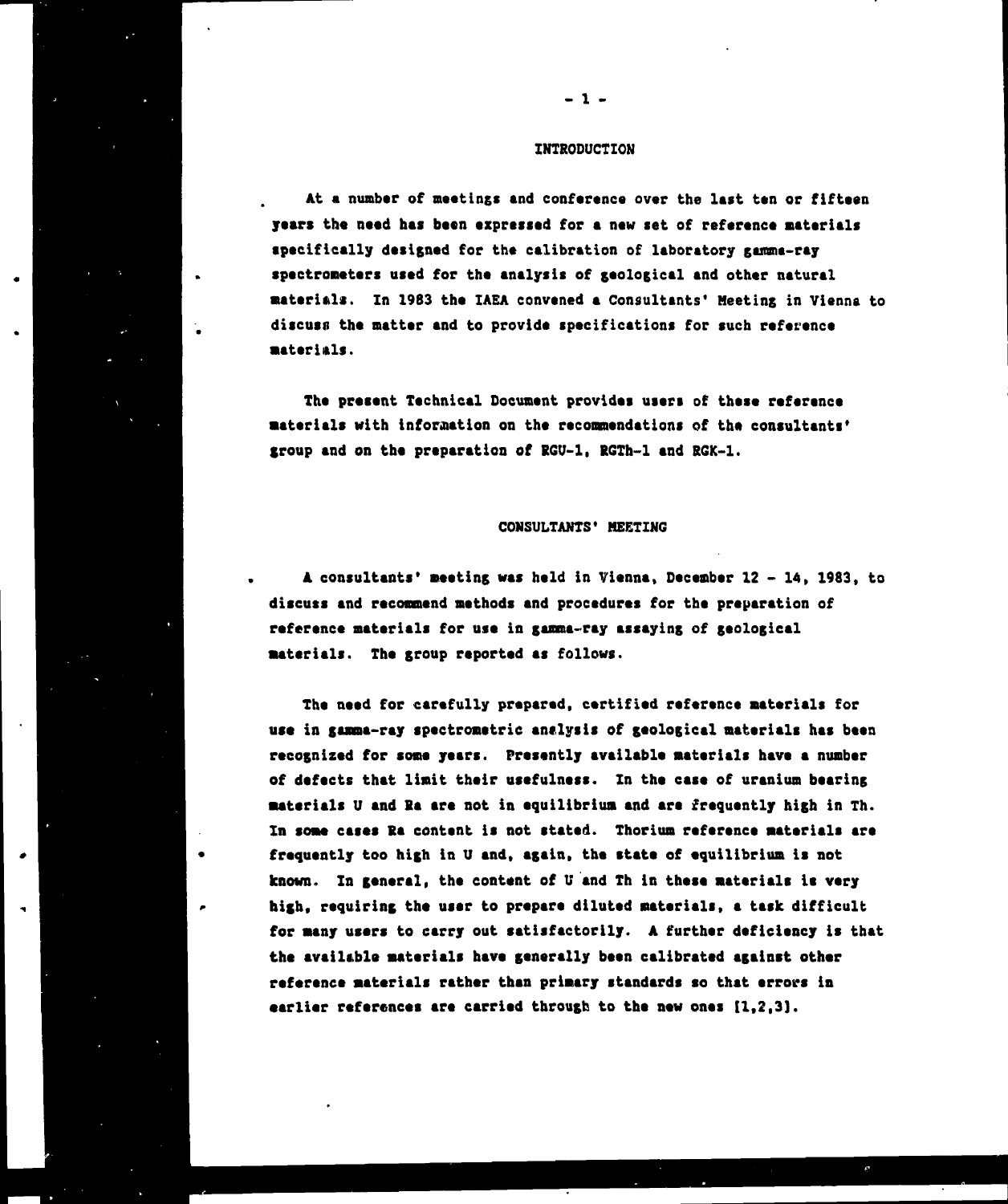**Reference materials for U, Tb and K are used for the precise calibration of laboratory gamma-ray spectrometers for the measurement of these redioelements in geological materials. These instruments are, in turn, used to measure the radioelement contents of field instrument calibration facilities. These facilities include large concrete pads for the calibration of airborne gamma-ray spectrometer equipment; small concrete pads for calibration of field gamma-ray spectrometers, and concrete bore-hole nodels for the calibration of bore-hole logging equipment. Once such calibration facilities are available they are made use of by environmental workers and waste management specialists, as well as uranium explorationists.**

**A further use of such certified reference materials, of importance in the Agency's Technical Co-operation projects, is in the establishment and calibration of laboratory gamma-ray spectrometer facilities for the analysis of geological materials in developing countries. The lack of satisfactory reference materials has been a handicap in such projects in several countries.**

**The consultants recommend:**

- **1. That a reference material be prepared for U with a concentration of approximately 400 yg/g ± 8 yg/g U. This should be in secular equilibrium between U and Sa, and be very** low in Th and K. This material should be called RGU-1.
- **2. That a reference material be prepared for Th with a concentration of approximately 800 wg/g ±24 ug/g Th, and very low in U and K. This material should be called RGTh-1.**
- **3. That a reference material be prepared for K with a concentration of approximately 40 % K (by weight). The Material should be nade from chemical reagent and should be checked for very low centant of U and Th. This material should be called EGK-1.**

Î.

**- 2 -**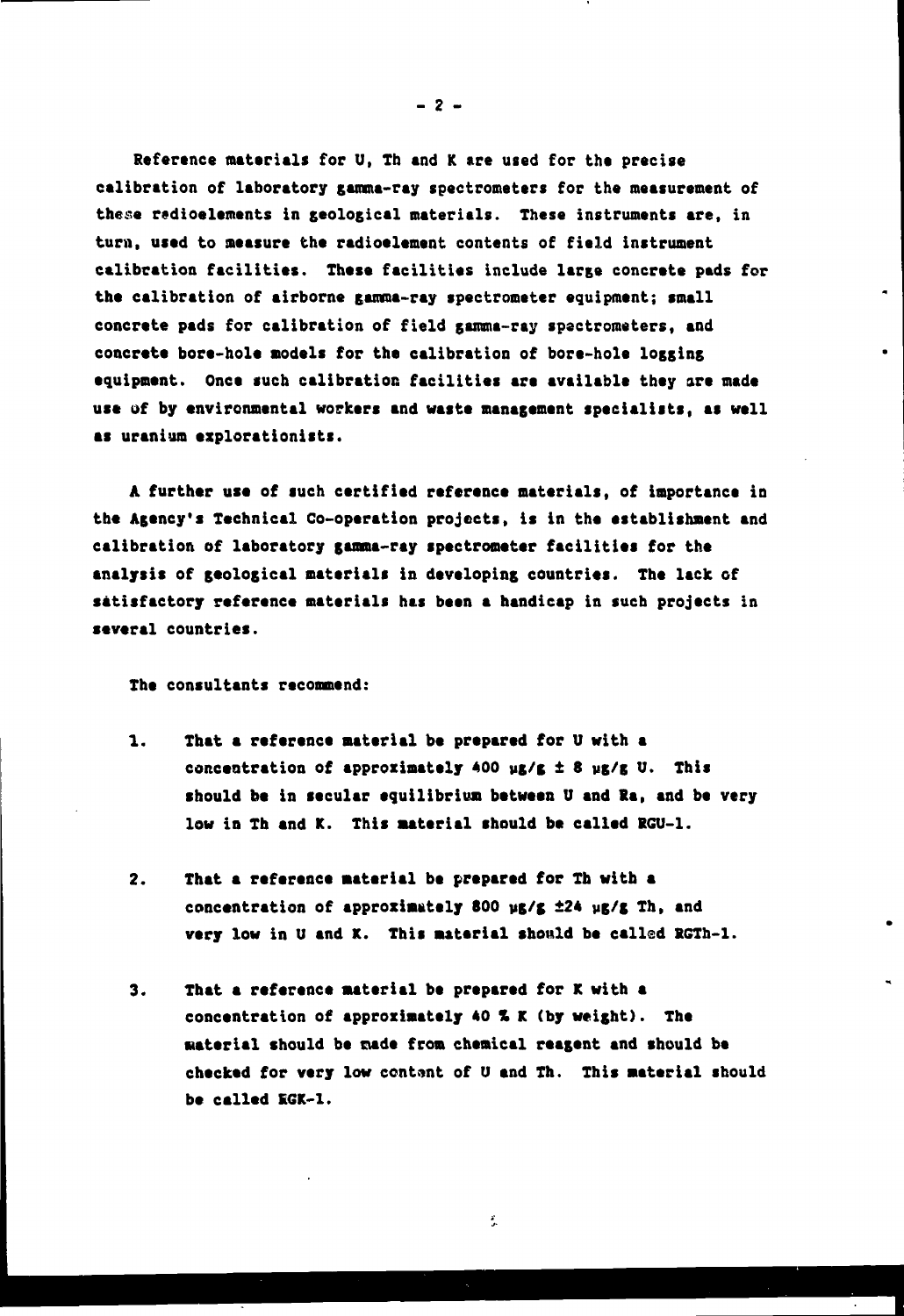- **4. Each of the materials should b« available in S00 kg quantities, to be distributed in bottles of 500 g. The materials should be distributed as a set of three.**
- **5. Uranium ore (BL-S) available from the Canada Center for Mineral** and Energy Technology (CANMET) containing 7.09 % U and in **radioactive equilibrium should be used to prepare the U reference material.**
- **6. Thorium material being investigated by the Geological Survey of Canada, if demonstrated to be of suitable quality, should be used to prepare the Th reference material.**
- **7. The IAEA should enter into an agreement with CANMET for the preparation of these two materials, perhaps through a Technical Contract.**
- **8. The K reference material should be prepared by the Agency's Seibersdorf Laboratory from commercially available reagent chemicals.**
- **9. The certification of the U ore already carried out by CANMET should be accepted, the diluted material being checked for final concentration and homogeneity.**
- **10. The certification of the Th ore to be used to prepare the Th reference material should be carried out jointly by CANMET and the Agency through its AQCS Programme.**
- **Consultants: Dr. R. Grasty (Canada) Or. L. Lovborg (Denmark) Dr. M. Matolin (Czechoslovakia) Dr. 0. Suschny (IAEA Laboratory) Mr. L. Pszonicki (IAEA Laboratory) Mr. A.Y. Smith (IAEA Scientific Secretary)**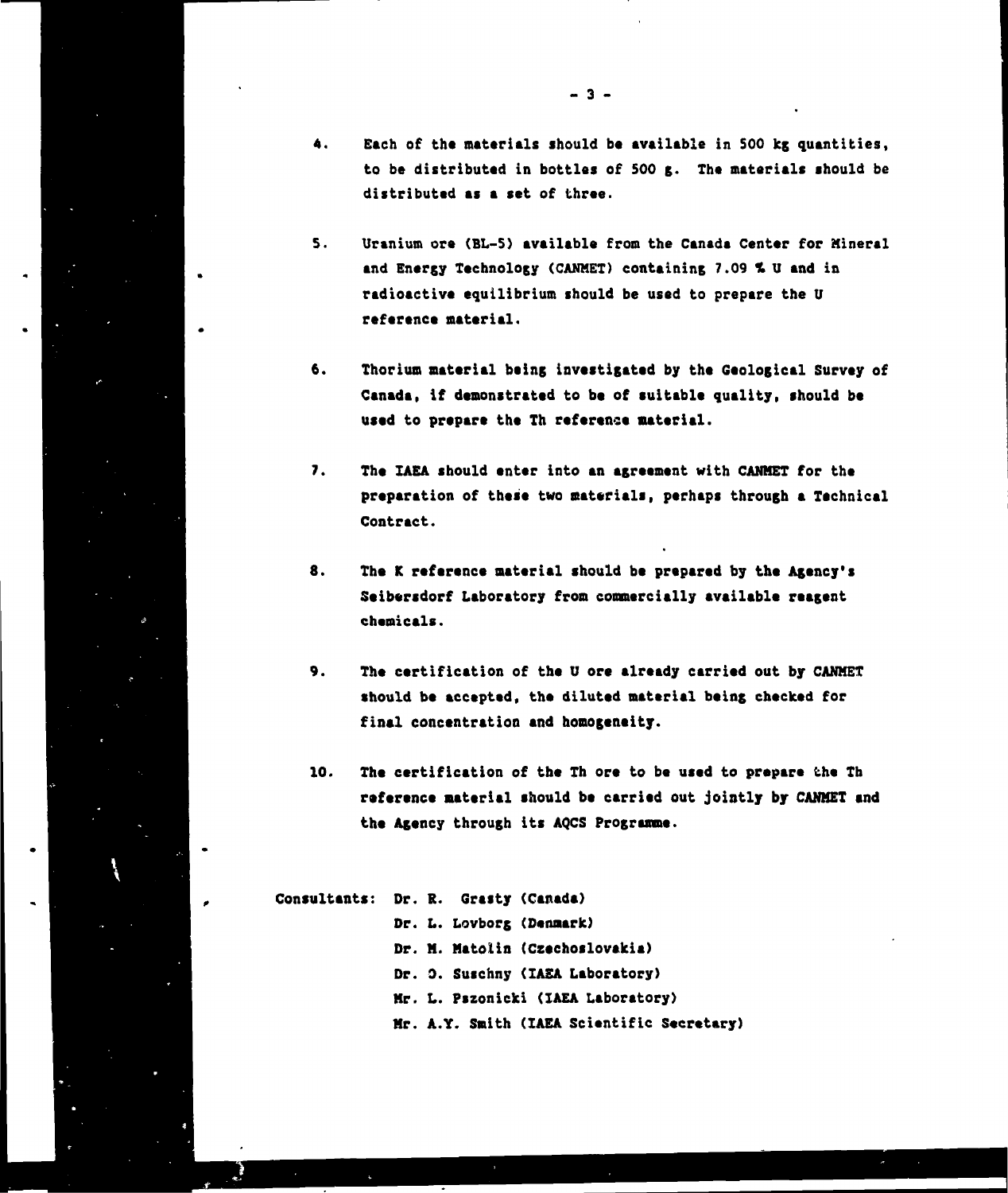**Arrangements to begin preparation of these reference materials were mad\* early in 1984 with the Canada Center for Mineral and Energy Technology through an Agency Technical Contract. RGU-1 was the first to be prepared, by dilution with silica sand of CCRMP Uranium Ore BL-5. The certification of BL-5 is described in by Faye, Bowman and Sutarno [4]. The preparation of RGU-1 is described below, reproduced from the report by Steger [S] supplied to the Agency.**

**The Geological Survey of Canada began the search for a suitable thorium ore material with which to prepare RGTh-1. Suitable material was found at a britholite deposit near Oka, Quebec, and prepared by CANHET** under the title OKA-2. Samples of this material were distributed to 29 **laboratories by the Agency's AQCS Programme in the spring of 1985, The IAEA programme requested analyses of thorium, uranium, uranium/radium ratio and potass5uo. At the same time CANHET distributed samples to a selection of laboratories under its Canadian Certified Reference Material Project, requesting analyses for thorium, uranium and lanthanide elements, in keeping with their interest in OKA-2 as a potentially useful compositional reference material particularly for the lanthanide series elements. The results of the two intercomparisons were used by CAMMET to determine the recommended values for thorium, uranium, equivalent uranium end potassium. The certification of OKA-2 is described by Smith, Steger and Bowman [6].**

**RGTh-1 was prepared by dilution with silica sand of OKA-2. The preparation of RGTh-1 is described below, reproduced frosi a report by Smith. Grasty, Bowman and Steger [7] supplied to the Agency on completion of the work.**

**R6K-1 was prepared from a batcb of potassium sulphate supplied by the Merck Company as Potassium sulphate powder Extra Pure DAC. The content of uranium and thorium was checked by the Agency's Seibersdorf Laboratories.**

**- 4 -**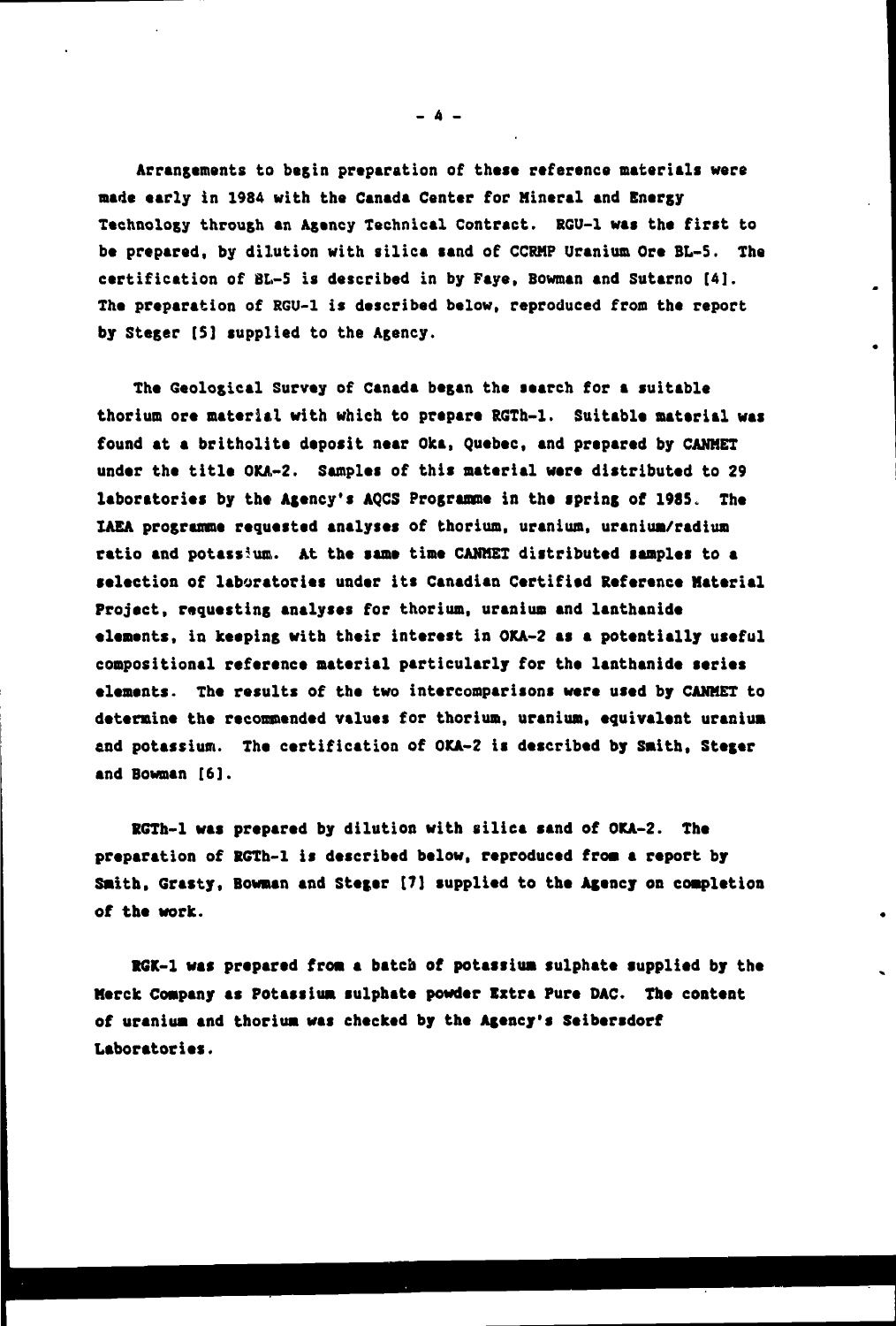**References:**

 $\mathcal{C}^{\prime}$ 

**1. Grasty, R.L.: Utilizing Experimentally Derived Multi-channel Gamma-ray Spectra for the Analysis of Airborne Data; in: Uranium Exploration Methods, pp. 653 - 669. OECD, Paris, 1982.**

**2. Ltfborg, L.: Error Analysis of Calibration and Field Trials with Spectrometers and Counters; in: Uranium Exploration Methods, pp. 671 - 680. OECD, Paris, 1982.**

**3. Dickson, B.L., Christiansen, E.M. and Ldborg, L.: Reference Materials for Calibration of Laboratory Gamma-ray Analyses, in: Uranium Exploration Method!, pp. 687 - 698. OECD, Paris, 1982.**

**4. Paye, G.H., Bowman, W.S. and Sutarno, S.: Uranium Ore BL-S - A Certified Reference Material; CANMET Report 79-4, Energy Mines and Resources Canada, 1979.**

**5. Steger, H.F.: The Preparation of RGU-1; CANMET Division Report MRP/MSL 85-11(CR), Energy Mines and Resources Canada, 1895.** 

**6. Smith, C.W., Steger, H.F. and Bowman, V.S.: The Certification of Thoriua and Uranium Concentrations on CCRMP Reference Material OKA-2; CANMET Division Report MSL 86-154 (IR), Energy Mines and Resources Canada, 1986.**

**7. Smith, C.W., Grasty, R.L., Bowman, V.S. and Steger, H.F.: The Preparation for the IAEA of RGTh-1, A Thorium Radiometric Reference Material; CANMET Division Report MSL 87-1 (CD, Energy Mines and Resources Canada, 1987.**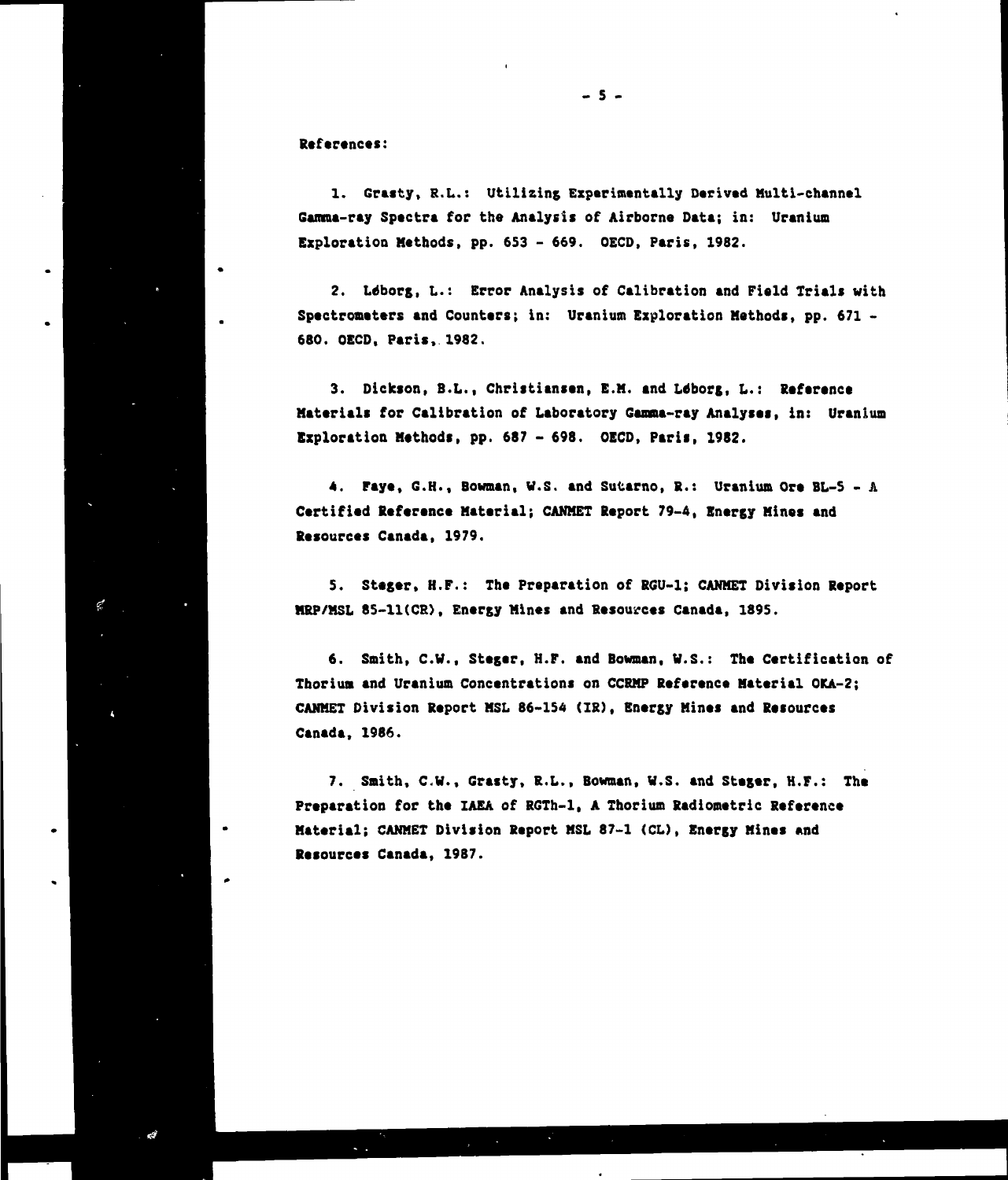## THE PREPARATION OF RGU-1, A URANIUM **RADIOMETRZC REFERENCE MATERIAL**

 $\bullet$ 

**by**

**H.F. Steger**  $\bullet$ 

**Canadian Certified Reference Mattrial Project Canada Center for Minerals and Energy Technology Energy, Mines and Resources Canada Ottawa. Canada**

 $\ddot{\phantom{a}}$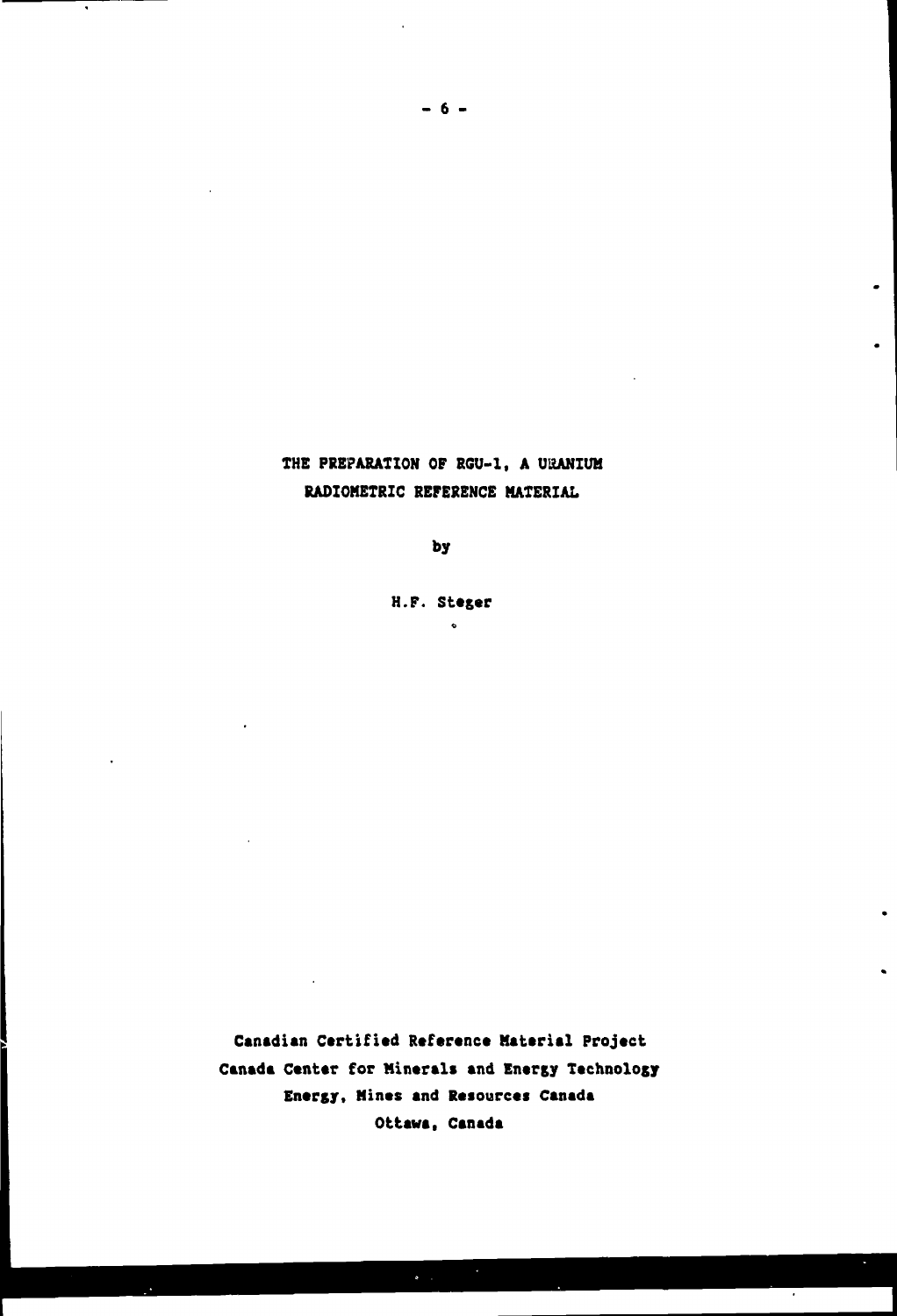#### **INTRODUCTION**

**The Canadian Certified Reference Materials Project (CCRHP) agreed in 1984 to prepare a uranium reference material, RGU-1, on behalf of the International Atomic Energy Agency, IAEA. The work was accepted by the Canada Centre of Mineral and Energy Technology as Cost Recovery Job No. 025202.**

**RGU-1 is intended for use in calibrating laboratory gamma-ray spectrometers to determine their sensitivities and stripping ratios for determination of U, Th and K ratios. This reference material was to be prepared by dilution of uranium reference ore BL-5 (1) of CCRMP (7.09\* U) with a silica matrix of negligible U and Th content to give a final U concentration of 400 \* 8 ug/g. Since the advent of the preparation of RGU-1, 3L-5 has been certified for radium-226 (2) and lead-210 (3), thereby confirming BL-5 tc be in secular equilibrium. This report describes the physical and chemical procedures by which RGU-1 was prepared and characterized.**

#### **PREPARATION AND NATURE**

#### **RAW MATERIALS**

 $\bullet$ 

**The characterization and certification of BL-5 are described else**where  $(1-3)$  - Certificate of Analysis attached. The most important consti**tuent parameters are reviewed in Table 1.**

| Constituent   | <b>Concentration</b>         |  |
|---------------|------------------------------|--|
| U             | $7.09 = 0.035$               |  |
| Ra-226        | $857 = 38$ Bq/g <sup>*</sup> |  |
| <b>Pb-210</b> | $866 * 21$ Bq/g*             |  |
| Th            | $40 \mu g/g$                 |  |
| K             | 0.4%                         |  |

**Table 1 - Values of constituents of BL-5**

**•Certified value**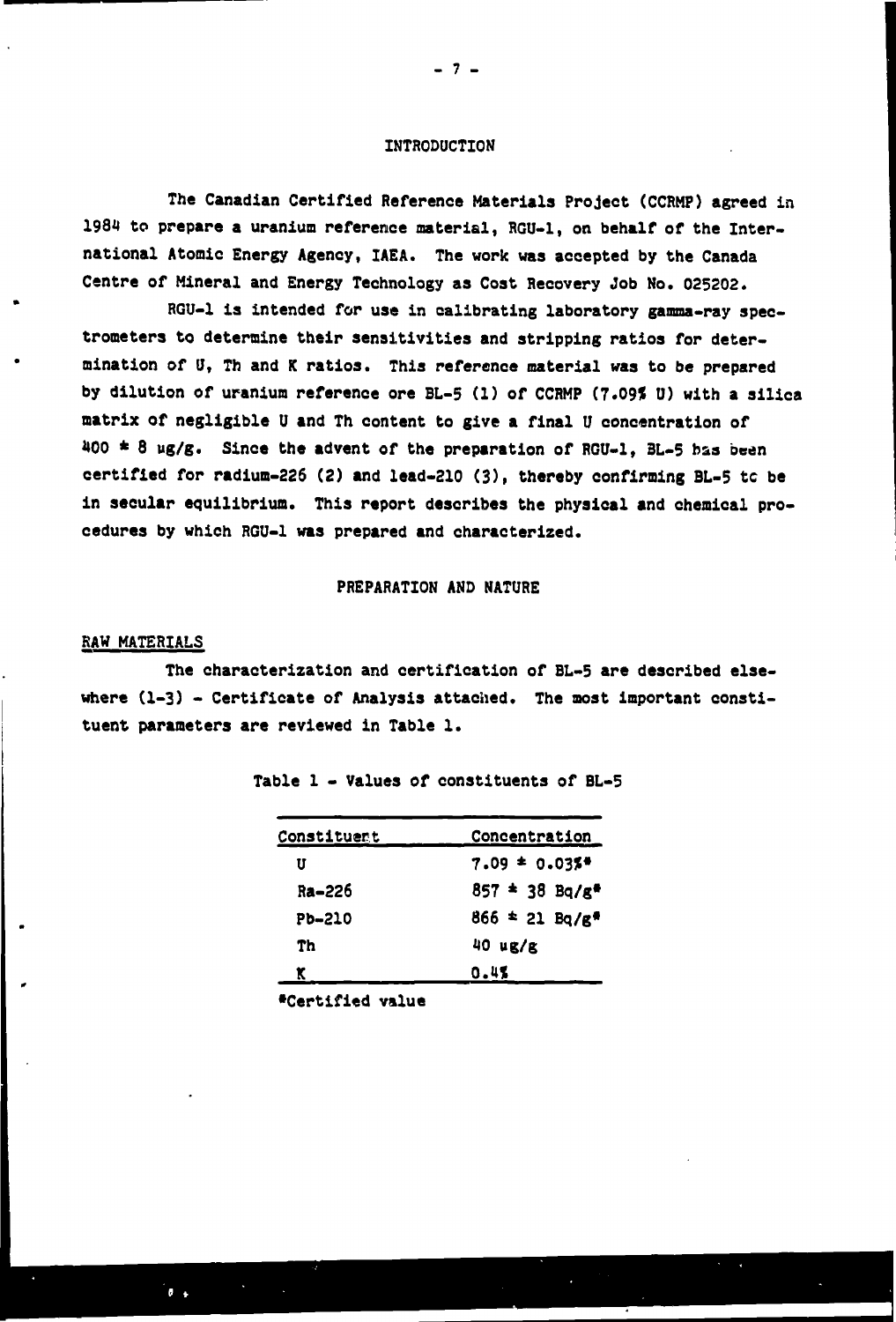**The silica diluent (500 kg) was purchased from Fisher Scientific, catalogue #S-153. It is a floated powder of approximately 240 mesh size. A particle size analysis is reported in Table 2.**

|        | Size of fraction     | Silica | $RGU-1$ <sup>*</sup> |
|--------|----------------------|--------|----------------------|
|        | $(\mu \mathfrak{m})$ |        | mass %               |
|        | $+104$               | 0.0    | 0.0                  |
| $-104$ | $+ 74$               | 8.3    | 8.3                  |
| $-74$  | $+46$                | 19.9   | 19.8                 |
| - 46   | $+37$                | 14.0   | 13.9                 |
| - 37   |                      | 57.8   | 58.0                 |

**Table 2 - Particle size analysis (wet screen)**

**•Calculated from corresponding values of**

**silica and BL-5 (1).**

**The silica was investigated at CANMET by gamma-ray spectrometry and the equivalent uranium and equivalent thorium values were estimated to be**  $0.2 \pm 0.1$  and  $0.4 \pm 0.3$  ug/g, respectively. The silica contribution to the **overall uranium content of RGU-1 ("400 ug/g) is therefore negligible. On the other hand, the equivalent thorium value of the silica is approximately the same as the 0.2 ug/g Th value expected for RGU-1 from BL-5 (0.004% Th) but does not affect significantly the favorable U:Th ratio required in RGU-1.**

**The silica was also analyzed by a semi-quantitative optical emission technique.**

#### **PHYSICAL PREPARATION**

**RGU-1 was prepared in two batches because of equipment limitations. For one batch, 245.8 kg of silica were blended with 1.395 kg of BL-5 for 8 h in a 570-L blender. The other batch consisted of 253.8 kg of silica and 1.440 kg BL-5 and was treated similarly. These batches were divided approximately in-half and each portion of one batch was blended with a portion of the other batch for 3 h, thereby giving two new batches. This procedure was repeated twice more to ensure that the two batches obtained at the end were homogeneous. RGU-1 was bottled in 500-g lots in plastic bottles supplied by IAEA. These bottles had narrow necks intended for liquid storage and as a**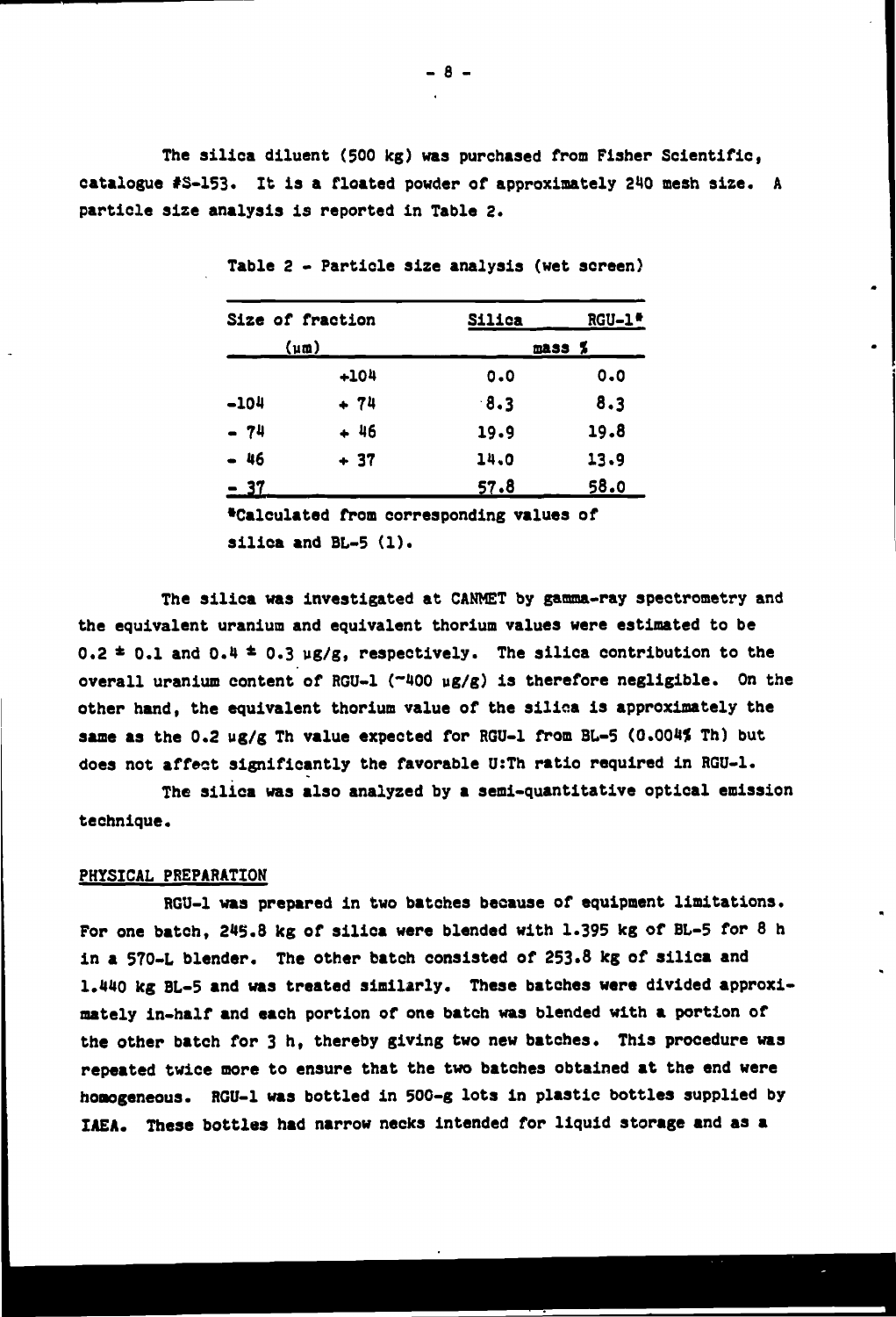**consequence gave considerable difficulty in the filling process. Material losses were much greater than expected and only 972 instead of 1000 bottles could be provided.**

**- 9 -**

#### **HOMOGENEITY CONFIRMATION**

**The homogeneity of RGU-1 was assessed by CANMET by an X-ray fluorescence technique and by Chemex Laboratories Ltd., North Vancouver, British Columbia (P.O. No. 4.5277) by a neutron activation technique by analyzing in triplicate for uranium 16 bottles selected from the stock of 972. The stock was divided into 15 lots of 62 bottles and a 16th lot of 42 bottles. The code number of the bottle from the first lot was selected at random out of 1 to 62. The code nuaber of the remaining 15 bottles was given by the code number of the preceding bottle plus 62. Chemex Laboratories Ltd., were sent three 2-g samples from each bottle; the samples were coded accordingly to a random selection scheme.**

**A one-way analysis of variance technique was used to assess the homogeneity (4). Herein the ratio of the between-bottles to within-bottle mean square is compared to the F statistic at the 95J level of probability. The results for the evaluation by CANMET and by Chemex Laboratories are shown in Tables 3 and 4. No evidence for between-bottles inhomogeneity was detected by either CANMET or Chemex Laboratories Ltd. Another manner of evaluating the homogeneity results is reported in Table 5. Herein the mean of bottles 19 to and including 453 from one batch is compared with that for bottles 515 to and including 949 of the other batch of fully blended material. The observed difference between the mean values is not statistically significant in view of the values of a, the standard deviation of the means.**

#### **NATURE OF RGU-1**

**The approximate chemical composition of RGU-1 shown in Table 6 is based on the composition of BL-5 and the semi-quantitative optical emission analyses of the silica diluent and RGU-1. The calculated particle size distribution is reported in Table 2.**

**The uranium concentration of RGU-1 calculated solely on the ratio of silica to BL-5 is 400 ug/g with 95t confidence intervals of \* 1.7 ug/g. The latter reflects only the estimated uncertainty in the measurement of uranium in BL-5. The potential error in the weighing of the silica was estimated to**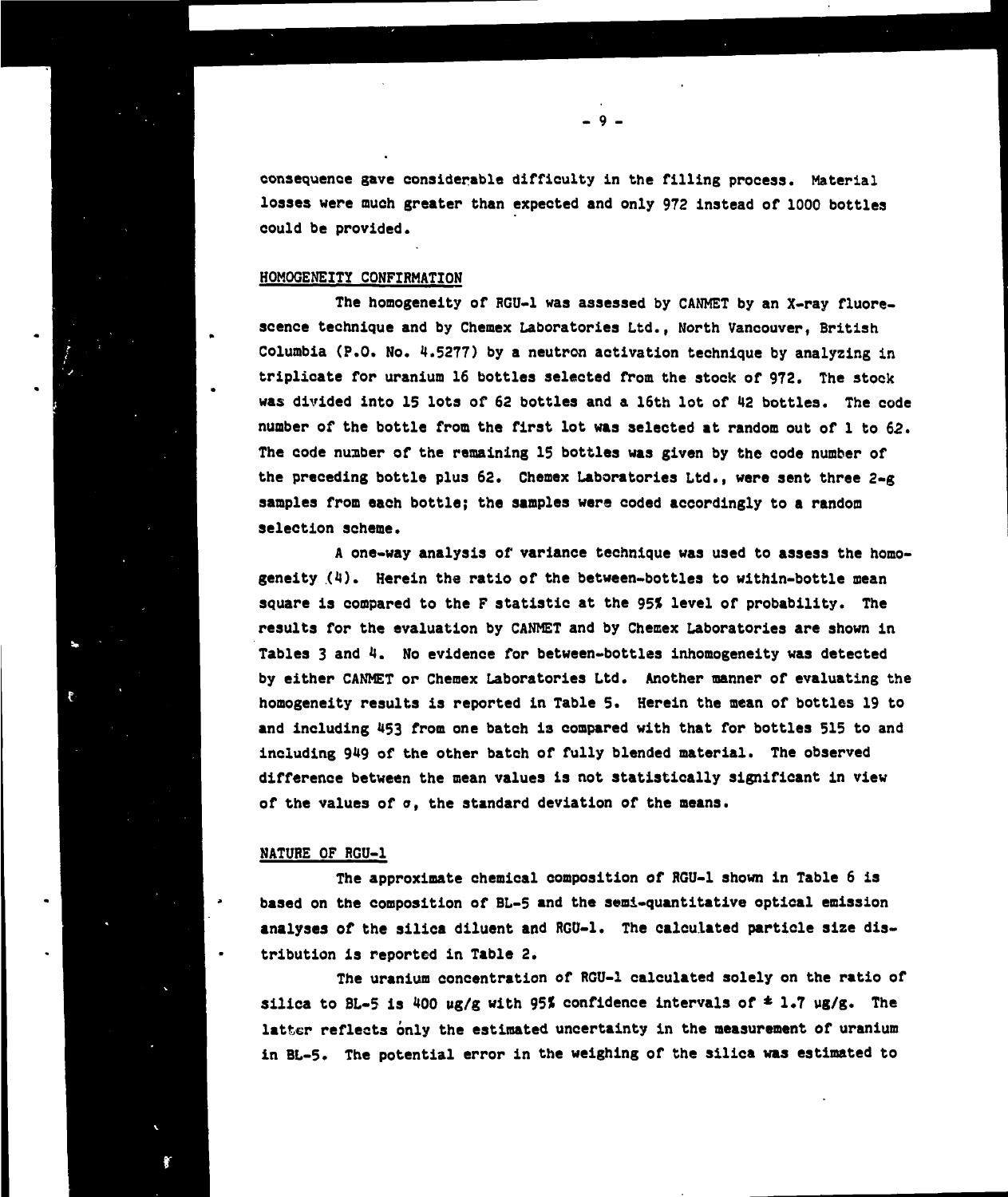| <b>Bottle</b> |      |                   | Counts  |        |
|---------------|------|-------------------|---------|--------|
| <u>No.</u>    |      | <b>Individual</b> |         |        |
| 19            | 1097 | 1078              | 1064    | 1079.7 |
| 81            | 1084 | 1087              | 1093    | 1088.0 |
| 143           | 1065 | 1086              | 1098    | 1083.0 |
| 203           | 1052 | 1078              | 1086    | 1072.0 |
| 268           | 1099 | 1097              | 1082    | 1092.7 |
| 329           | 1090 | 1071              | 1074    | 1078.3 |
| 391           | 1075 | 1078              | 1070    | 1074.3 |
| 453           | 1081 | 1076              | 1058    | 1071.7 |
| 515           | 1081 | 1075              | 1071    | 1075.7 |
| 577           | 1079 | 1082              | 1069    | 1076.7 |
| 639           | 1072 | 1062              | 1088    | 1074.0 |
| 701           | 1090 | 1076              | 1077    | 1081.0 |
| 763           | 1054 | 1066              | 1053    | 1057.7 |
| 825           | 1065 | 1070              | 1089    | 1074.7 |
| 887           | 1095 | 1077              | 1085    | 1085.7 |
| 949           | 1067 | 1064              | 1074    | 1068.3 |
|               |      | Overall           | mean is | 1077.1 |

 $\bullet$ 

Table 3 - Confirmation of homogeneity of RGU-1 by CANMET

### **Analysis of Variance Table**

| Source of Variation | <u>D.F.</u> | Sum of squares                 | Mean squares          |
|---------------------|-------------|--------------------------------|-----------------------|
| Between-sets        | 15          | 3.084 x $10^3$                 | $2.056 \times 10^2$   |
| Within-sets         | 32          | 3.737 $\times$ 10 <sup>3</sup> | $1.168 \times 10^{2}$ |
| <b>Total</b>        | 47          | $6.822 \times 10^{3}$          |                       |

Calculated F statistic  $= 1.761$ 

 $F.95(15,32) = 1.992$ 

 $\ddot{\phantom{a}}$ 

Null hypothesis of no difference between bottles **is accepted** for uranium

 $- 10 -$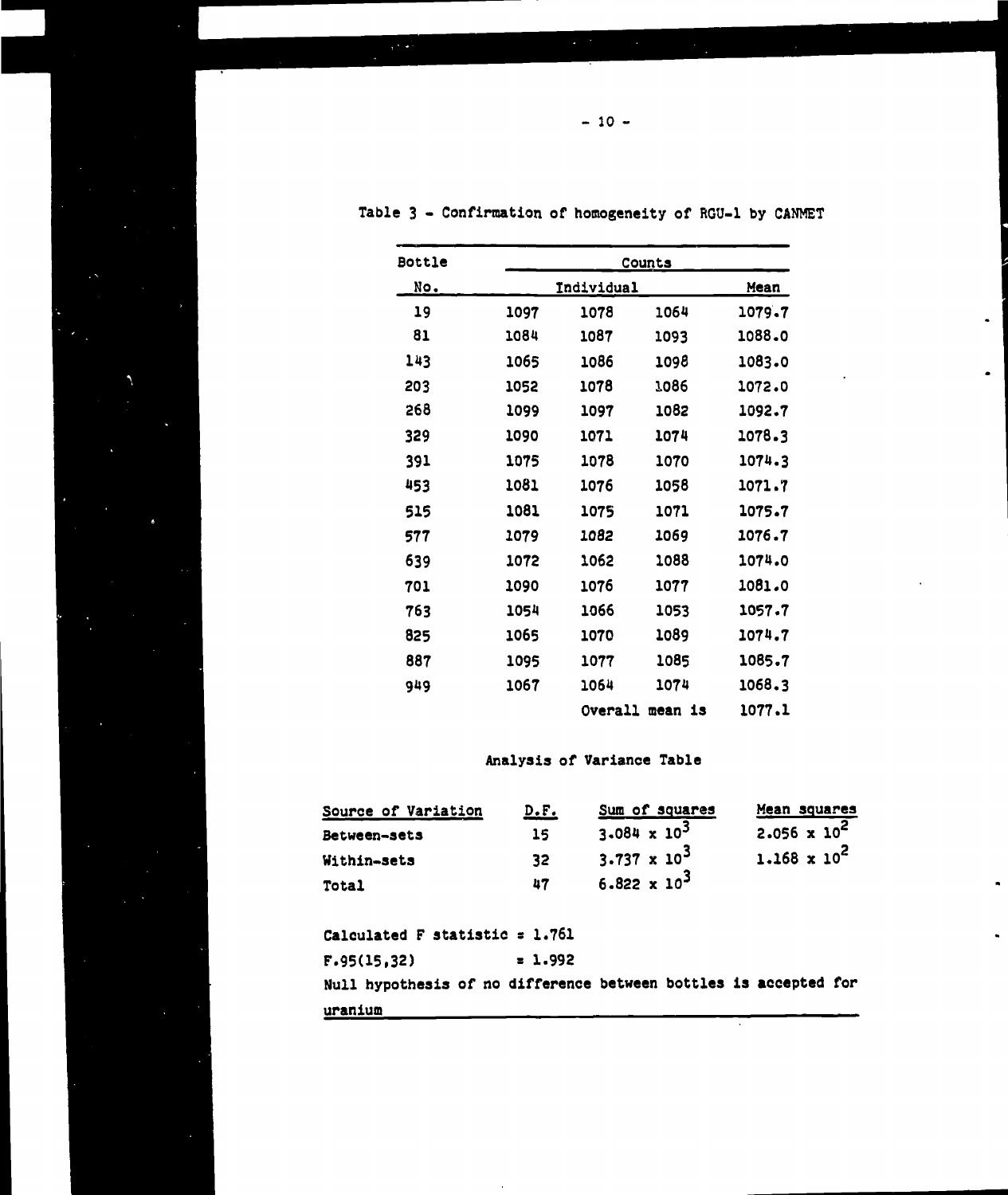| <b>Bottle</b> |       | Mass % U   |            |       |
|---------------|-------|------------|------------|-------|
| No.           |       | Individual |            | Mean  |
| 19            | 0390، | .0390      | 0382ء      | .0387 |
| 81            | .0390 | .0390      | .0390      | 0390، |
| 143           | .0390 | 0382ء      | .0382      | .0384 |
| 205           | 0390، | 0382ء      | .0390      | 0387ء |
| 267           | .0407 | 0382ء      | 0399ء      | 0396ء |
| 329           | .0407 | .0382      | .0382      | .0390 |
| 391           | .0390 | 0399ء      | 0399ء      | 0396ء |
| 453           | 0382ء | 0399ء      | .0373      | .0384 |
| 515           | .0390 | .0390      | .0399      | 0393ء |
| 577           | .0390 | 0390ء      | .0399      | .0393 |
| 639           | 0399ء | 0390ء      | .0390      | 0393ء |
| 701           | 0399ء | 0390ء      | 0390ء      | 0393. |
| 763           | .0390 | 0390ء      | .0416      | .0399 |
| 825           | .0382 | 0382ء      | -0390      | .0384 |
| 887           | .0399 | 0390ء      | 0382ء      | 0390ء |
| 949           | 0390ء | 0399ء      | 0390ء      | .0393 |
|               |       | Overall    | is<br>mean | 0391. |

Table 4 - Confirmation of homogeneity of RGU-1 by Chemex

 $\bullet$ 

 $\bullet$ 

## Analysis of Variance Table

| Source of Variation | D.F. | Sum of squares         | Mean squares            |
|---------------------|------|------------------------|-------------------------|
| <b>Between-sets</b> | 15   | $8.390 \times 10^{-6}$ | $5.593 \times 10^{-27}$ |
| Within-sets         | 32   | 2.157 x $10^{-5}$      | $6.742 \times 10^{-27}$ |
| Total               | 47   | 2.996 x $10^{-5}$      |                         |

Calculated F statistic  $x = 0.830$  $F.95(15,32)$   $\qquad \qquad \bullet$  1.992 Null hypothesis of no difference between bottles is **accepted** for uranium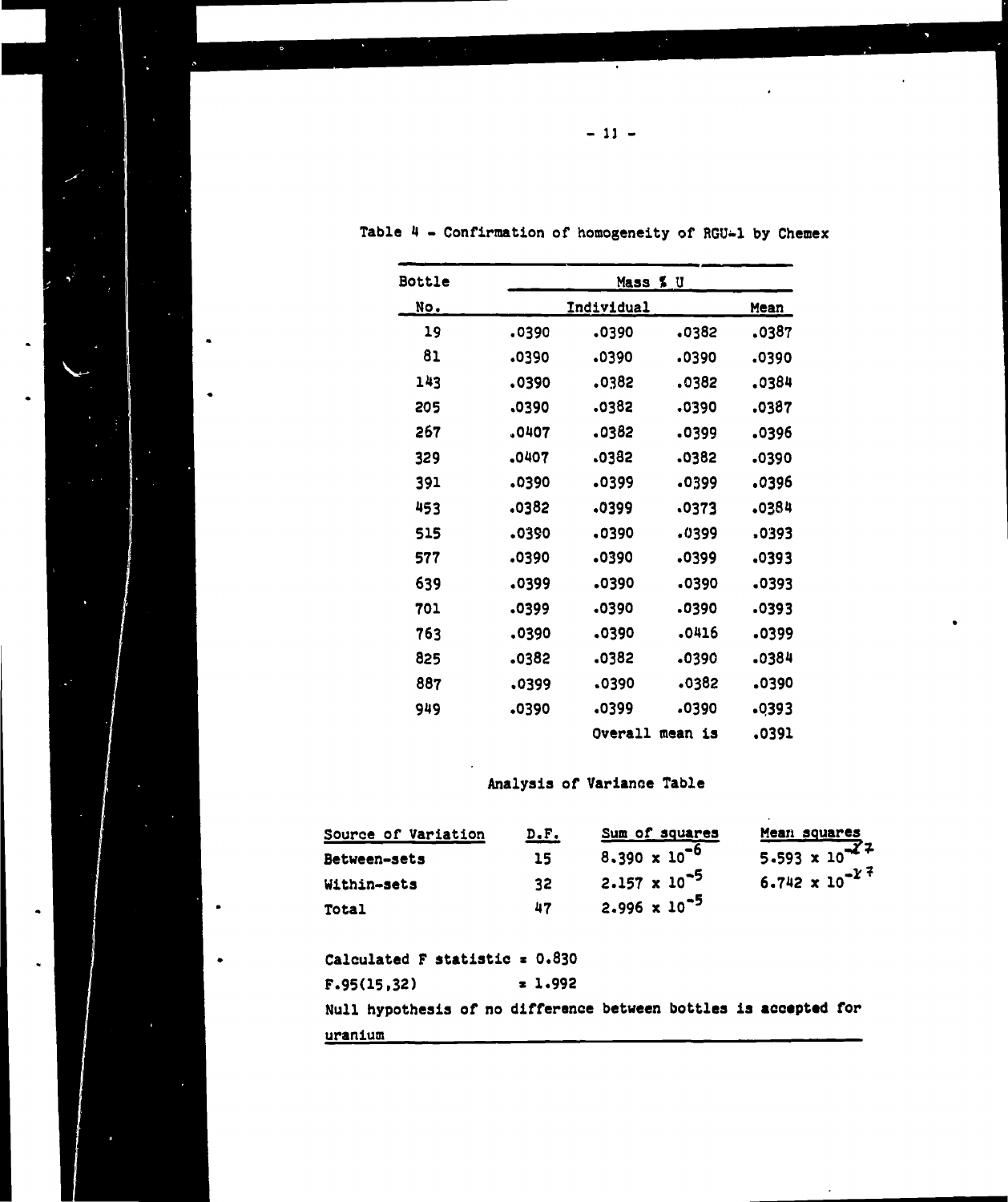| Laboratory    | <b>Batch</b> | <b>Bottles</b>  | Mean $\pm$ $\sigma$        |
|---------------|--------------|-----------------|----------------------------|
| <b>CANMET</b> |              | $19 - 453$      | $1080.0 = 7.6$ counts      |
|               | $\mathbf{2}$ | $515 - 989$     | $1074.2 = 8.4$ counts      |
| <b>Chemex</b> | $\mathbf{1}$ | $19 - 453$<br>٠ | $389 = 4.7 \text{ ug/g U}$ |
|               | 2            | $515 - 989$     | $392 - 4.2$ ug/g U         |

Á,

Table 5 - Comparison of means of the two batches of RGU-1

 $\blacksquare$ 

 $-12 -$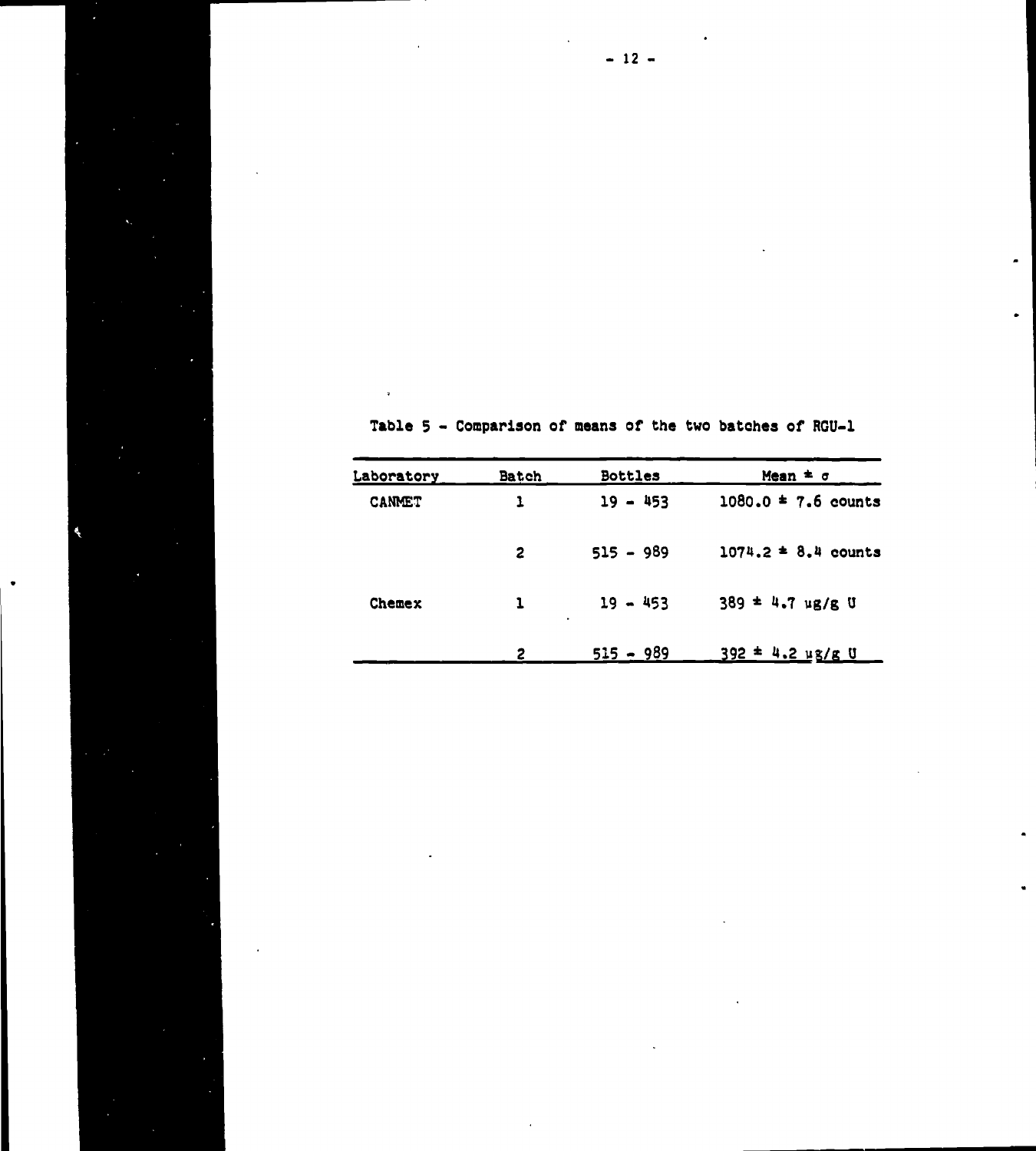| <b>ELEMENT</b> | MASS %          |
|----------------|-----------------|
| Si             | 46.4            |
| U              | 0.04            |
| A1             | 0.1             |
| Fe             | 0.03            |
| Ca             | 0.03            |
| Na.            | 0.02            |
| C, total       | 0.01            |
| Mg             | 0.01            |
| Pb             | 0.008           |
| x.             | 0.002           |
| Ti             | 0.008           |
| S              | 0.002           |
| <b>Th</b>      | $<$ 1 $\mu$ g/g |

|  |  | Approximate Chemical Composition of RGU-1 |  |  |  |
|--|--|-------------------------------------------|--|--|--|

Table 6

 $\ddot{\phantom{0}}$ 

 $\ddot{\phantom{a}}$ 

 $-13 -$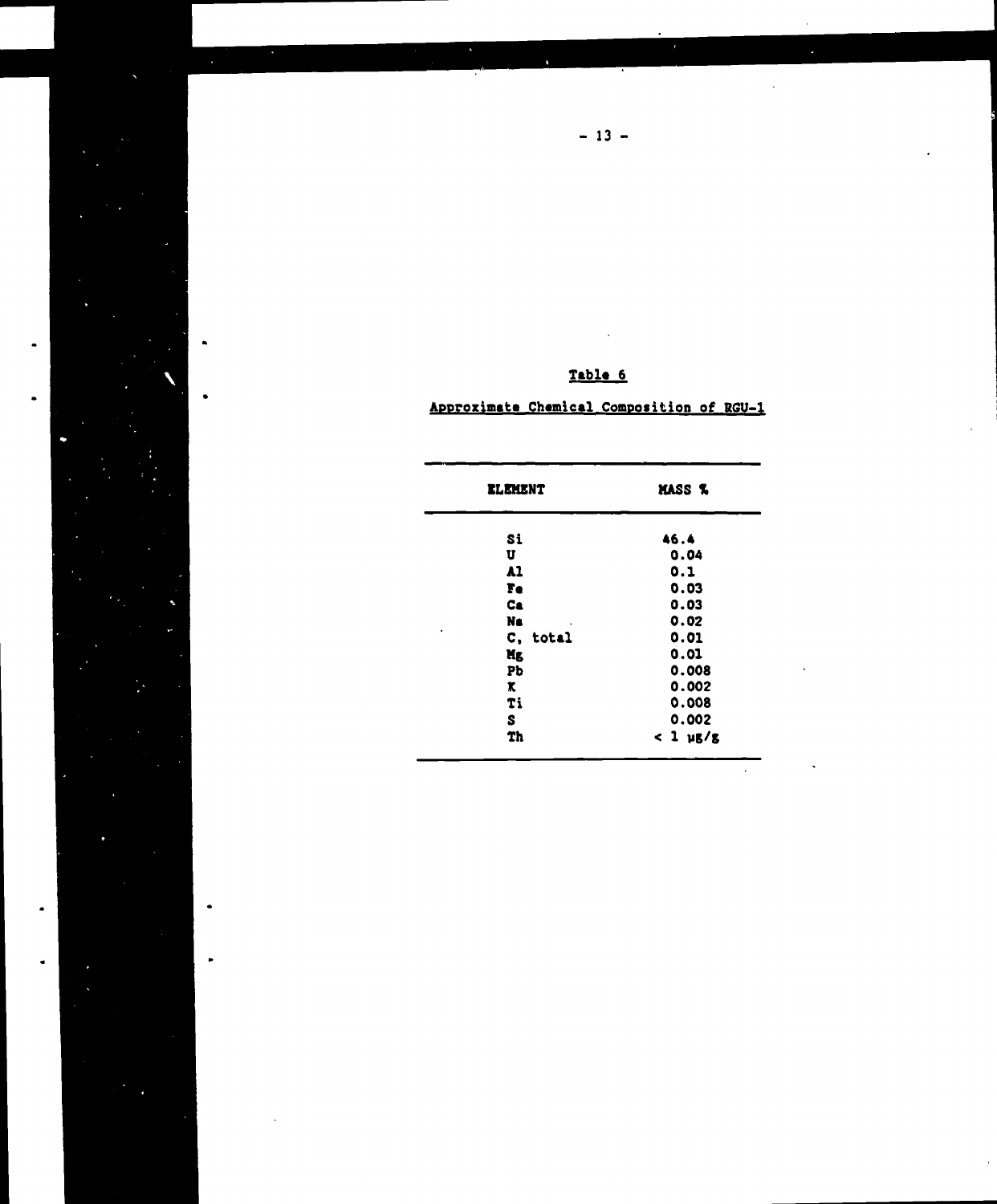**be 1.45 kg for the total mass of 500 kg leading to an uncertainty of \* 1.2 ug/g U. Errors in the weighing of BL-5 were assumed to be negligible.' The total uncertainty of the concentration of uranium is composed of the uncertainty of the measurement of uranium in BL-5 and the uncertainty in the dilution by weighing and was estimated to be ± 2.1 ug/g. Therefore:**

**RGU-1 100 \* 2.1 ug/g U**

**Analysis of RGU-1 at CANMET by an X-ray fluorescence technique found** the concentration of uranium to be 0.041%. The mean from Chemex Laboratories Ltd. was 0.0391% and the overall mean from both laboratories is 0.040%.

#### **REFERENCES**

- **1. Faye, G.H., Bowman, W.S. and Sutarno, R. "Uranium ore BL-5 A Certified Reference Material"; CANMET Report 79-4; CANMET, Energy, Mines and Resources Canada; 1979.**
- **2. Smith, C.W. and Steger, H.F. "Radium-226 in certified uranium reference ores DL-la, BL-4a, DH-la and BL-5"; CANMET Report 83-9E; CANMET, Energy, Mines and Resources Canada; 1983\***
- **3. Smith, C.W. and Steger, H.F. "Lead-210 in certified uranium reference ores DL-la, BL-4a, DH-la and BL-5"; CAMMET Report 84-10E; CANMET, Energy, Mines and Resources Canada; 1984.**
- **4. Brownlee, K.A. "Statistical theory and methodology in science and engineering"; John Wiley and Sons, Inc.; New York; I960.**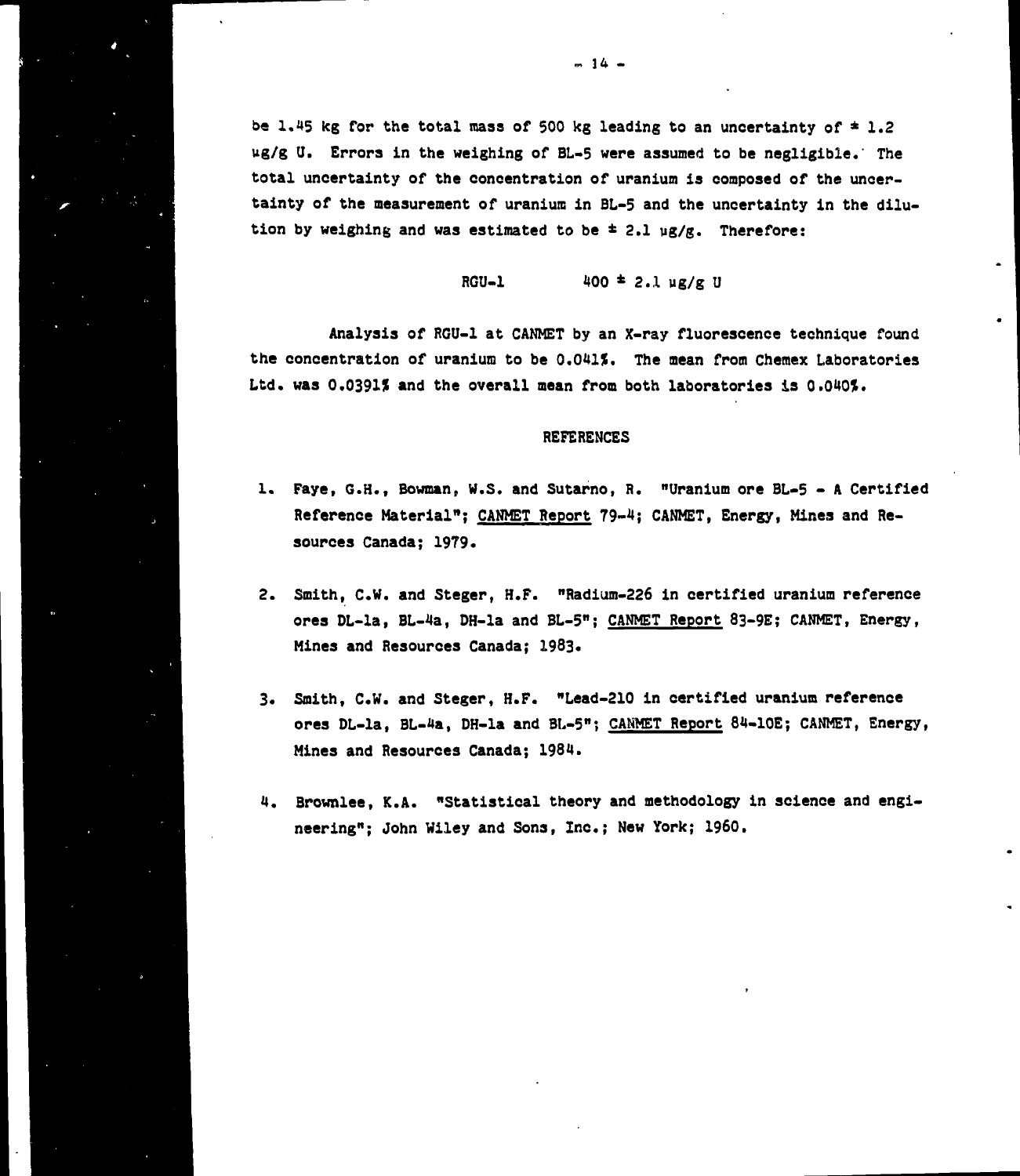## **THE PREPARATION FOR IAEA OP RGTh-1, A THORIUM RADIOMETRIC REFERENCE MATERIAL**

 $\bullet$ 

 $\bullet$ 

**- IS -**

 $\bullet$ 

**by**

**C.V. Smith, R.L. Grasty, W.S. Bowman and H.F. Stager**

**Canadian Certified Reference Material Projact Canada Center for Minerals and Energy Technology Energy, Mines and Resources Canada Ottawa, Canada**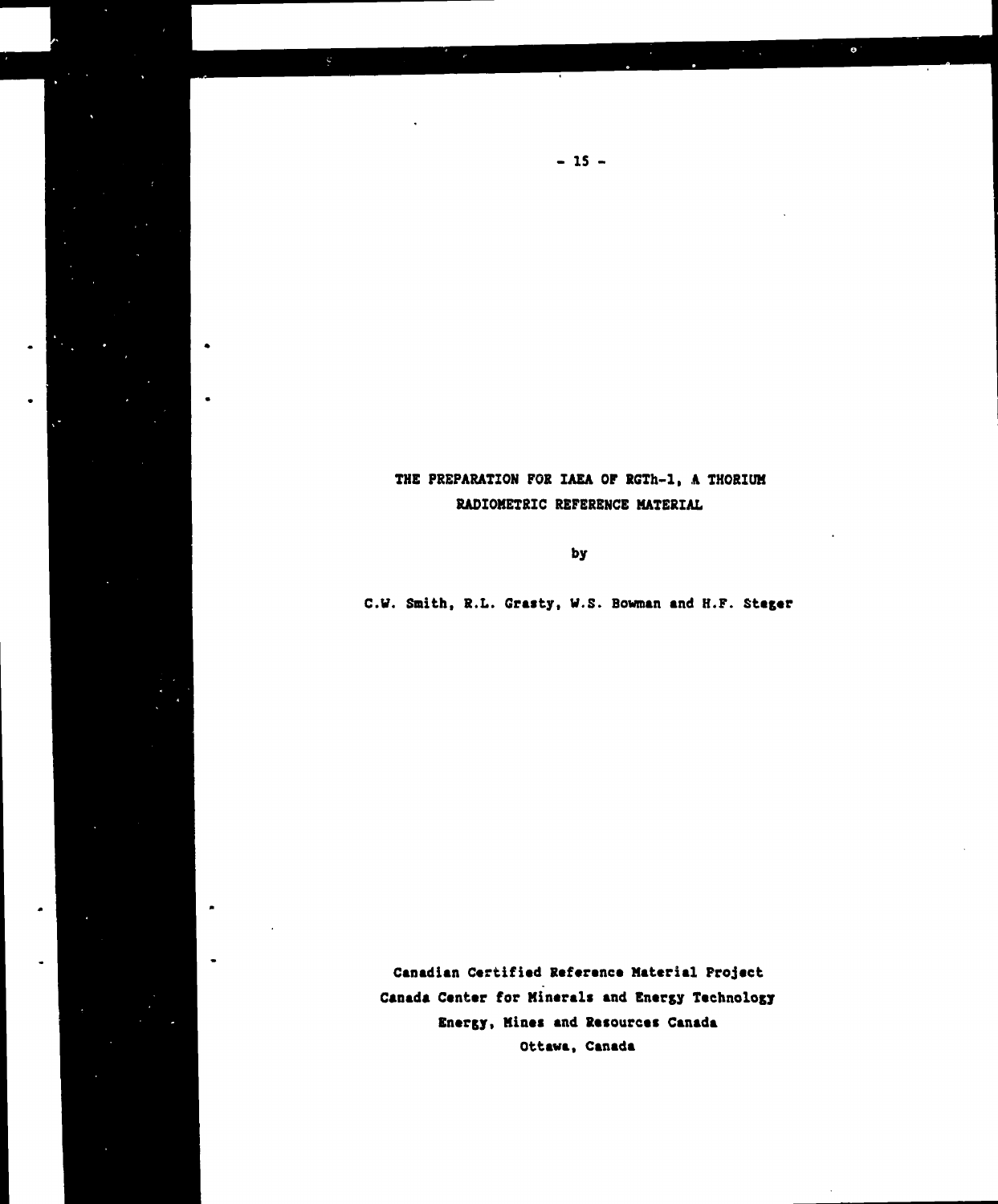**THE PREPARATION FOR IAEA OF RGTh-1, A THORIUM RADIOMETRIC REFERENCE MATERIAL by C.W. Smith<sup>1</sup>, R.L. Graaty<sup>1</sup>, W.S. Bowman\* and H.F. Steger\***

**- 16 -**

#### **ABSTRACT**

**RGTh-1 was prepared for the International A'coaic Energy Agency (IAEA), Vienna, Austria at CANMET in November 1986. It is one of a set of three IAEA reference materials intended for method calibration for radiometric measurements of, respectively, potassium, uranium and thorium in geological** samples, particularly by gamma-ray spectrometric methods.

**RGTh-1 is a blend of sub-74 um particles of Canadian Certified Reference Materials Project (CCRMP) reference brltholite ore OKA-2 with essentially non-radioactive silica of similar size distribution. The homogeneity of the material was tested by gamma-ray measurement of a sampling representing 5% of the stock of 1012 SOO-g bottles. Analysis of variance of the data detected no significant evidence of difference between bottles.**

**Recommended values and uncertainty estimates for thorium, uranium and potassium in RGTh-1 were established using the certified values for these elements in OKA-2, the measured values for the minor contributions from the silica, and the dilution ratio of the preparation. The recommended values** are 800.2  $\pm$  15.8  $\mu$ g/g thorium, 6.26  $\pm$  0.42  $\mu$ g/g uranium and 0.02  $\pm$  0.01 **\$ potassium, where the uncertainties are 95< confidence interval estimates. The thorium value is certifiable by CCRMP criteria. Since the thorium-232 decay series is demonstrably in secular equilibrium and because of the high thorium/uranium ratio, RGTh-1 is regarded as an acceptable reference material for radiometric measurements of thorium which will complement the IAEA materials RGK-1 and RCU-1 for potassium and uranium respectively.**

**<sup>1</sup> Research Scientist, Chemical Laboratory, Mineral Sciences Laboratories, CANMET.**

**<sup>\*</sup> Head, Airborne Geophysics Section, Mineral Resources Division, Geological Survey of Canada.**

**<sup>\*</sup> Technologist, Extractive Metallurgy Laboratory, Mineral Sciences Laboratories, CANMET.**

**<sup>\*</sup> Manager and, formerly. Research Scientist, Chemical Laboratory, Mineral Sciences Laboratories, CANMET.**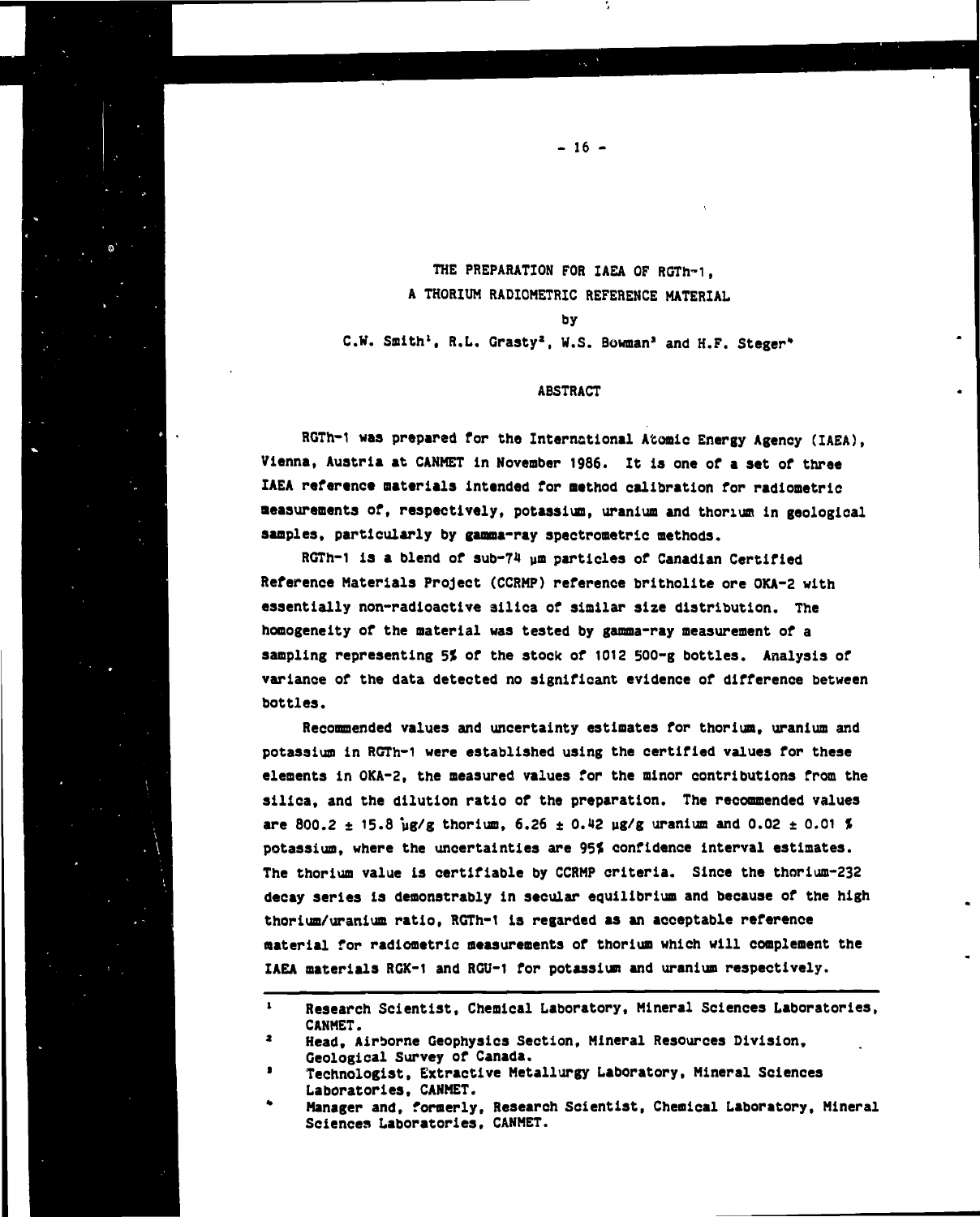**- 17 -**

Į.

 $\ddagger$ 

Ġ

**CONTENTS**

| INTRODUCTION                                                                             | 19. |
|------------------------------------------------------------------------------------------|-----|
| CERTIFICATION OF RADIOMETRIC ELEMENT CONCENTRATIONS IN OKA-2                             | 20  |
| <b>PREPARATION OF RGTh-1</b>                                                             | 21  |
| CHARACTERIZATION OF THE SILICA COMPONENT OF RGTh-1                                       | 22  |
| <b>HOMOGENEITY OF RGTh-1</b>                                                             | 23  |
| CONFIRMATION OF MASS FRACTION OF OKA-2 IN RGTh-1                                         | 24  |
| RECOMMENDED VALUES FOR THORIUM. URANIUM AND POTASSIUM IN<br><b>RGTh-1 AND CONCLUSION</b> | 25  |
| <b>ACKNOWLEDGEMENTS</b>                                                                  | 26  |
| <b>REFERENCES</b>                                                                        | 27  |
| <b>APPENDIX</b>                                                                          | 28  |

## **TABLES**

| 1. | Results of statistical assessments of thorium concentration<br>in OKA-2               | 32 |
|----|---------------------------------------------------------------------------------------|----|
| 2. | Results of statistical assessments of uranium concentration<br>in OKA-2               | 32 |
| З. | Results of statistical assessment of potassium concentration<br>in $OKA-2$            | 33 |
| 4. | Approximate composition of OKA-2                                                      | 33 |
| S. | Results of silica analysis by gamma-ray spectrometry                                  | 34 |
| 6. | Wet screen analysis of RGTh-1                                                         | 34 |
| 7. | Homogeneity measurements by gamma-ray                                                 | 35 |
| 8. | Analysis of variance of gamma-ray counts for between- and<br>within-bottle components | 36 |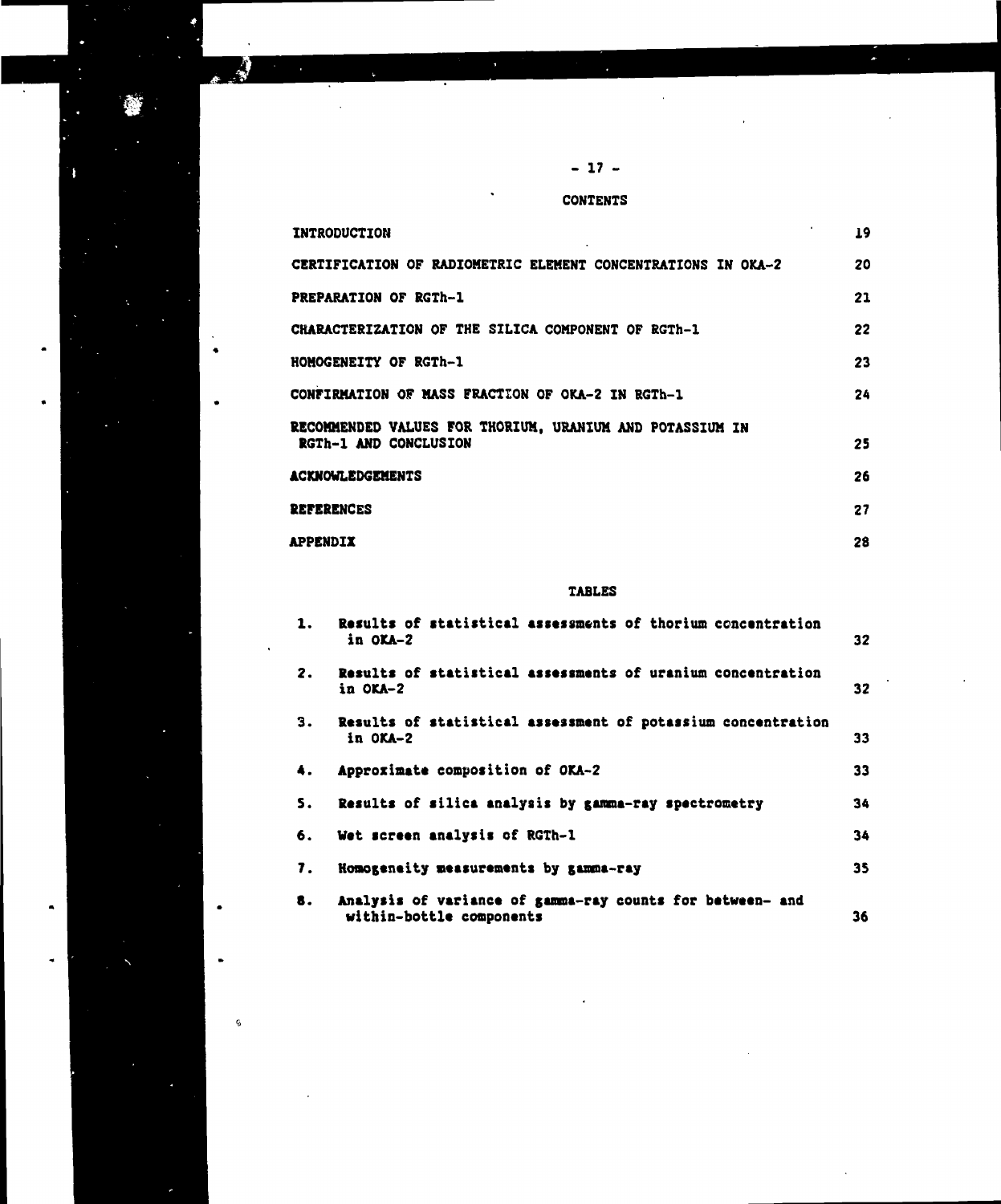**9. Analysis of variance of thorium-window gamma-ray counts fo? between- and within-bottle components of variance** 10. Analysis of variance of uranium-window gamma-ray counts for **between- and within-bottle components of variance 11. Analysis of variance of potassium-window gamma-ray counts** for between- and within-bottle components at variance 12. Comparison of between-samples and measurement **(within-sample) samples mean square estimates of variances of gamma-ray counts 13. Confirmation of accurace of dilution ration of OKA-2/SiO 36 36 36 37 38**

 $\bullet$ 

 $\bullet$ 

**14. in the preparation of RGTh-1 Composition of RGTh-1 and its components 39**

#### **FIGURES**

| 3.<br>4. |                                                     |  | Homogeneity measurements by gamma-ray: potassium counts<br>Homogeneity measurements by gamma-ray: uranium counts | 43  |
|----------|-----------------------------------------------------|--|------------------------------------------------------------------------------------------------------------------|-----|
|          |                                                     |  |                                                                                                                  | 42  |
| 2.       |                                                     |  | Homogeneity measurements by gamma-ray: thorium counts                                                            | 41  |
| 1.       | Homogeneity measurements by gamma-ray: total counts |  |                                                                                                                  | 40. |

#### **- 18 -**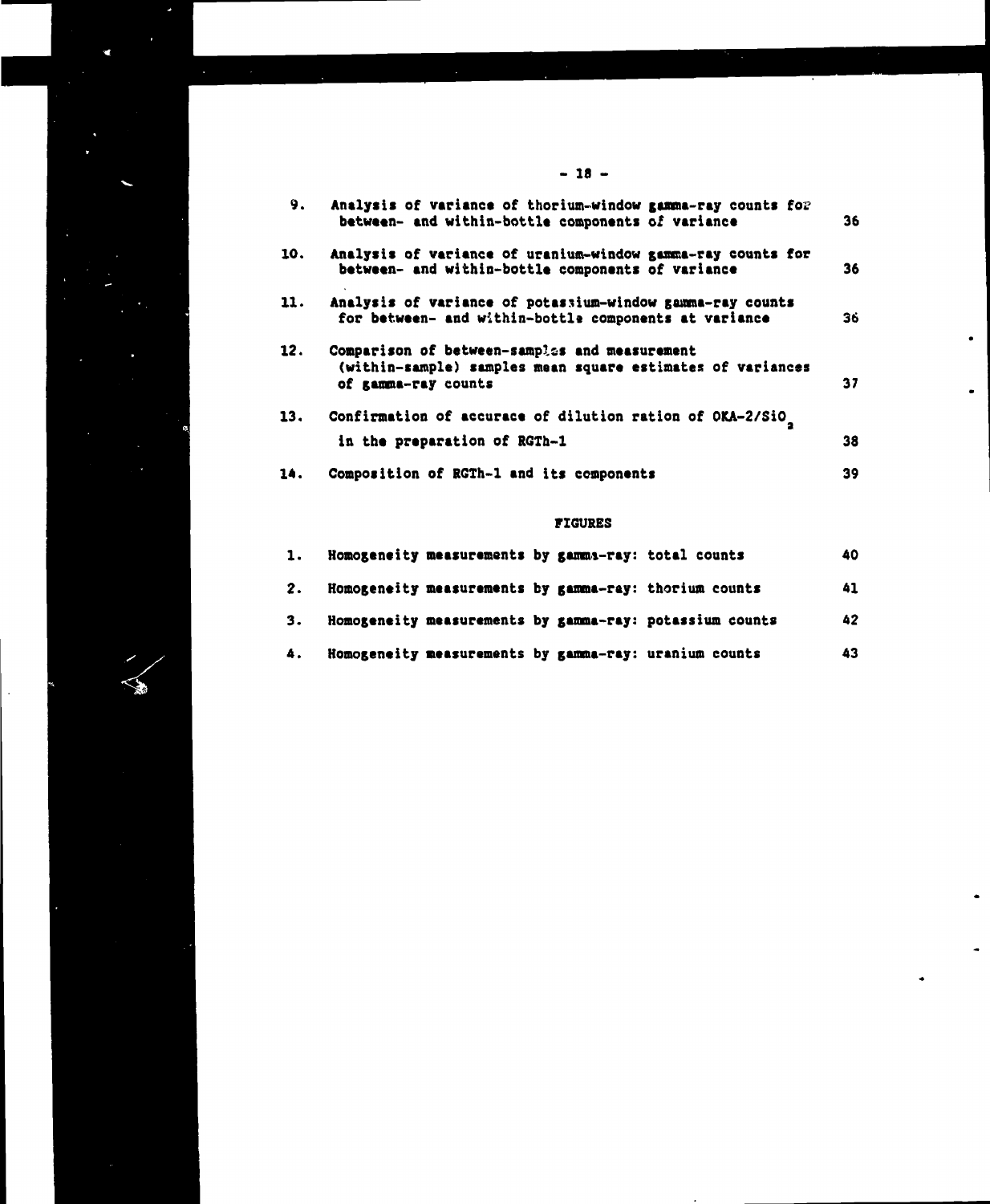## **INTRODUCTION**

**RGTh-1 is a reference thorium ore material intended for use in the ganma-ray spectronetric analysis of geological materials, primarily for instrument calibration purposes. It is the third of a suite of three to be provided by the International Atomic Energy Agency (IAEA) for the natural radioactive analytes, uranium, potassium and thorium. RGTh-1 was prepared and characterized in accord with IAEA specifications at CANMET in November 1986. This preparation follows, and was similar to the preparation of IAEA reference uranium ore RGU-1 completed at CANMET in 1985(1).**

**The requirements for RGTh-1 were delineated by an IAEA Consultants' Committee on Gamma-ray Analysis comprising Or. L. Lovborg of RISC- National Laboratory, Denmark, Dr. M. Matolin of Charles University, Czechoslovakia, Dr. 0. Suschny and L. Pszonlcki of the IAEA Laboratory, Austria, And Dr. R.** Grasty of the Geological Survey of Canada, reporting to Dr. A.Y. Smith of **IAEA(2). In brief, the requirements were:**

- **Radiometric equilibrium in the thorium decay series;**
- **A low potassium content;**
- **A thorium/uranium ratio in excess of 100;**
- **A thorium concentration of 800 ± 24 ug/g;**
- **A 500 kg quantity bottled in 500 g units.**

**In summer 1984 the Radiation Geophysics Section, GSC undertook the location of suitable mineralogical material for the preparation of RGTh-1. Material from a britholite mineral deposit from the Oka carbonatite near Oka, Quebec was found to have a suitable thorium/uranium ratio in preliminary measurements^). This material was accepted by the IAEA consultants to be suitable source material for the preparation of RGTh-1. However, since the thorium content was of the order of three percent, homogeneous dilution in a non-radiogenic matrix would be required to obtain a standard suitable for application to geological materials.**

**At the same time, the Canadian Certified Reference Materials Project (CCRKP) foresaw that the Oka britholite would be a potentially useful high grade reference ore for both thorium and lanthanide elements, which comprise about one third of the matrix as oxides.**

**- 19 -**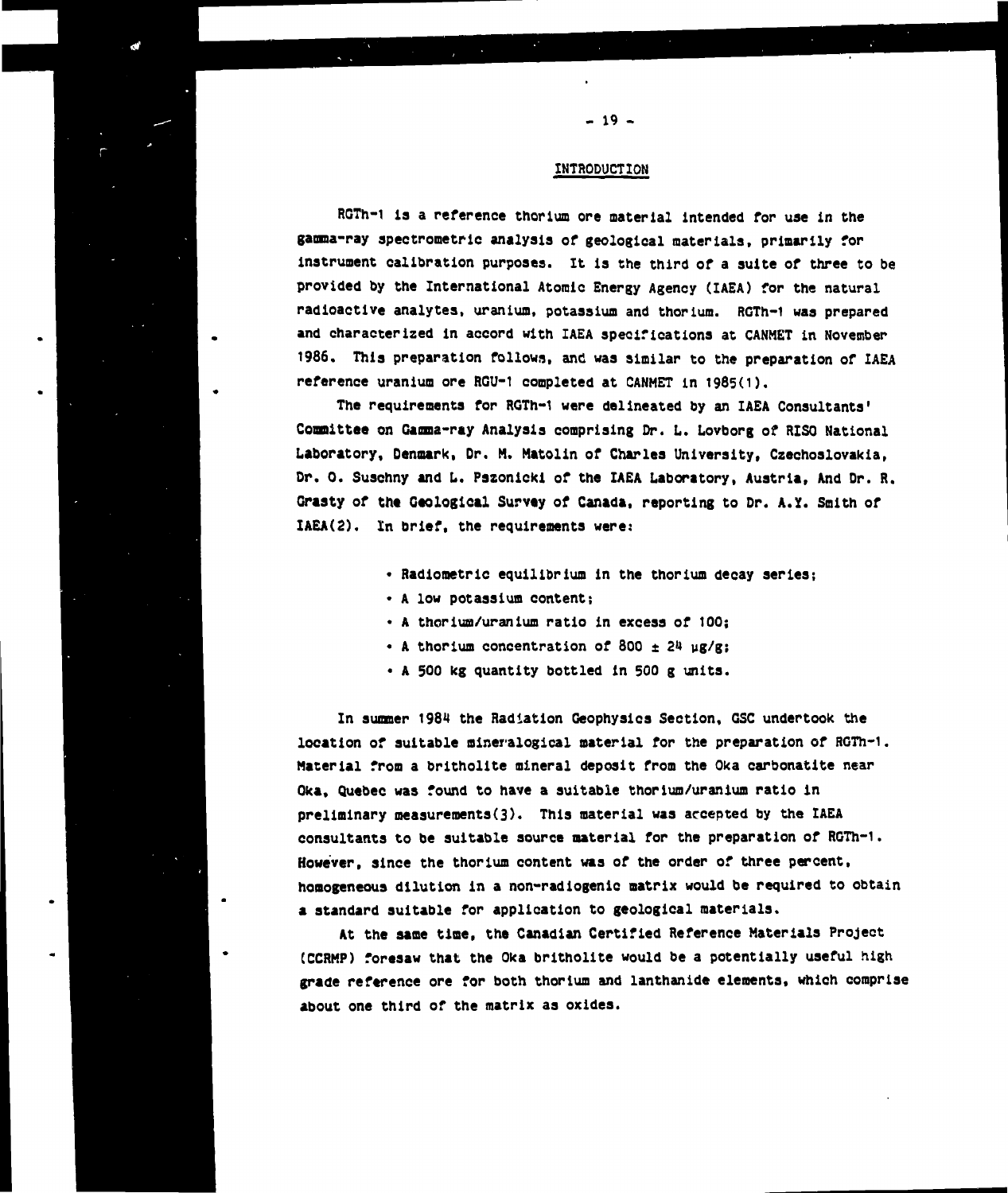**The britholite material was subsequently prepared as a compositional reference material with the CCRMP identifier OKA-2 in February 1985 and then distributed to participating laboratories in measurement programs coordinated by IAEA and CCRMP. Results were assessed at CANHET In autumn of 1986 and recommended values for uranium, potassium and thorium were established. RGTh-1 was prepared as a reference material at CANMET in November 1986, and its homogeneity and recommended values for the radiometric elements were established. RGTh-1 was shipped to IAEA in Vienna in December 1986,**

**This report documents the preparation of RGTh-1 and the establishment of the recommended values for IAEA, as a basis for their certification of this material.**

### **CERTIFICATION OF RADIOHETRIC ELEMENT CONCENTRATIONS IN OKA-2**

**Thirty laboratories contributed replicated measurements of thorium, uranium, and/or potassium by one or more methods to either the IAEA or the CCRMP measurement projects. The results from the IAEA project were submitted to CCRMP for statistical assessments to compare the results of the two projects and to obtain concentration values certifiable in accord with the consensus.**

**The preparation, measurement project results and their assessments are fully described in a separate report which may be regarded as an Appendix to this report for purposes of the certification of RGTh-1 (\*»). The overall results are summarized herein.**

**Results of assessments for thorium, uranium and potassium are presented in Tables 1-3. The recommended values are the mean of all accepted results. Outlier sets were declared either by inspection (sets with means so grossly deviant from the overall means to suspect physical measurement or calculation errors), or on statistical grounds (set means lying beyond two standard deviations of all individuals from the grand mean). The 95S confidence intervals quoted in Tables 1-3 were computed from the analytical data assuming that they follow a random model of one way classification (5).**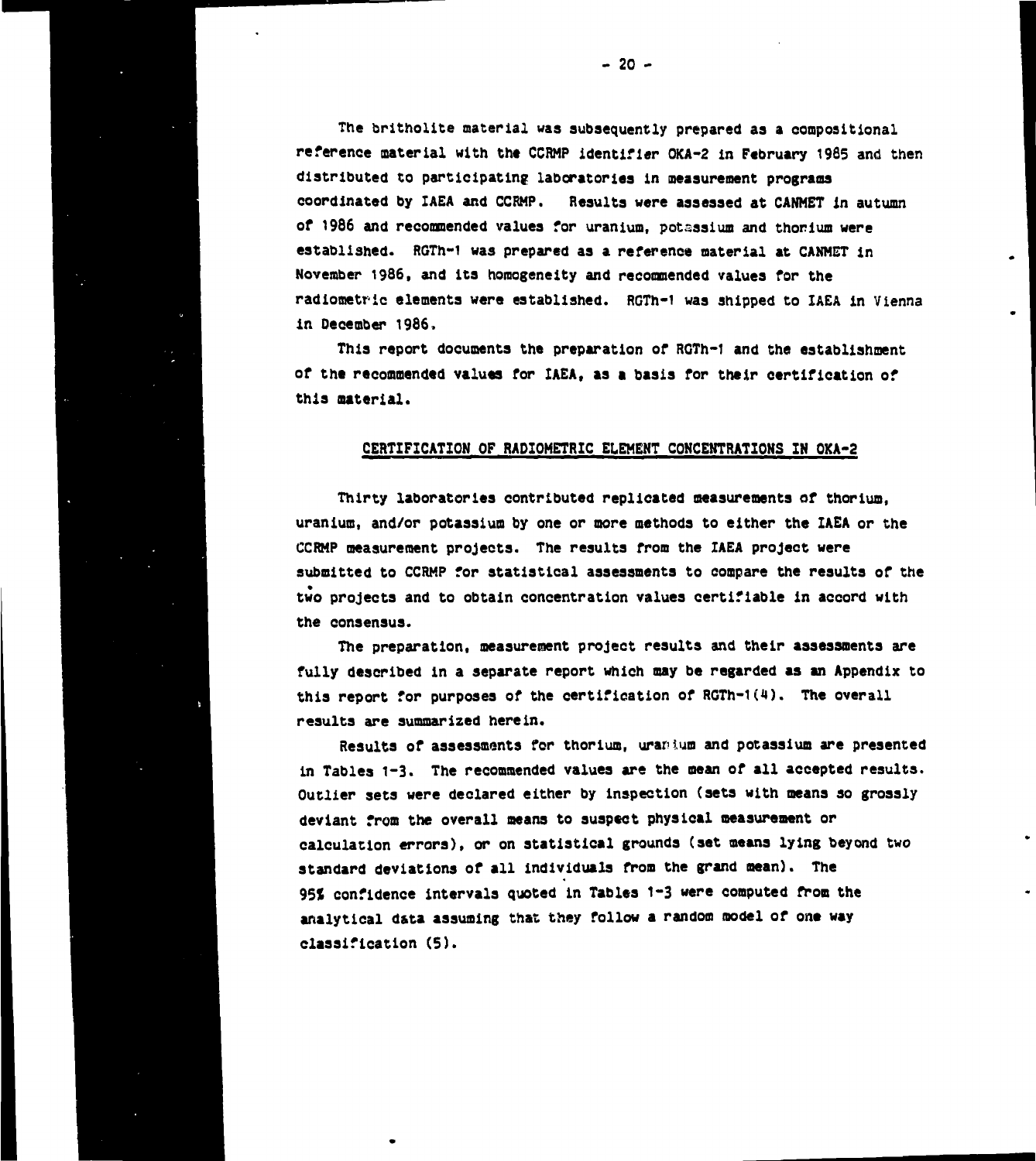**The measurement results are summarized in Table 5. The CANMET values were from 60 ka measurements of 800 g staples in Marinelli beakers with a 56 cm\* coaxial Ge spectrometer. Equilibrium thorium and uranium standards of 1 ppm (aqueous solution) and 2 yg/g (BL-4a dispersed In starch), respectively, were used for calibration. The latter material was also used for potassium calibration (5.8 ug/g). assuming zero potassium content of the starch. The sample results are the means obtained from measurements of four photopeaks** for thorium (583,911,968 and 2614 KeV), five for uranium (186,352,609,1120 and 1764 KeV) and the single \*°K photopeak at 1460 KeV. The GSC **measurements were performed on 250 g samples in thin steel cans with spectral acquisition for 6 ks. Backgrounds were measured before and after each sample. Results are based on net intensities in the \*°K, <sup>21\*</sup>Bi and \*"T1 windows from 1.36-1.55, 1.66-1.85 and 2.03-3.47 MeV respectively. Calibration was performed with thorium and radium reference materials dispersed in a silica matrix as described in referenced).**

**Examination of Table 5 shows good agreement between the results obtained by the two laboratories and the values 0.37 ± 0.05 ug/g thorium, 0.22 + 0.05 ug/g uranium and 0.010 ± 0.005 % potassium were accepted for the silica component contributions to RGTh-1.**

#### **PREPARATION OF RGTh-1**

**RGTh-1 was prepared by mass dilution of OKA-2 with the minus 240 mesh silica to produce a blend having 800 ug/g thorium. Quantities were calculated to yield 525 kg of RGTh-1, sufficient to produce in excess of one thousand 500 gram units.**

**The blender capacity of about 340 kg required that blending be performed initially in two lots, to be followed by a series of splits and reblendings to ensure homogeneity. Two equal sized lots were initially prepared. For each, 7.25S5 ± 0.C019 kg of OKA-2 and 255.2 ± 0.3 kg of silica were weighed and quantltlvely transferred to the 540L conical blender. The 0KA-2 was weighed on a Toledo Model 3710 balance in two lots of 2.5 kg and one lot of 2.0 kg, each to an accuracy of ± 0.6 g and one lot of 256.5 ±0.1 g on a Mettler top loading balance. The silica was measured in drum lots on a Berkel beam balance to a totalled accuracy of 0.3 kg. The accuracy of each balance was confirmed with standard weights and the**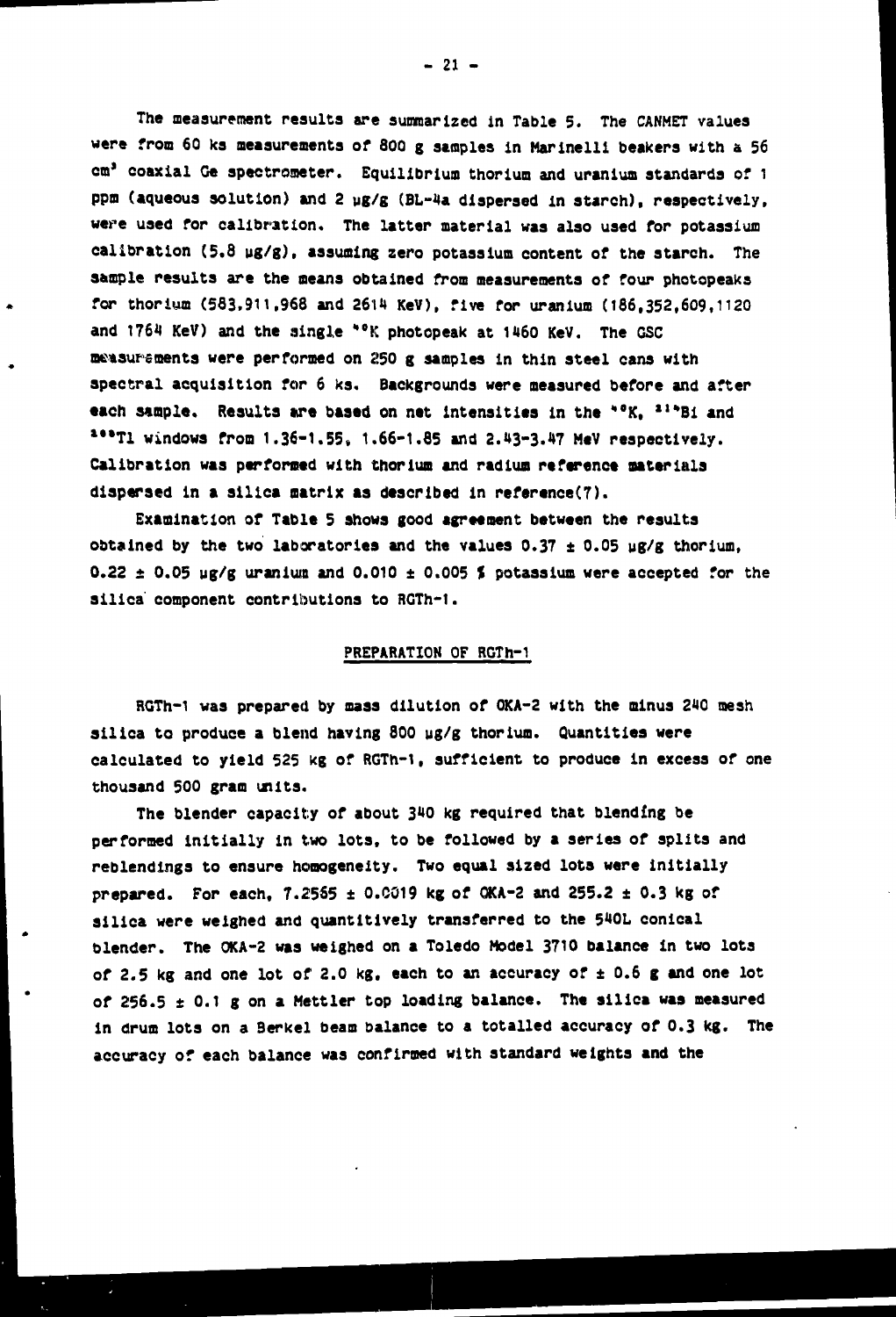The results from the IAEA and CCRMP measurement sets were initially **assessed independently to ascertain the degree of consensus between the programs. Results were then combined to obtain the final recommended values. In the combination, duplicate sets resulting from submissions to both programs were removed.**

**The results for thorium show excellent agreement between IAEA and** CCRMP, and the value from the combined assessment,  $2.893 \pm 0.057$  percent **thorium, meets the criteria of CCRMP for certification(5). Treatment of the five gamma-ray radiometric sets (29 results) independently yields 2.885 ± 0.110 I Th, demonstrating that the thorium-232 decay series is in secular equilibrium in OKA-2.**

**Similarly IAEA and CCRMP agree within their uncertainties for the concentration of uranium in OKA-2. Measurements of equivalent uranium (eU), which are based on measurements of radium-226, or Its daughter isotopes, were assessed independently and indicate that the uraniun-238 decay series is in secular equilibrium, since**  $eU/U = 0.97 \pm 0.17$  **or 0.98**  $\pm$  **0.12 by comparison with the IAEA and CCRMP uranium values, respectively. The combined assessment yields 218.6 ± 8.1 ug/g uranium, which is certifiable by CCRMP criteria. The thorium/uranium concentration ratio in OKA-2 is calculated as 132.6 ± 5.6, exceeding the minimum value of 100 specified by the IAEA for RCTh-1.**

**The approximate composition of OKA-2, compiled from data submitted to the CCRMP measurement program, is given in Table 4.**

#### **CHARACTERIZATION OF THE SILICA COMPONENT OF RGTh-1**

**The silica employed in the synthesis of RGTh-1 was Fisher Scientific \*Ltd. floated silica powder, about 2\*0 mesh (Fisher nos. 9\*31560 and 9431561). The supply was purchased in five 100 kg and one 50 kg units each from lot no. 85»»599.**

**Gamma-ray measurements were performed at the Chemical Laboratory, CANMET by high-resolution germanium spectrometry and the Airborne Geophysics** Section, GSC by dual 5 x 5 inch NaI(T1) spectrometry to obtain the **concentrations of uranium, thorium and potassium in the silica. Samples were drawn from each drum, blended and split and are assumed to be representative.**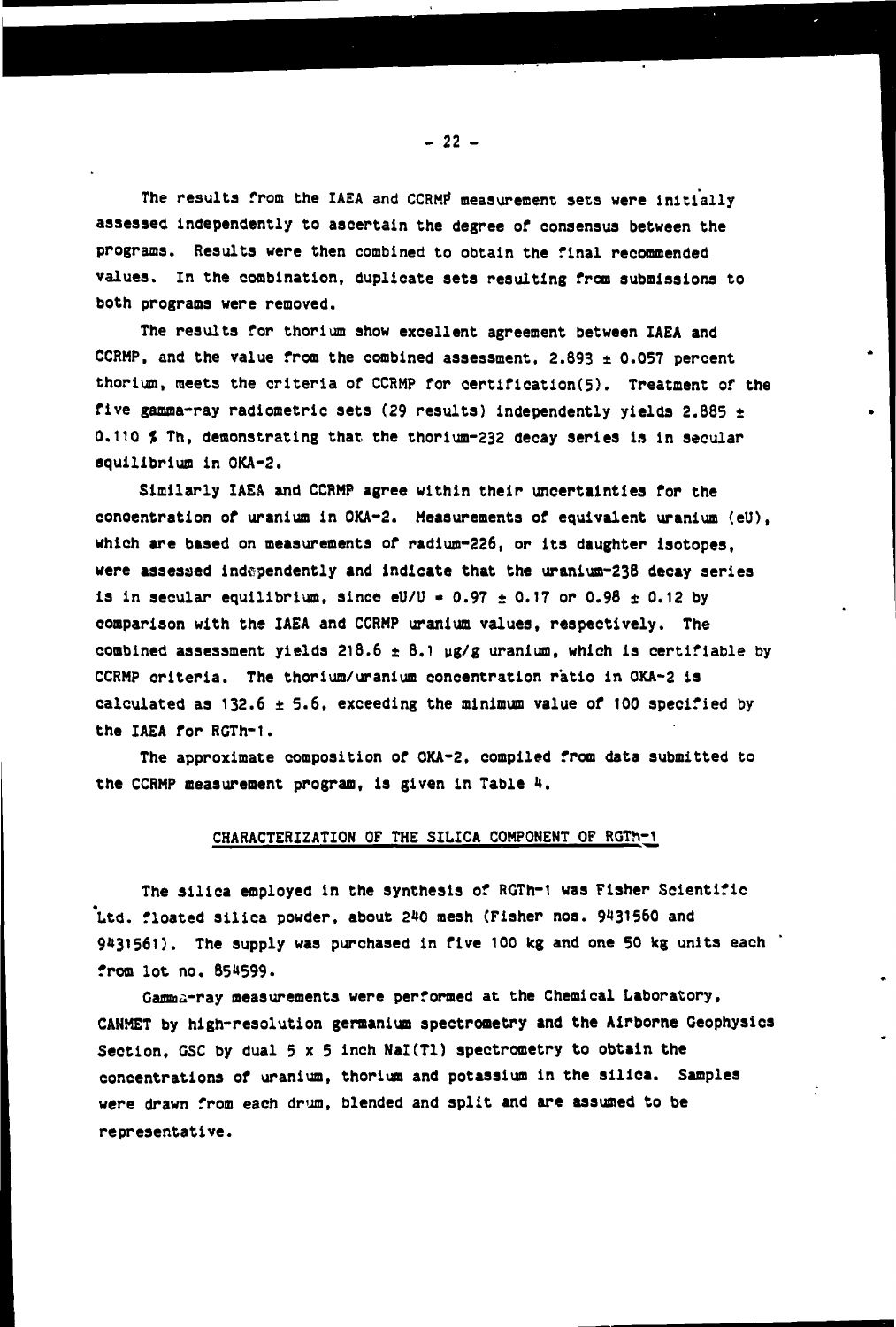**uncertainties reflect maximum cumulative errors due to scale readability. Theae potential errors represent negligible contributions to the concentration uncertainties in RGTh-1.**

**Each of the two lots were blended for 16 h at a rotation rate of 30 revolutions per minute. Following each blending, the aaterial was removed and stored in clean plastic pails. Approximately one half of each lot was combined and returned to the blender, blended for four hours and removed. The second half of each lot was then combined and blended for 16 h. This splitting and reblending process was repeated twice more to yield a total of six splits and 82 hours of blending in the production of RGTh-1.**

**Immediately following the final blending, RGTh-1 was bottled in nominal 500-g units using an auger-feed bottle filler. The bottle sequence was recorded for subsequent sampling for homogeneity testing. The yield was 1012 bottles. A screen-size analysis of a sample of RGTh-1 is shown in Table 6.**

#### **HOMOGENEITY OF RGTh-1**

**One bottle from each twenty-one bottle group in the bottling sequence was selected at random for homogeneity test measurements. Two samples of 225.0 g were drawn from each of the forty-nine test bottles and were packed uniformly to a density of 1.061 g/cm<sup>1</sup> in ten cm diameter thin steel cans. The samples remained sealed for five days prior to gamma-ray measurements.**

**The test measurements were gamma-ray emission intensity measurements of each sample in a randomized measurement sequence. In addition, sample A from bottle number 130 was re-measured following every sixth sample to provide an estimate of the measurement precision.**

**Emission counts in the ranges 0.U to 3. HO (total), 2.i»2 - I.HO (thorium window), 1.66 to 1.86 (uranium window) and 1.36 to 1.56 (potassium window) MeV were acquired for 60 s measurement periods(7). The measurements were made with the dual 5x 5 inch Nal(Tl) spectrometer of the Airborne Geophysics Section, Geological Survey of Canada. The count data are compiled in Table 7, where A and B refer to the two samples from each bottle.**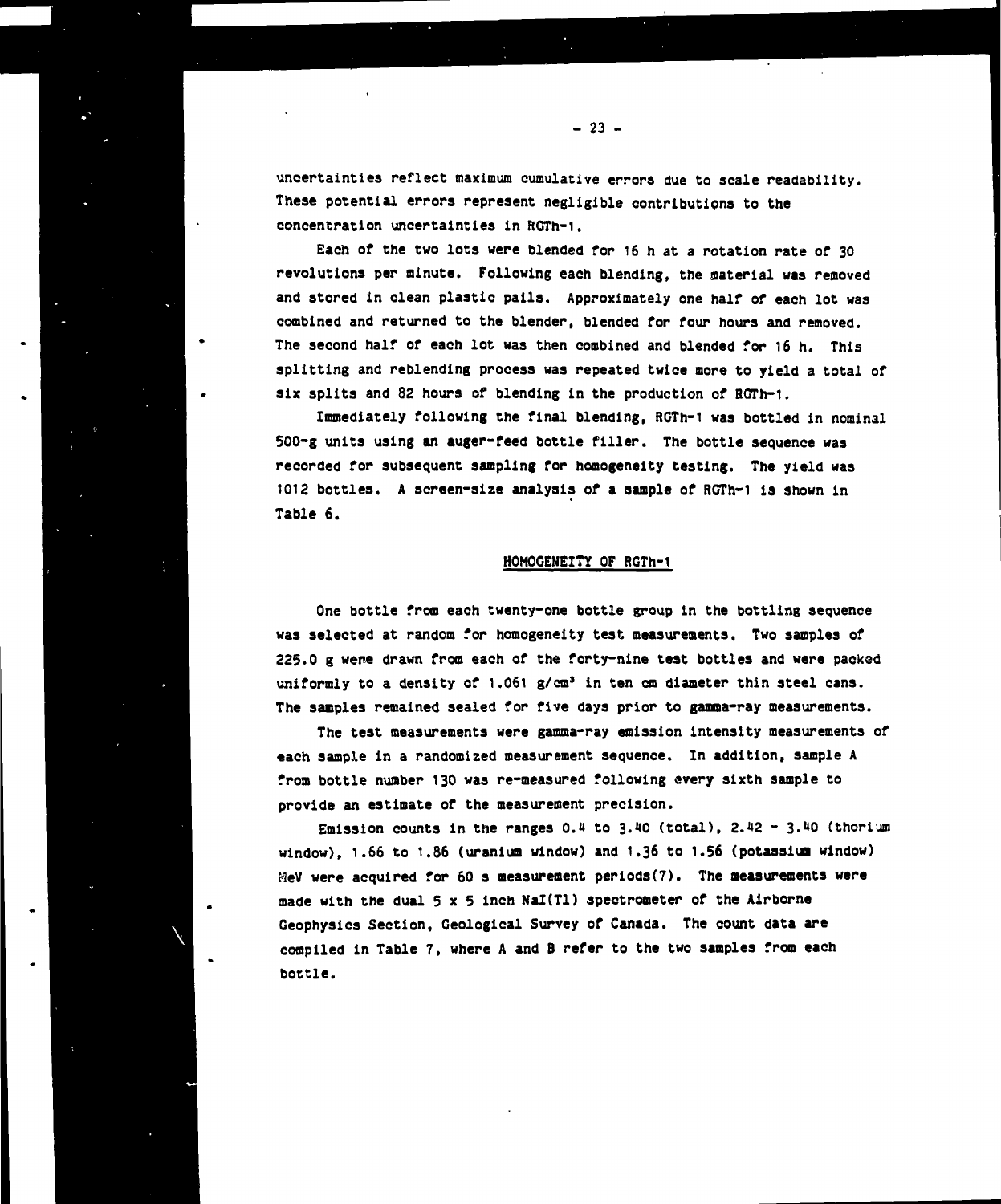**The distribution of sample counts about the mean" values for each range are shown in Figures 1 - 4. Qualitatively, there are no observable trends with bottle number and the ranges or the distributions between samples are similar to those observed for the ranges of the repeatedly measured sample. Analysis of variance, one-way classification, fails to show any significance of the "between-bottles" component relative to the "wlthln-bottle" component for each gamma-ray range, as shown in Tables 8 to 11(5). Physically, we conclude that there is no statistical evidence from these tests for an inhomogeneous distribution of thorium, uranium or potassium concentrations between bottles of RGTh-1.**

**Similarly, the statistical hypothesis that the between sample variance ia equal to the measurement variance is tested by comparison of the ratio of the overall mean square estimate between samples to that obtained from the repeated sample measurement (s<sup>a</sup> <sup>s</sup>/s\*D) to the critical value of the F statistic (Table 12). For each guana-ray range, we conclude that there is no statistical evidence that the between samples variance is larger than the measurement variance at the 51 significance level of the test. Physically, we conclude that any residual component of variance due to concentration variance between samples, i.e. inhomogeneity, was not detected.**

#### **CONFIRMATION OF MASS FRACTION OF OKA-2 IM RGTh-1**

**The objective that RGTh-1 contain 800 ug/g thorium required that OKA-2 comprise 2.765 percent of the matrix. To confirm that the preparative dilution had been carried out accurately, six small samples were prepared using Independent laboratory balances, for comparison to samples of RGTh-1.** For each,  $6.3580 \pm 0.0002$  g of OKA-2 and 223.64  $\pm$  0.01 g of S<sub>1</sub>0<sub>2</sub> were **combined and thoroughly blended. Samples of 225.00 ±0.01 g were then sealed In steel cans for gamma-ray measurements of thorium to be compared with samples of RGTh-1 prepared identically (for the homogeneity measurements}.**

**The measurement data are compiled in Table 13. The six laboratory samples and one canned sample of RGTh-1 were counted alternately for 60 s in a single measurement session as described for the homogeneity test series. Counts per minute for the silica employed in each preparation and water**

**- 24 -**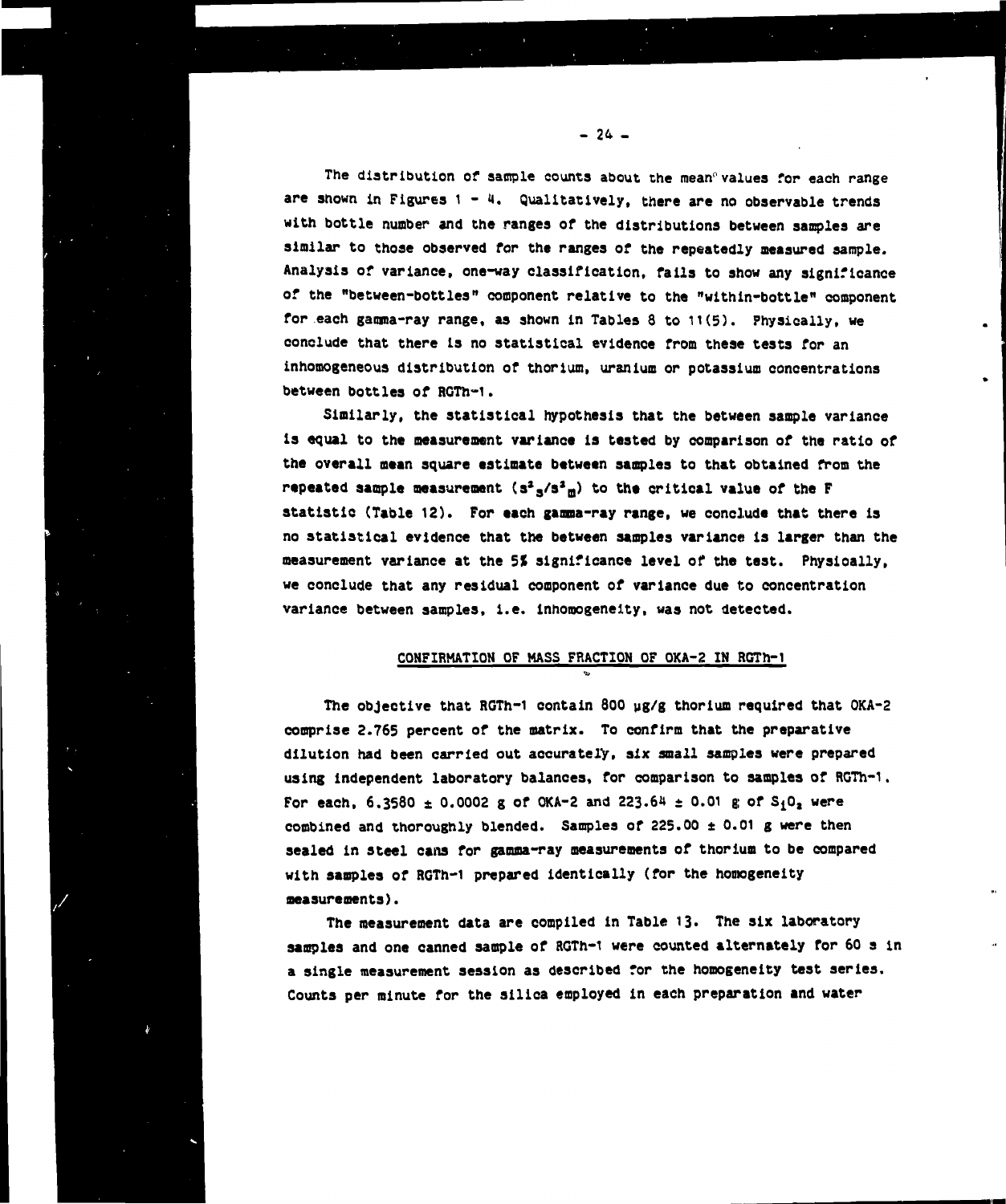**(ambient background) based on 1800 measurements are included for comparison. The ratios (RGTh-1)/(Laboratory preparation) of total, thorium** window; uranium window and potassium window net cmp are  $0.996 \pm 0.007$ , 0.994  $\pm$  0.051, 1.04  $\pm$  0.07 and 1.01  $\pm$  0.04, respectively, where the uncertainties **were propagated at the 95< confidence level. It is inferred that the large scale dilution was performed accurately.**

## **RECOMMENDED VALUES FOR THORIUM, URANIUM AND POTASSIUM IN RGTh-1 AND CONCLUSION**

**From the known concentrations of thorium, uranium and potassium of the silica and OKA-2 components of RGTh-1 and the known amounts of each component in the blended material, the recommended concentrations for RGTh-1** are 800.2  $\pm$  15.8 ug/g thorium, 6.26  $\pm$  0.42 ug/g uranium and **0.02 t 0.01 percent potassium, where the uncertainties represent 95J confidence interval estimates. The thorium/uranium concentration ratio is calculated as 127.8 ± 8.8. The compositions and uncertainty estimates of RGTh-1 and its components are summarized in Table 14.**

**The contribution of the silica component to the thorium concentration of RGTh-1 is negligible. That is, if the ttforium concentration of the silica was known to be zero with absolute certainty, the recommended value would be calculated as 799.9 ± 15.8 ug/g. The recommended thorium concentration therefore derives virtually entirely from the interlaboratory certification and the accurately measured dilution ratio. Since the homogeneity of thorium in RGTh-1 has been demonstrated, the thorium concentration is regarded as meeting the criteria for certification of CCRMP.**

**Similarly, the contribution of the silica component to the concentration of uranium (and Its radioactive daughters) is small. If the uranium content of the silica was absolutely zero, we would obtain 6.04 ± 0.22 ug/g for the recommended value and its estimated 95? confidence interval. Thus the silica contributes about 3.5\* of the equivalent uranium content of RGTh-1 and doubles the uncertainty range. The recommended useage of the uranium value is the application of minor corrections for uranium interference on the radiometrlc response for thorium of ROTn-1. In view of**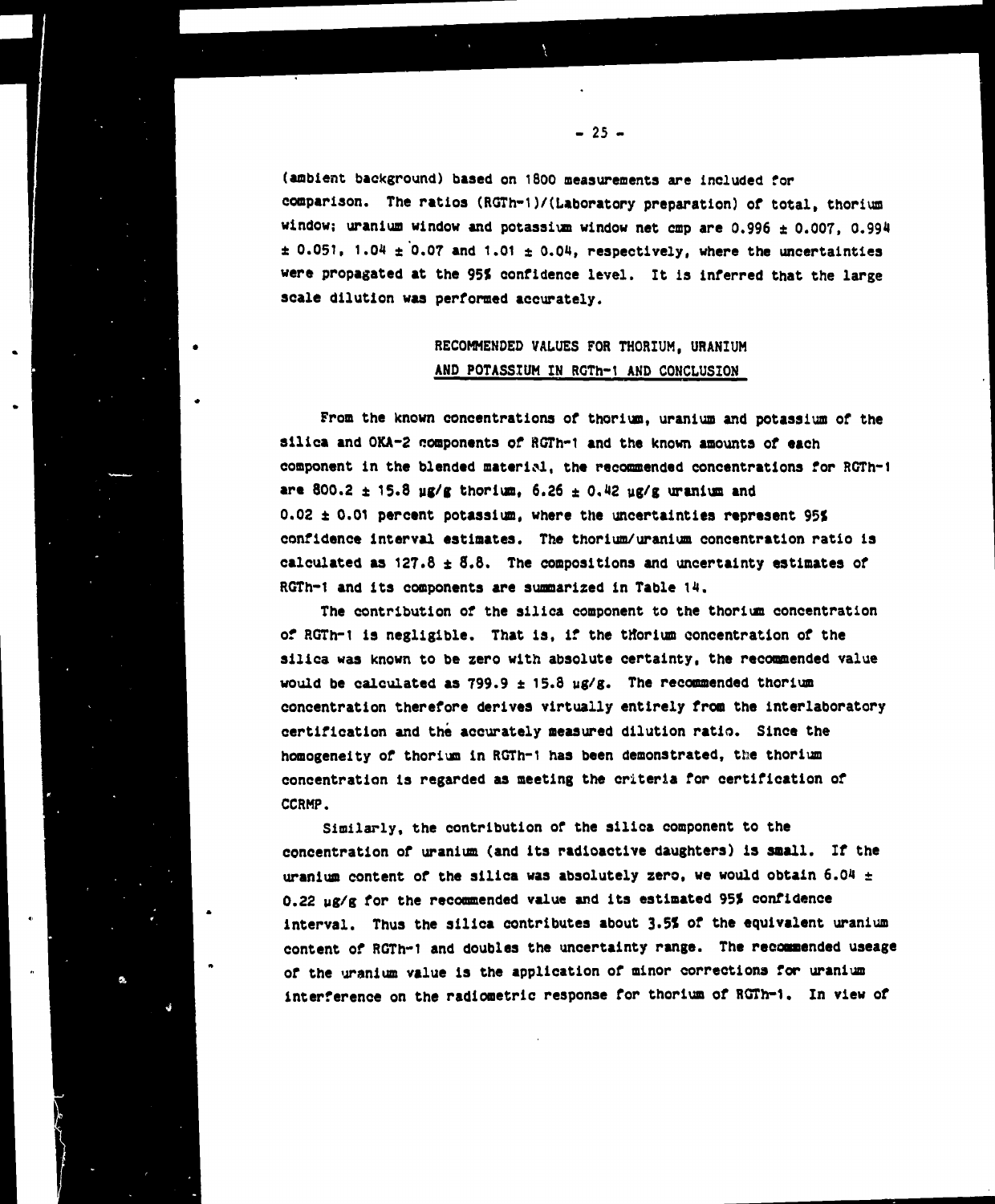**the high thorium/uraunium ratio of RGTh-1, however, any such interference is likely to be small. From the concentrations and specific activities, the activity ratio <sup>a</sup>\*\*Th/\*\*<sup>t</sup>U for RGTh-1 is calculated as 41.9 ± 2.9 (8).**

**The potassium content of the silica (0.01 ± 0.01\*) contributes significantly to the potassium concentration of RGTh-1. If the potassium content were zero, the recommended value for RGTh-1 would be 0.0095 ± 0.0006 %. The measured value for silica thus doubles both the potassium concentration and uncertainty estimates for RGTh-1. From the concentrations** and specific activities of thorium-232 and potassium-40, the activity ratio **\*\*\*Th/\*\*K is 570 \* 300 (8). Consequently, potassium may be regarded as a non-interferant for radiometrlc applications of RGTh-1.**

**In conclusion, it may be stated that RGTh-1 Is an acceptable reference material for the radiometrlc determination of thorium In geological aateriala. It Is particularly useful as a gamaa-ray spectrooetry calibration reference material, since interferences due to uranium and potassium are expected to be negligible for most applications. In conjunction with the use of the complementary materials RGU-1 and RGK-1, accurate calibration for the radioactive geological analytes should be greatly facilitated.**

#### **ACKNOWLEDGEMENTS**

**Mr. P. Westra and Mr. D.G. Mclntosh of the Mineral Sciences Laboratories, CANMET, supervised and carried out the preparation and bottling of RGTh-1, with the assistance of Mr. J.W. Last.**

**Mr. P.B. Holman of the Airborne Geophysics Section, Geological Survey of Canada performed the homogeneity test measurements.**

**The authors also acknowledge the major contributions of the participating laboratories in the certification programs for OKA-2 who are listed in the Appendix.**

**The members of the IAEA consultants' committee and A.Y.. Smith of IAEA initiated and steered this project to completion.**

**Dr. R. Sutarno of the Extraction Metallurgy Laboratory, CANMET reviewed this report and made substantial contributions to the discussion of statistical features.**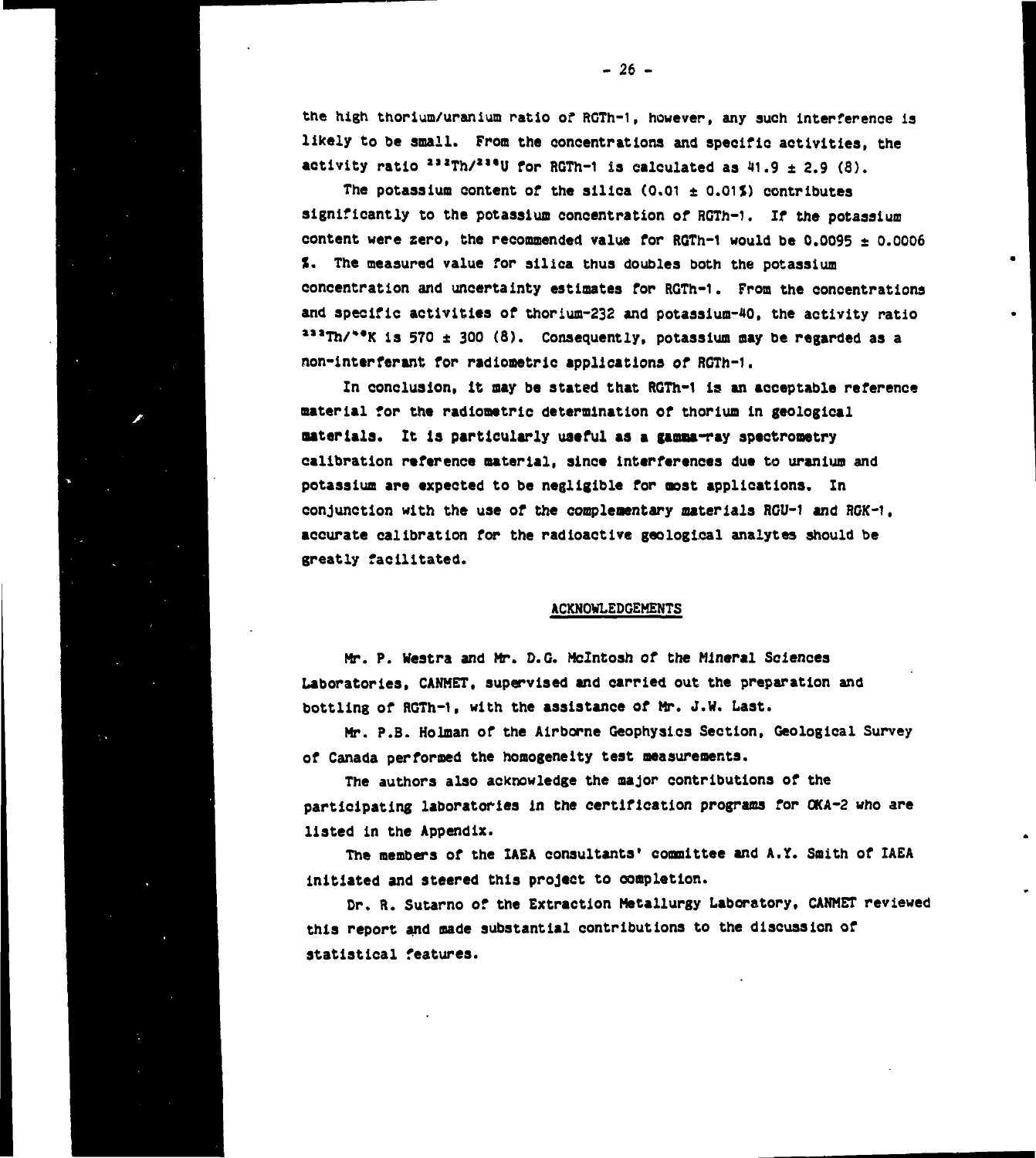**- 27 -**

- **1. Steger, H.F. "The preparation of RGU-1"; Division Report MRP/MSL 85-11 (CR); CANMET, Energy, Mines and Resources Canada; 1985.**
- **2. Smith, A.Y. "Report on the Consultants' meeting on recommendations for preparation of reference materials for gamma-ray assay of geological materials"; IAEA Memorandum; 1984.**
- **3. Smith, C.W. and Graaty, R.L. "IAEA thorium gamma-ray calibration material: application of high-resolution apectrometry to monitor thoriun/uranium ratio"; Diviaion Report MRP/MSL 84-134 (IR)j CANMET, Energy, Mlnea and Resources Canada; 1984.**
- **4. Smith, C.W., Steger, H.F. and Bowman, W.S. "The certification of thorium and uranium concentrations in CCRMP Reference Material OKA-2"; Division Report MRP/MSL 86-154 (IR).**
- **5. Brownlee, K.A. "Statistical theory and methodology in science and engineering"; John Wiley and Sons Inc., New York; 1960.**
- **6. Steger, H.F. "A re-assessment of the criteria for certifiability in CCRMP", Geostandards Newsletter 6:17-23; 1982.**
- **7. Grasty, R.L., Briatow, Q.; Cameron, G.W., Dyek, W.f Grant, J.A. and Kllleen, P.G. "Primary calibration of a laboratory gamma-ray spectrometer for the measurement of potassium, uranium and thorium"; Symposium on Uranium Exploration Methods: Review of the NEA/IAEA R&D Programme; Paris, June; 1982.**
- **8. Weast, R.C., Editor "Handbook of Chemistry and Physics, 67th Edition"; CRC Press, Inc., Boca Raton, Florida; 1986.**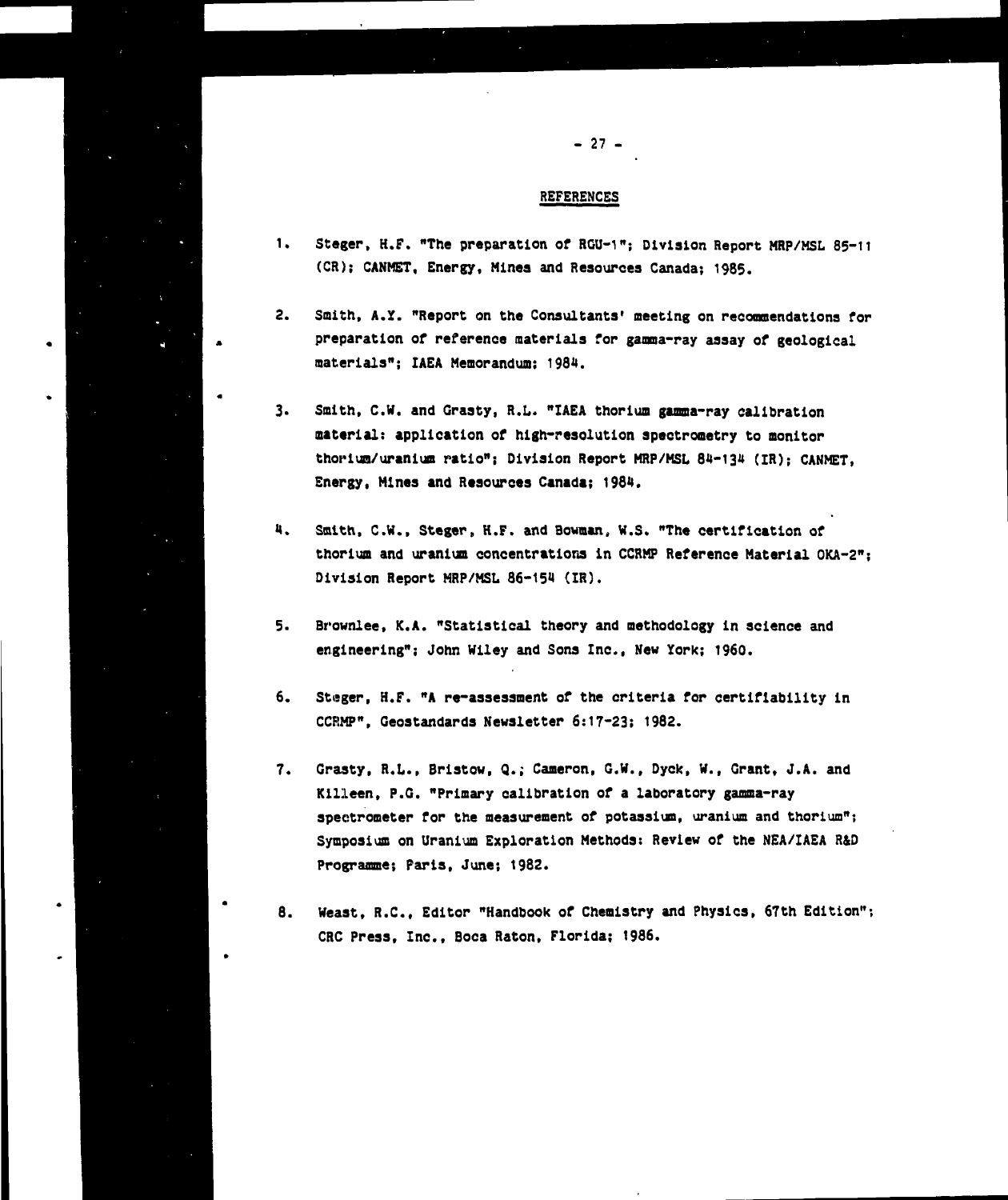## **PARTICIPANTS IN THE ANALYTICAL MEASUREMENT PROGRAMS FOR OKA-2**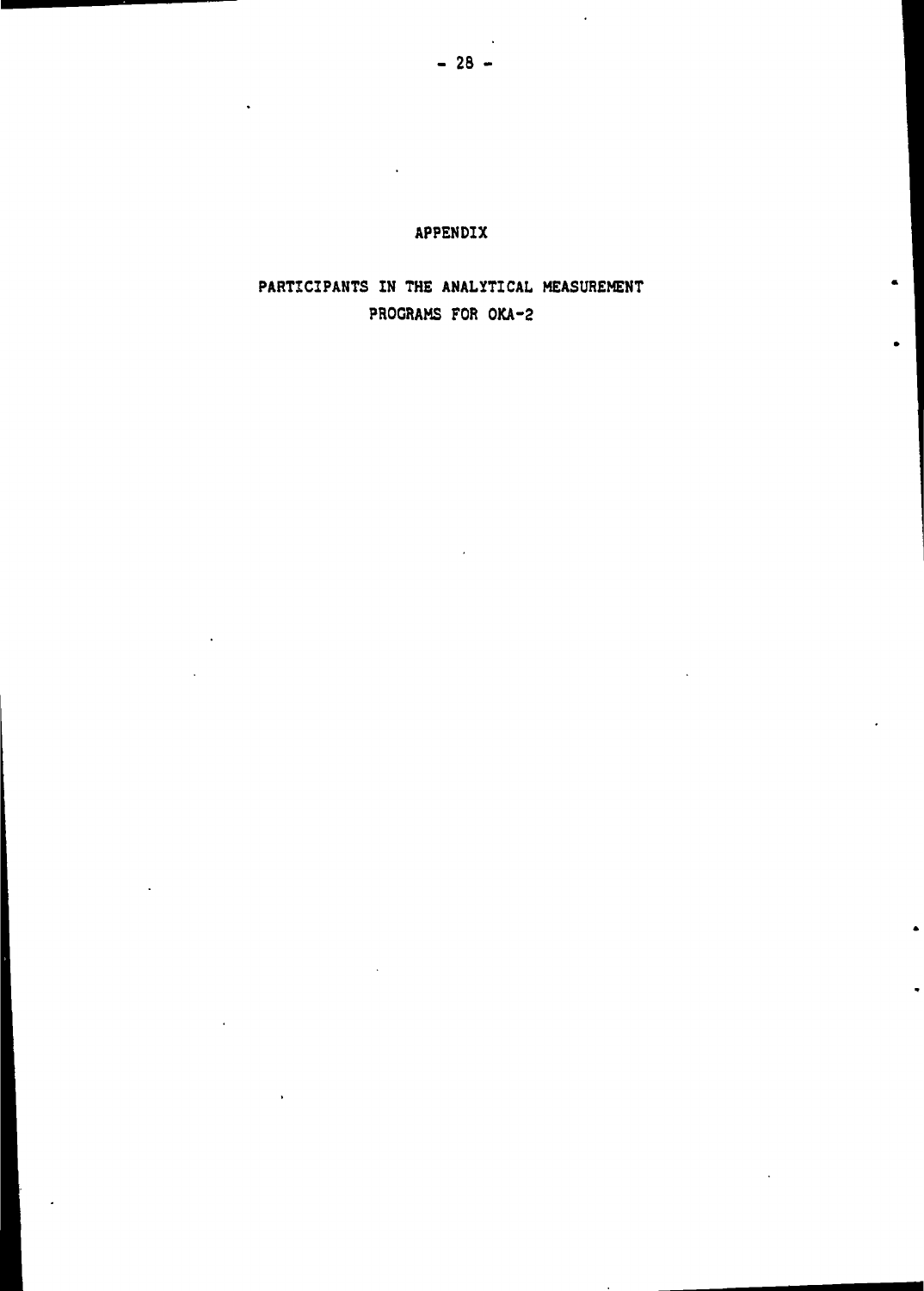**Participants in the Analytical Measurement Programs for OKA-2**

**Ankara Nuclear Research Training Centre, Besevler, Ankara, Turkey; P. Arlkan Atomic Energy of Canada Limited, Research Company, White Shell Nuclear Research Establishment, Pinawa, Manitoba, Canada; M. Attas •Atomic Energy Corporation, Nuclear Technology Division, Pretoria, South Africa; C.A.R. Bain and E.W. Moolman (two laboratories). Barrlnger Magenta Ltd., Rexdale, Ontario, Canada; J. Cox. •Beijing Research Institute of Uranium Ceology, Beijing, People's Republic of China; Shen Zhuqln, Zhong Mlaolan, Li Qingzhen, Chen Rongde, Liu Yuzhang, Lui Ran, and Li Wanlin. Bequerel Laboratories, Inc., Mlasissauga, Ontario, Canada; D.C. Stuart. Bondar-Clegg and Company Ltd., North Vancouver, British Columbia, Canada; A. Basham, R. Rogers and R. Sawyer. Canada Centre for Mineral and Energy Technology, Mineral Sciences Laboratories, Ottawa, Ontario, Canada; (four laboratories), J. Hole, R. Craig and R. Kobus, M. Desgagne and C. Smith, J.L. Dalton and C.R. Lalonde, D. Barkley, R. Charbonneau and K. Villeneuve. •Central Laboratories of Czechoslovakia Uranium Industry, Department of Radionetry, Staz pod Raaskem, Czechoslovakia T. Bouda Chemex Labs Ltd., North Vancouver, British Columbia, Canada; H. Blok and G. Humphreys •Cogeua-Service Etudes de Process et Analyses, Bessines/Sur Gartempe, France; M. Lemblin.**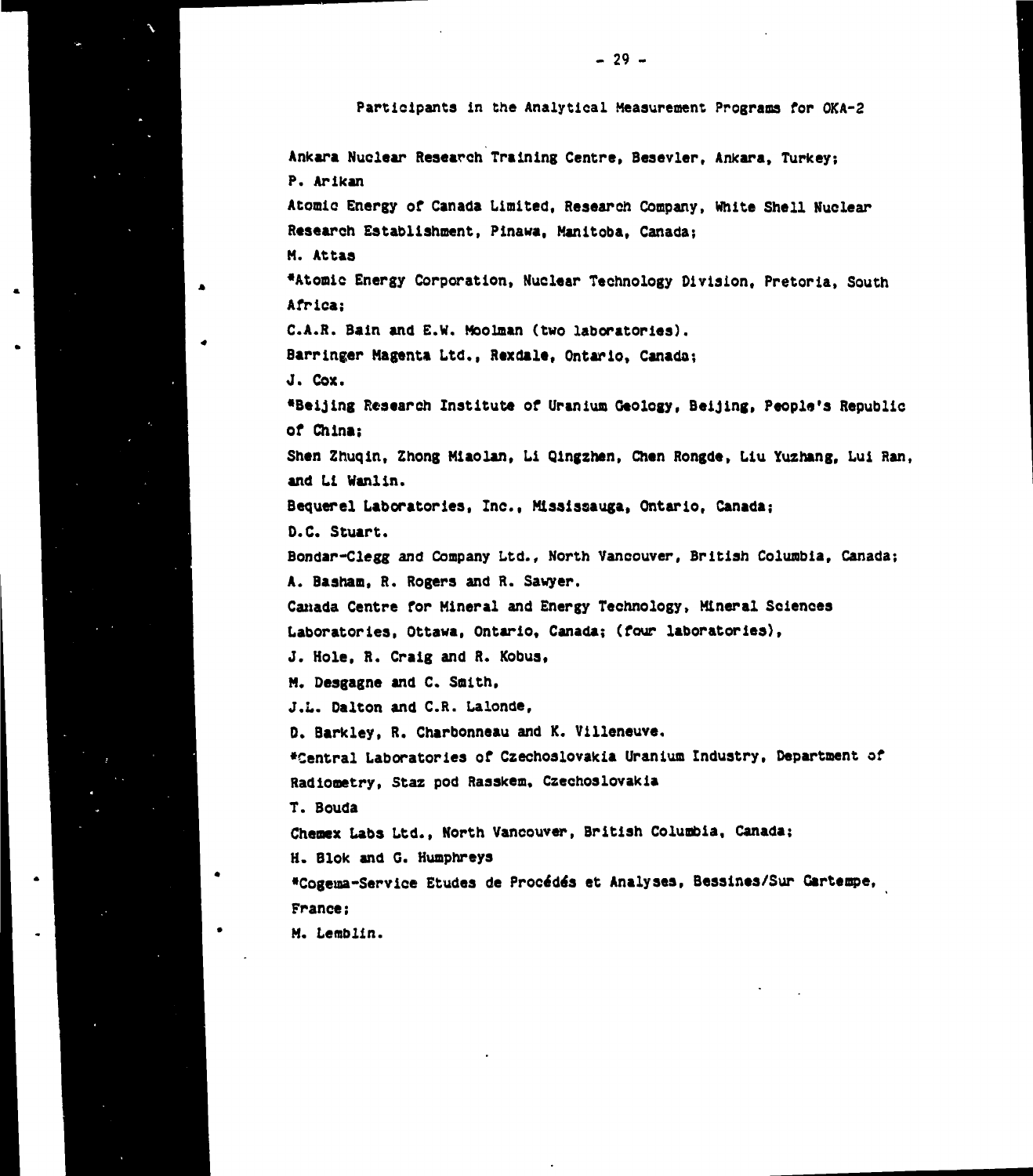**•Commisariat A l'Energie Atomique, Centre d'Etudes De Bruyerea Le Chatel, Bruyeres Le Chatel, France; J. Fievet. Daihousie University, Trace Analysis Research Centre, Halifax, Nova Scotia, Canada A. Chatt •Denison Mines Limited, Analytical Laboratory, Elliot Lake, Ontario, Canada; Doo-Hong Kim. •Divisao de Radioquimica (TFR), IPEN-CNEN/SP, Sao paulo, Brasil; M.B.A. Vasconcellos, C.X. Yoshida and L. Rosarlo.** Ecole Polytechnique, Campus de l'Université de Montréal, Laboratoire **Poly-fonetionnel Slowpoke Montreal, Quebec, Canada; J. St.-Pierre and G. Kennedy. EP Radoloanalytical Services, Toronto, Ontario, Canada; G. Evans and G. Pringle. •Geological Survey of Canada, Ottawa, Ontario, Canada; \* Economic Geology and Mineralogy Division; J.G. Sen Gupta, G.R. Lachance, R. Meeds and N. Bertrand, - Resource Geophysics and Geochemistry Division; R.L. Grasty and W. Dyck. Materials Research Laboratory, Nepean, Ontario, Canada; S.K. Singh Ministry of Northern Affairs and Mines, Ontario, Geosciences laboratories, Toronto, Ontario, Canada; C. Riddle Nuclear Activation Services Ltd., Hamilton, Ontario, Canada; E. Hoffman \*Nuclebras, Centro de Desenvolvimento da Tecnologia Nuclear, Belo Horizonte - MG, Brazil; V.M. Andrade, P de T.M. Gomlde and M.P. Ferreira •Power Reactor and Nuclear Fuel Development Corporation, Chuba Exploration Office, Sonodo, Jorinjl, Izumi, Tokl, Gifu, Japan; Y. Ochiai**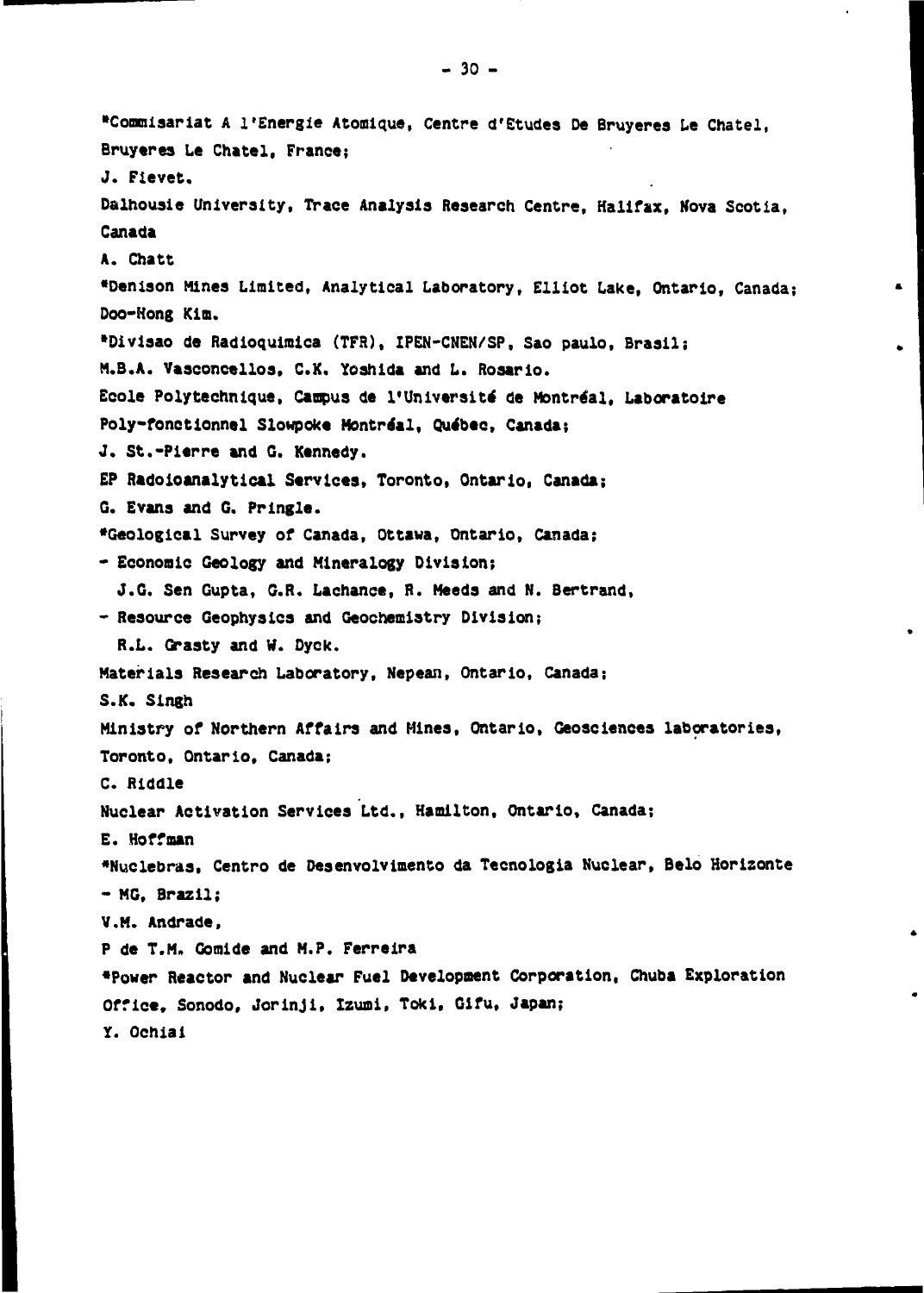**•Saskatchewan Research Council, Saskatoon, Saskatchewan, Canada; Analytical Services Division: Q.L. Smithson and L.A. MacDonald, Geoohemioal Services Division: A Holsten.**

**- 31 •-**

**•United States Geological Survey, Denver Laboratories, Denver, Colorado, United States of America;**

**C.A. Bush**

 $\mathbf{r}_i$ 

. ٠.

**•University of Calgary, Physics Department, Calgary, Alberta, Canada; C.J. Bland.**

**X-ray Assay Laboratories Limited, Don Mills, Ontario, Canada; J.H. Opdebeeck.**

**• Contributors via the IAEA measurement project.**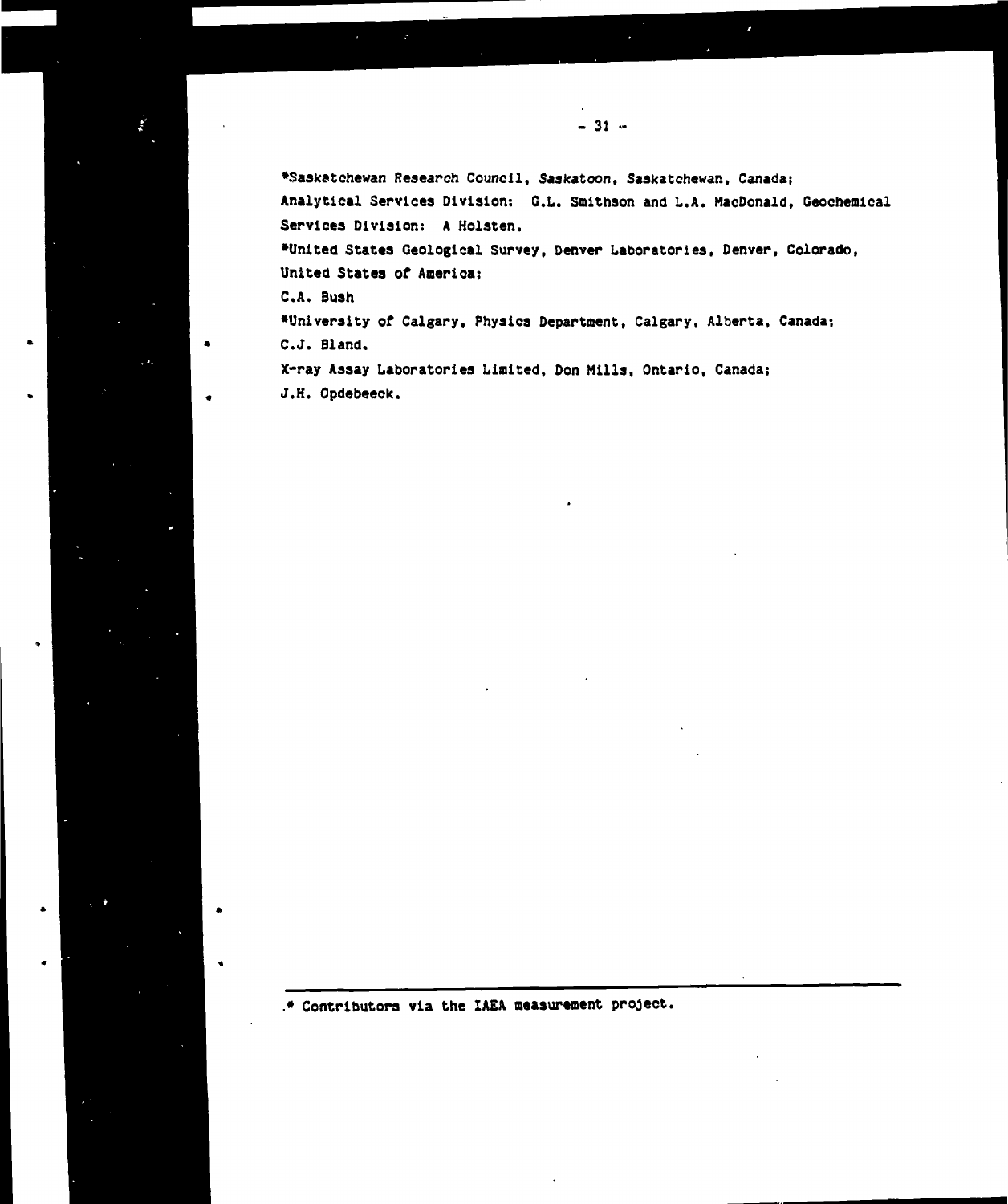|                           |         | Data Base    |          |
|---------------------------|---------|--------------|----------|
|                           | IAEA    | <b>CCRMP</b> | COMBINED |
| Recommended value, Th %   | 2.898   | 2.917        | 2.893    |
| Confidence interval, Th % | ± 0.072 | ± 0.077      | ± 0.057  |
| No. accepted sets         | 15      | 17           | 29       |
| No. accepted results      | 80      | 84           | 155      |
| No. outlier sets          |         | 2            | 2        |

 $\blacksquare$ 

 $\bullet$ 

 $\bullet$ 

## Table 1 - Results of statistical assessments of thorium concentrations in OKA-2

 $\ddot{\phantom{a}}$ 

### Table 2 - Results of statistical assessment of uranium concentrations in OKA-2

 $\ddot{\phantom{a}}$ 

|                             | IAEA   | <b>CCRMP</b> | Radium (as eU) | Combined |
|-----------------------------|--------|--------------|----------------|----------|
| Recommended value, U µg/g   | 217.6  | 216.5        | 211.9          | 218.6    |
| Confidence interval, U µg/g | ± 31.4 | ± 12.2       | ± 21.7         | ± 8.1    |
| No. accepted sets           | 12     | 13           | 7              | 27       |
| No. accepted results        | 68     | 65           | 38             | 145      |
| No outlier sets             | 0      |              | 2              | 6        |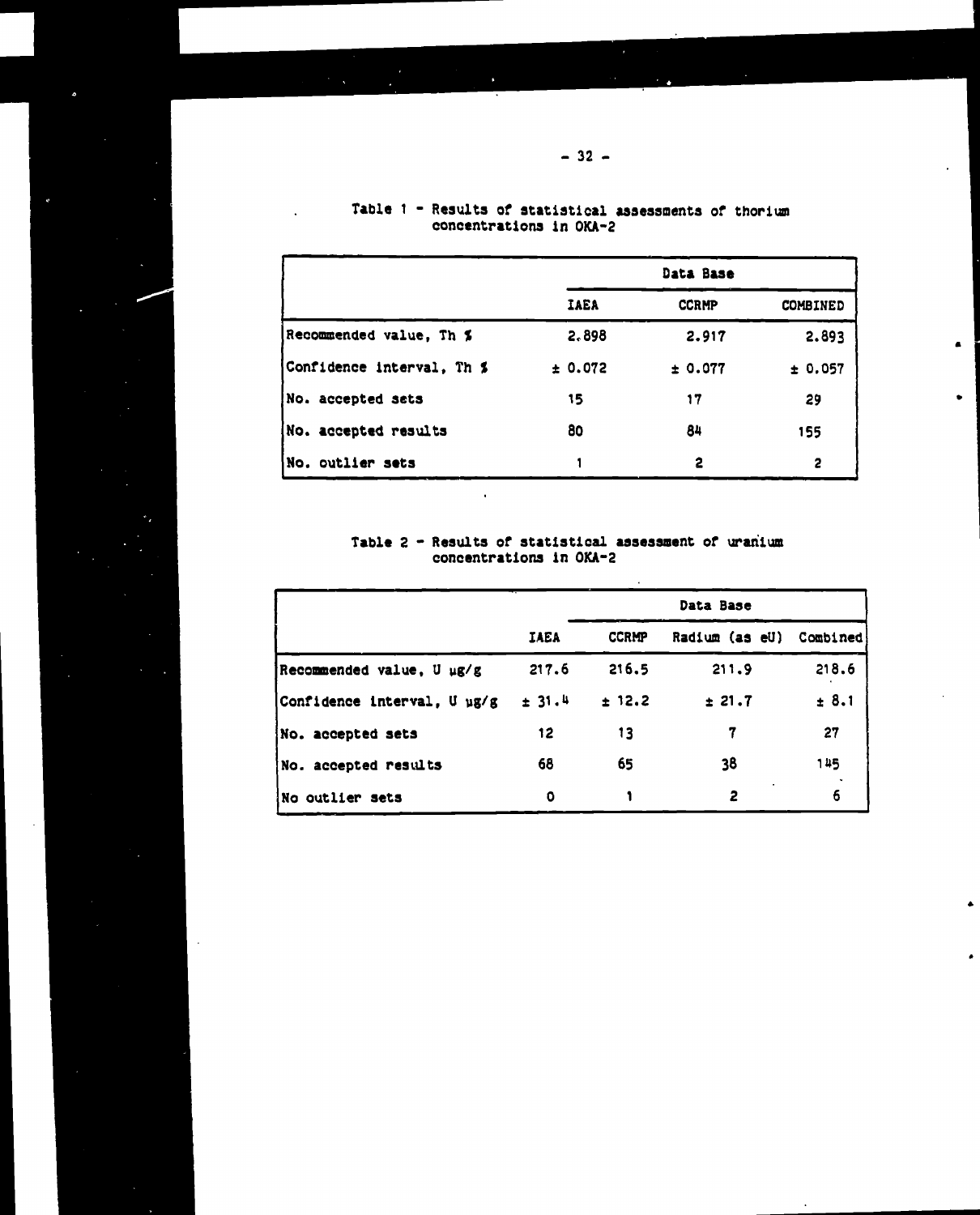$\bar{z}$ 

 $\mathbf{r}$ 

**Table 3 - Results of statistical assessment of potassium concentration in OKA-2**

| Recommended value. K %    | 0.344   |
|---------------------------|---------|
| Confidence interval K %   | ± 0.021 |
| No. accepted sets         | 8       |
| No. accepted observations | 45      |
| No. outlier sats          | 2       |

 $\bullet$ 

 $\bullet$ 

 $\bullet$ 

 $\bullet$ 

**Table 4 - Approximate composition of OKA-2**

| <u>Component</u>               | <u>Wt. S</u>        |
|--------------------------------|---------------------|
| RE <sub>2</sub> O, +Y, O,      | )<br>33.5 $(\pm 1)$ |
| CaO                            | 25.3                |
| S10 <sub>2</sub>               | 14.7                |
| $P_2O_3$                       | 8.9                 |
| Fe <sub>2</sub> O <sub>3</sub> | 5.8                 |
| ThO,                           | 3.29                |
| F                              | 1.3                 |
| <b>MgO</b>                     | 1.2                 |
| Al <sub>2</sub> O,             | o.8                 |
| Sr0                            | 0.7                 |
| MmO                            | 0.5                 |
| ZnO                            | 0.5                 |
| <b>N1O</b>                     | 0.2                 |
| T10,                           | 0.6                 |
| Na <sub>2</sub> O              | 0.4                 |
| K <sub>2</sub> 0               | 0.41                |
| C                              | 0.3                 |
| ប,០,                           | 0.0258              |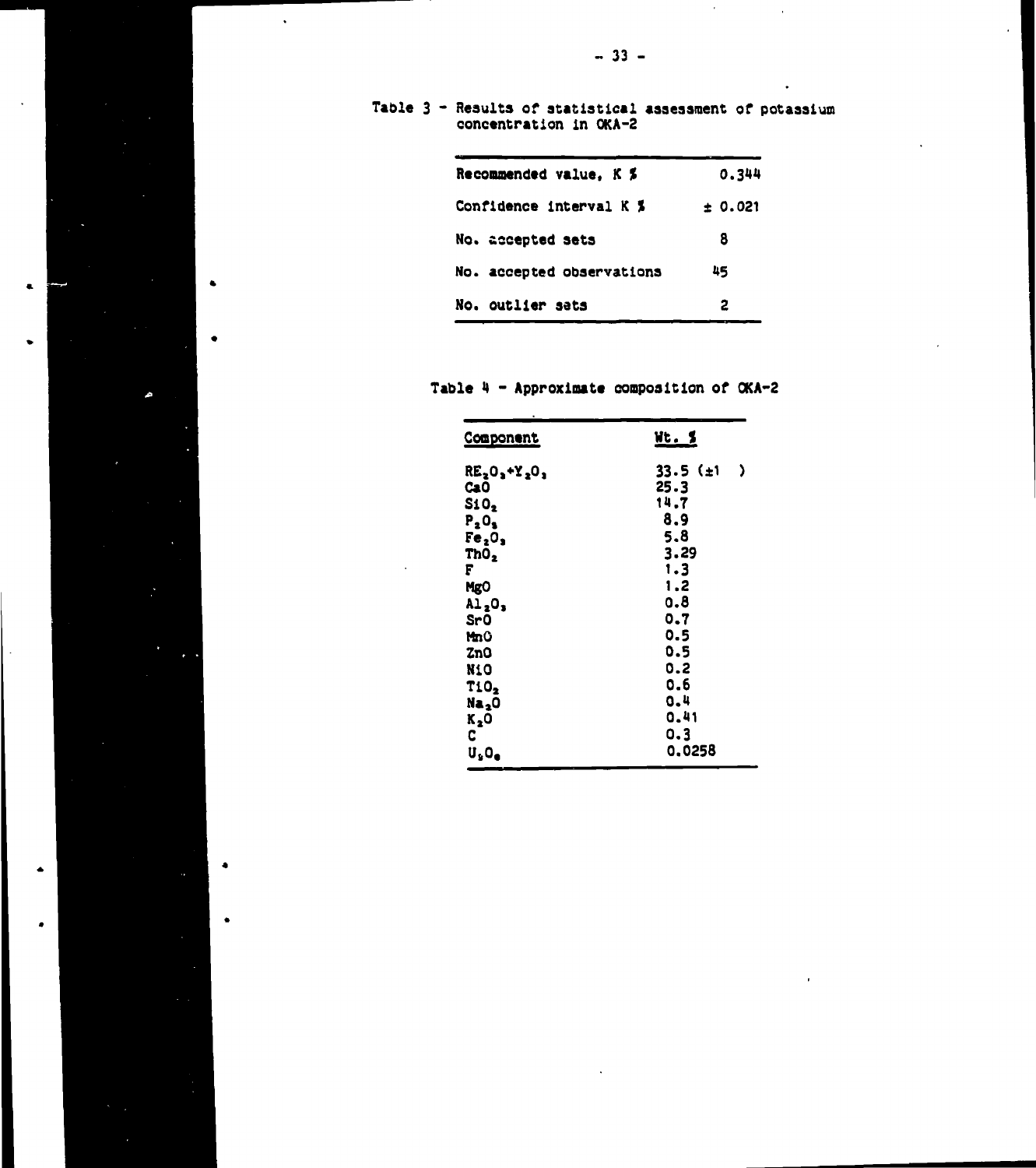| Drum                    | Th, µg/g      |            | U, ug/g |            | K. 2          |            |  |
|-------------------------|---------------|------------|---------|------------|---------------|------------|--|
|                         | <b>CANMET</b> | <b>GSC</b> | CANMET  | <b>GSC</b> | <b>CANMET</b> | <b>GSC</b> |  |
| 1                       | 0.33          | 0.04       | 0.15    | 0.25       | 0.004         | 0.01       |  |
|                         | 0.31          |            | 0.17    |            | 0.003         |            |  |
|                         | 0,41          |            | 0.20    |            | 0.006         |            |  |
| $\overline{\mathbf{c}}$ | 0.33          | 0.66       | 0.24    | 0.19       | 0.004         | 0.00       |  |
|                         | 0.34          |            | 0.21    |            | 0.001         |            |  |
| $\overline{\mathbf{3}}$ | 0.43          | 0.70       | 0.20    | 0.30       | 0.011         | 0.01       |  |
| 4                       | 0.43          | 0.01       | 0.18    | 0.23       | 0.008         | 0.04       |  |
|                         | 0.45          |            | 0.18    |            | 0.009         |            |  |
| 5                       | 0.40          | 0.45       | 0.22    | 0.20       | 0.009         | 0.02       |  |
| 6                       | 0.37          | 0.30       | 0.18    | 0.29       | 0.007         | 0.00       |  |
| mean                    | 0.38          | 0.36       | 0.19    | 0.24       | 0.006*        | 0.013      |  |
| s.d.                    | 0.05          | 0.30       | 0.03    | 0.05       | 0.003         | 0.015      |  |

**Table 5 - Results of silica analysis by gamma-ray spectrometry**

**Calibration factor uncertainty ia I43f(2o)**

## **Table 6 - Wet screen analysis of RGTh-1**

Á

| Particle Size (um) | Wt S |
|--------------------|------|
| 150 to 75          | 2.3  |
| <b>74 to 45</b>    | 8.9  |
| 44 to 38           | 10.9 |
| less than 38       | 77.9 |

 $\bullet$ 

 $\bullet$ 

ä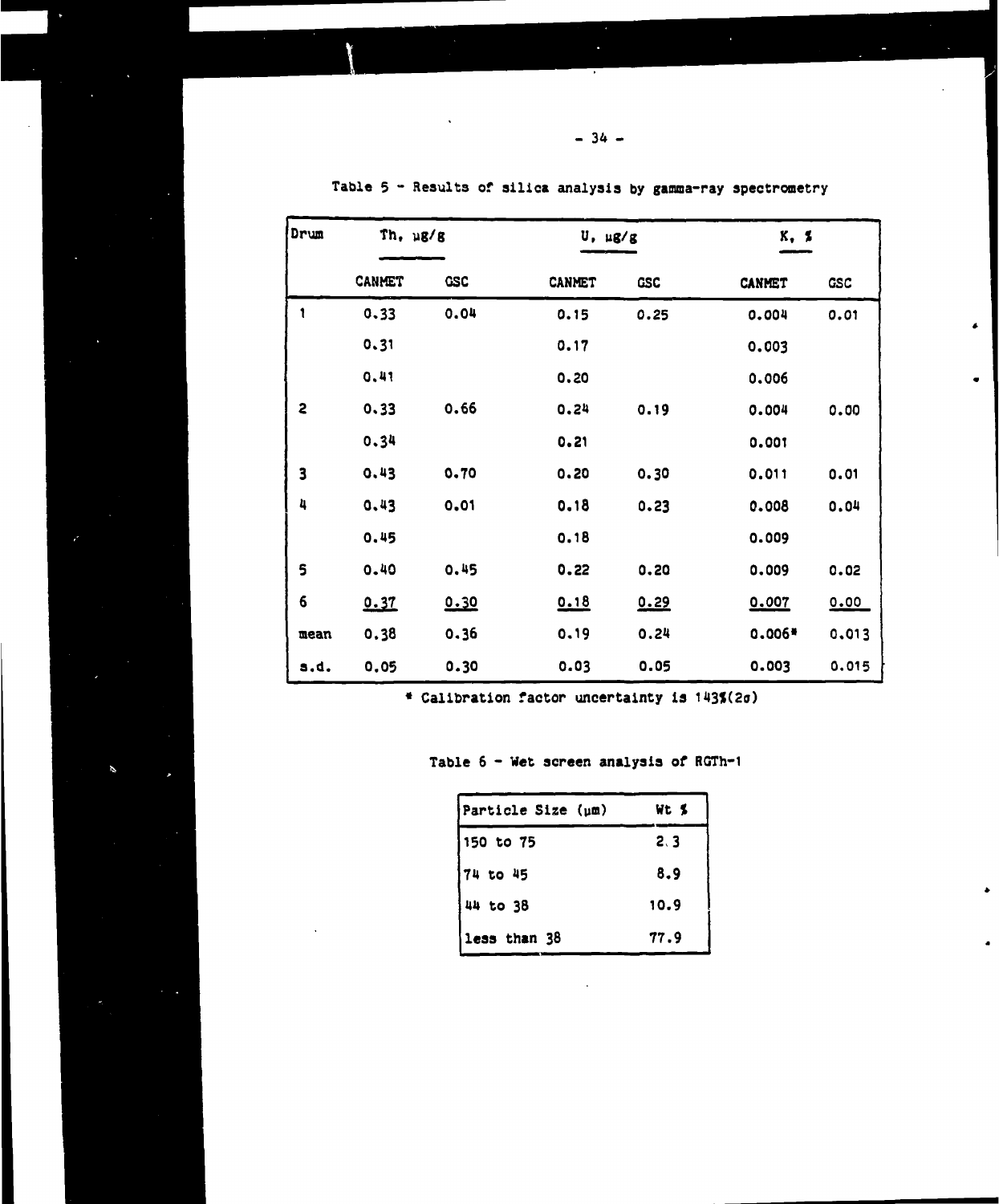| <u>set</u> | <u>Gam A</u>     | <u>Gam B</u>     | $n_A$          | <u>In a</u>    | <u>KA</u>    | <u>KB</u>    | <u>u a</u>   | 山            |
|------------|------------------|------------------|----------------|----------------|--------------|--------------|--------------|--------------|
| 6          | 18360.           | 18705.           | 1697.          | 1832.          | 759.         | 723.         | 397.         | 392.         |
| 40         | 18947.           | 18419.           | 1839.          | 1785.          | 806.         | 792.         | <b>401.</b>  | 398.         |
| 54         | 18740.           | 18435.           | 1826.          | 1785.          | 792.         | 775.         | 411.         | 404.         |
| 82         | 18596.           | 18898.           | 1767.          | 1820.          | 750.         | 778.         | 417.         | 409.         |
| 96         | 15493.           | 18738.           | 1726.          | 1789.          | 758.         | 807.         | 406.         | 436.         |
| 134        | 18572.           | 18748.           | 1782.          | 1822.          | 750.         | 692.         | 376.         | 417.         |
| 130        | 18442.           | 18542.           | 1770.          | 1769.          | 750.         | 748.         | 426.         | 39ª.         |
| 155        | 18350.           | 18745.           | 1776.          | 1866.          | 742.         | 758.         | 392.         | 412.         |
| 179<br>198 | .8568.<br>18742. | 16852.           | 1702.          | 1698.          | 737.         | 738.         | 406.         | 426.         |
| 229        | 18636.           | 18824.<br>18480. | 1752.<br>1831. | 1888.<br>1758. | 793.<br>748. | 789.         | 434.         | 393.         |
| 237        | 18526.           | 18692.           | 1745.          | 1860.          | 752.         | 712.<br>737. | 398.<br>395. | 416.<br>438. |
| 264        | 18571.           | 18614.           | 1711.          | 1787.          | 810.         | 773.         | 369.         | 432.         |
| 278        | 18529.           | 18663.           | 1786.          | 1826.          | 765.         | 737.         | 380.         | 364.         |
| 300        | 18773.           | 15842.           | 1813.          | 1833.          | 740.         | 802.         | 404.         | 404.         |
| 319        | 18762.           | 18655.           | 1882.          | 1825.          | 729.         | 745.         | 421.         | 159.         |
| 338        | 18494.           | 18755.           | 1779.          | 1698.          | 807.         | 768.         | 381.         | 432.         |
| 376        | 18615.           | 18481.           | 1765.          | 1812.          | 798.         | 182.         | 375.         | 391.         |
| 384        | 18530.           | 18824.           | 1771.          | 1841,          | 780.         | 797.         | 166.         | 416.         |
| 416        | 18533.           | 18566.           | 1768.          | 1725.          | 755.         | 731.         | 81 ].        | 399.         |
| 427        | 18654.           | 18876.           | 1787.          | 1808.          | 756.         | 758.         | 423.         | ٠<br>387.    |
| 454        | 18415.           | 18714.           | 1760.          | 1731.          | 751.         | 755.         | 412.         | 457.         |
| 472        | 18658.           | 18586.           | 1798.          | 1759.          | 820.         | 776.         | 362.         | 418.         |
| 186        | 18711.           | 18850.           | 1733.          | 1812.          | 740.         | 769.         | 414,         | 392.         |
| 512        | 18751.           | 18561.           | 1802.          | 1838.          | 713.         | 779.         | 423.         | 387.         |
| 531<br>558 | 18488.<br>18764. | 18486.<br>18659. | 1741.<br>1834. | 1768.<br>1792. | 780,<br>756. | 767.         | 435.         | 397.<br>i05. |
| 572        | :8744,           | 18583.           | 1752.          | 1780.          | 768.         | 725.<br>749. | 847.<br>433. | 422.         |
| 509        | 18596.           | 18837.           | 1706.          | 1796.          | 735.         | 746.         | 400,         | 437.         |
| 513        | 18845.           | 18524.           | 1853.          | 1803.          | 761.         | 717.         | 436.         | 396.         |
| 539        | 18680.           | 18471.           | 1775.          | 1708.          | 781.         | 749.         | 440.         | 419.         |
| 572        | 18434.           | 18700.           | 1749.          | 1748.          | 742.         | 785.         | 392.         | 426.         |
| 681        | .8549.           | 18580.           | 1751.          | 1769.          | 786.         | 774.         | 393.         | 402.         |
| 712        | 18750.           | 18528.           | 1785.          | 1852.          | 807.         | 750.         | 430.         | 382.         |
| 734        | 18820.           | 18656.           | 1810.          | 1829.          | 773.         | 687.         | 377.         | 400.         |
| 753        | 18778.           | 18650.           | 1754.          | 1753.          | 764.         | 708.         | 431.         | 408.         |
| 770        | 18678.           | 18707.           | 1839.          | 1760.          | 787.         | 709.         | 408.         | 420.         |
| 782        | 18528.           | 18650.           | 1652.          | 1767.          | 750.         | 764.         | 382.         | 420.<br>403. |
| 506<br>838 | 18789.<br>18500. | 18621.<br>18375. | 1730.<br>1756. | 1732.<br>1747. | 824.<br>739. | 738.<br>746. | 427.<br>403. | 421,         |
| 845        | 18366.           | 16727.           | 1751.          | 1732.          | 735.         | 752.         | 391.         | 439.         |
| 379        | 18694.           | .18581.          | 1728.          | 1785.          | 808.         | 746.         | 427.         | 397.         |
| 399        | 18779.           | 18358.           | 1777.          | 1768.          | 776.         | 758.         | 413.         | 420.         |
| 905        | '8435.           | 18199.           | 1793.          | 1729.          | 734.         | 724.         | 384.         | 367.         |
| 940        | 16590.           | 18559.           | 1798.          | 1732.          | 776.         | 703.         | 393.         | 425.         |
| 949        | 18577.           | 16377.           | 1769.          | 1745.          | 783.         | 727.         | 419.         | 408.         |
| 972        | .9582.           | 15648.           | 1767.          | 1841.          | 791.         | 760.         | 393.         | 418.         |
| 989        | '8432.           | 18646.           | 1797.          | 1752.          | <b>741.</b>  | 766.         | 39ª.         | 434.         |
| 1012       | .9696.           | : 8684.          | :808.          | 1749.          | 734.         | 820.         | 412.         | 392.         |
| 130        | :3442.           |                  | 1770.          |                | 750.         |              | 426.         |              |
| :30        | :8636.           |                  | 1735.          |                | 767.         |              | 389.         |              |
| 130        | :5587.           |                  | 1716.          |                | 781.         |              | 407.         |              |
| 130        | :8615.           |                  | 1793.          |                | 749.         |              | 434.         |              |
| 130        | 16780.           |                  | 1764.          |                | 792.         |              | 423.         |              |
| 130        | 18497.           |                  | 1791.          |                | 740.<br>774. |              | 388.         |              |
| פי י       | :3660.           |                  | 1756.<br>1760. |                | 760.         |              | 406.<br>423. |              |
| $\cdot$ 30 | .9900.<br>.9555. |                  | 1891.          |                | 693.         |              | 402.         |              |
| פְּלִי     | .9537.           |                  | 1736.          |                | 797.         |              | 42B.         |              |
|            | 19727.           |                  | '766.          |                | 77 L.        |              | 408.         |              |
|            | .9458.           |                  | 1717.          |                | 741,         |              | 399.         |              |
|            | $-2 - 5.$        |                  | $-29.$         |                | 773.         |              | 410.         |              |
|            | $1960^{\circ}$ . |                  | $-324.$        |                | 744.         |              | 402.         |              |
|            | 13525.           |                  | $-94.$         |                | Tail.        |              | 393.         |              |
|            | $-3093.$         |                  | $-25.4$        |                | 597.         |              | 400.         |              |
| ٠į         | .332.7           |                  | . B48.         |                | -75.         |              | 396.         |              |

 $\ddot{\phantom{0}}$ 

 $\ddot{\phantom{a}}$ 

Table 7 - IAEA RM RGTH-1 - Homogensity Measurements by Gamma-Ray - Nov. 1986

 $\bullet$ 

 $\bullet$ 

I

 $\ddot{\phantom{0}}$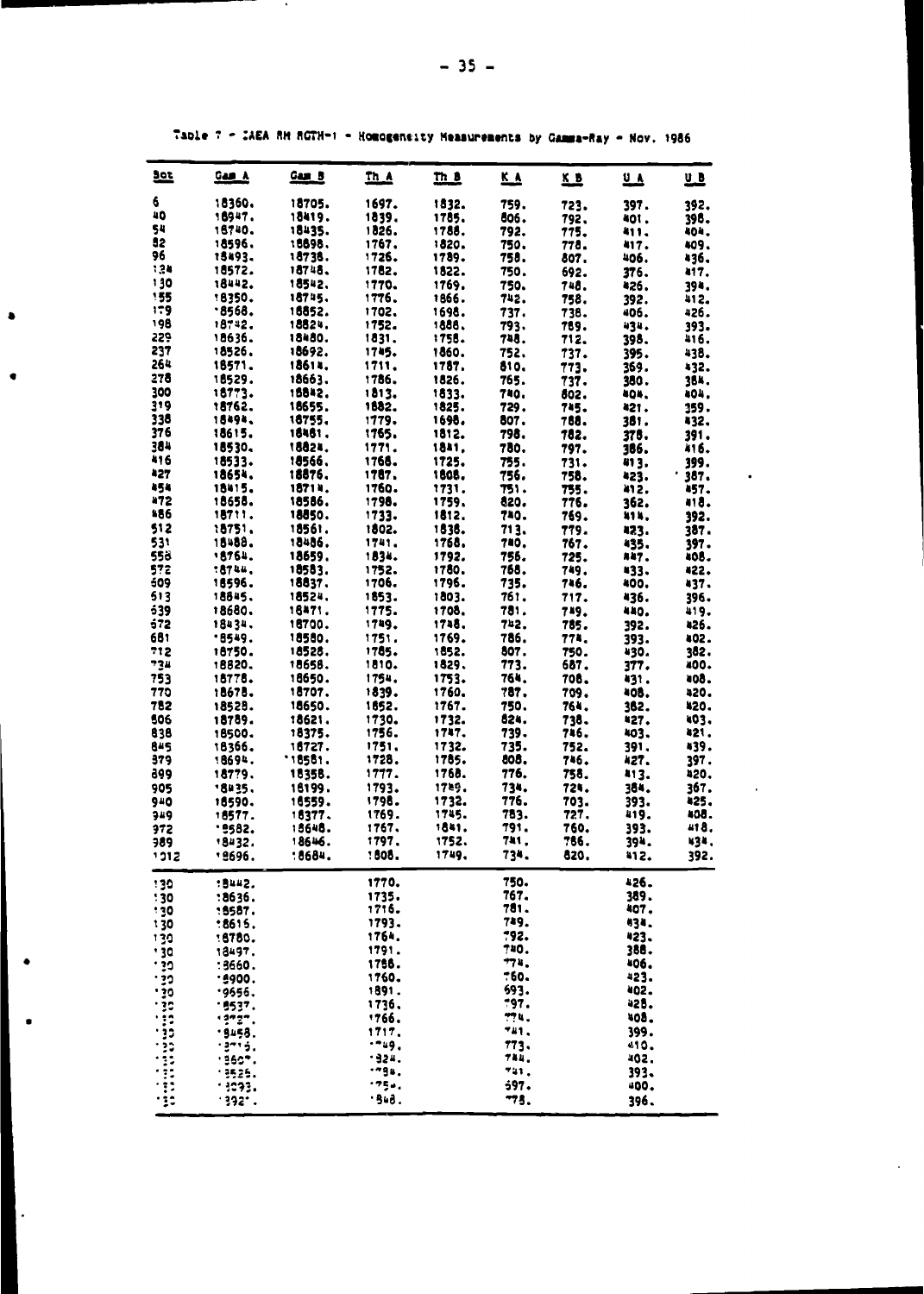**Table 8 - Analysis of variance of-total gamma-ray counts for between- and within-bottle components**

---- -

 $\tilde{\mathbf{q}}$ 

| Source of Variation | <u>D.F.</u> | Sum of Squares | Mean Squares  | F-Ratio | F-Table |
|---------------------|-------------|----------------|---------------|---------|---------|
| Between sets        | 48          | .90526467E+06  | .18859681E+05 | .796    | 1.610   |
| Within sets         | 49          | .11606115E+07  | .23685949E+05 |         |         |
| Total               | 97          | .20658762E+07  |               |         |         |

 $\bullet$ 

 $\bullet$ 

Á

**Table 9 - Analysis of variance of thorium-window gamma-ray counts for between- and within-bottle components**

| Source of Variation | <u>D.F.</u> | Sum of Squares | Mean Squares  | F-Ratio | F-Table |
|---------------------|-------------|----------------|---------------|---------|---------|
| Between sets        | 48          | 10406400E+06   | .21680000E+04 | 1.231   | 1,610   |
| Within sets         | 49          | ,86324000E+05  | .17617143E+04 |         |         |
| Total               | 97          | .19038800E+06  |               |         |         |

**Table 10 - Analysis of variance of uranium-window gamma-ray counts for between- and withia-bottle components.**

| Source of Variation | <u>D.F.</u> | Sum of Squares | Mean Squares  | F-Ratio | F-Table |
|---------------------|-------------|----------------|---------------|---------|---------|
| Between sets        | 48          | .14137837E+05  | .29453827E+03 | 586ء    | 1.610   |
| Within sets         | 49          | .24616500E+05  | .50237755E+03 |         |         |
| Total               | 97          | .38754337E+05  |               |         |         |

**Table 11 - Analysis of variance of potassium-window gamma-ray counts for between- and within bottle components**

| Source of Variation | <u>D.F.</u> | Sum of Squares      | Mean Squares  | <b>F-Ratio</b> | F-Table |
|---------------------|-------------|---------------------|---------------|----------------|---------|
| Between sets        | 48          | .42216347E+05       | .87950723E+03 | 1.038          | 1.610   |
| Within sets         | 49          | <b>41525500E+05</b> | .84745918E+03 |                |         |
| <b>Total</b>        | 97          | .83741847E+05       |               |                |         |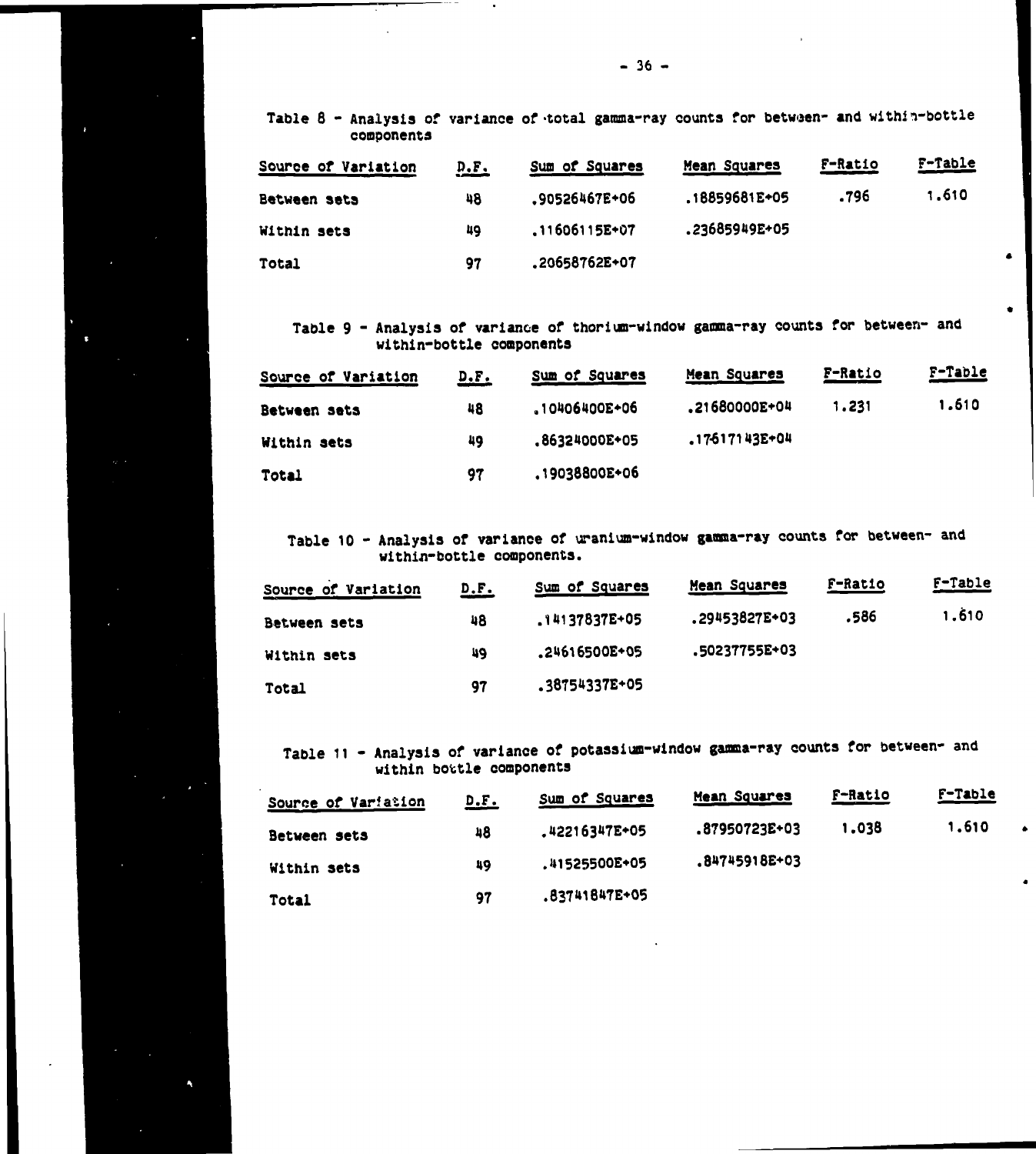

 $\bullet$ 

 $\bullet$ 

 $\bullet$ 

 $\underline{\mathbf{le}}$ o

e

<u>e</u>

 $\frac{1}{2}$  $|0\rangle$ 

l

 $\frac{1e}{0}$ 

Þ.

**- 37 -**

Table 12 - Comparison of between-samples and measurement (within-sample) mean square estimates of variances of gamma-ray counts

| Test             | Mean Squares                      |                          | Ratio | $Fa=0.05(97,16)$ |
|------------------|-----------------------------------|--------------------------|-------|------------------|
|                  | Between Samples<br>$(97 \, d.f.)$ | Measurement<br>(16 d.f.) |       |                  |
| Total gamma      | 2.130 E4                          | 3.642 E4                 | 0.583 |                  |
| Th Window        | 1.963 E3                          | 2.096 E3                 | 0.936 |                  |
| K Window         | 8.633 E2                          | 8.466 E2                 | 1.020 | 2.08             |
| <b>iU Window</b> | 3.995 E2                          | $2.004$ E2               | 1,994 |                  |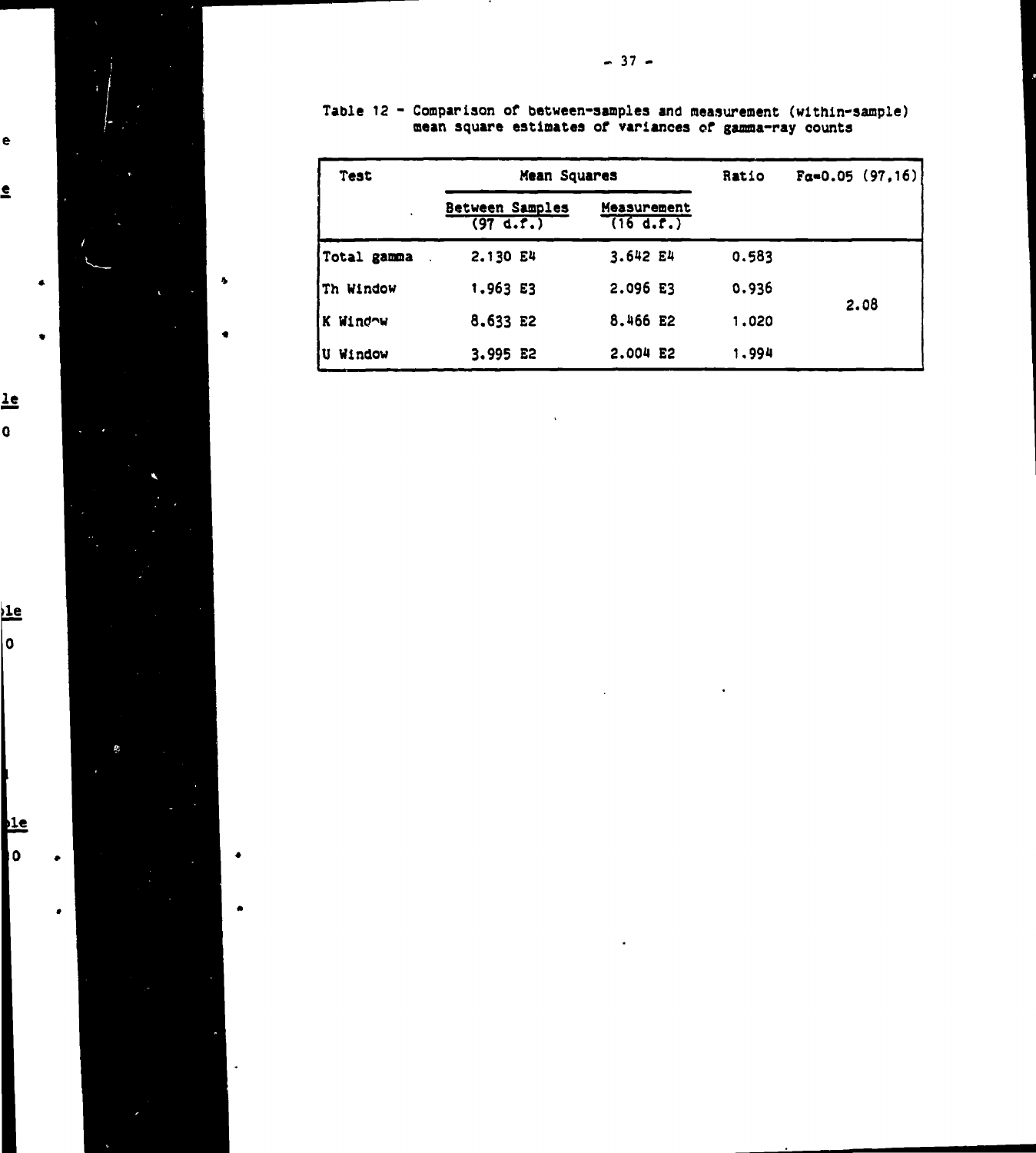|                   |                             |               |                 | Gamma Ray Counts Per Minute       |                  |                                          |                  |                                   |
|-------------------|-----------------------------|---------------|-----------------|-----------------------------------|------------------|------------------------------------------|------------------|-----------------------------------|
|                   |                             | Total         |                 | Th Window                         |                  | <b>U Window</b>                          |                  | K Window                          |
|                   | $(0.1 - 3.1$ HeV)<br>RGTh-1 | $OKA - 2/SIO$ | RGTh-1          | $(2.42 - 3.40$ HeV)<br>OKA-2/S10, | RGTn-1           | $(1.66 - 1.86$ HeV)<br><b>OKA-2/S10,</b> | RGTh-1           | $(1.36 - 1.56$ MeV)<br>OKA-2/S10, |
|                   | 18580                       | 18526         | 1858            | 1715                              | 416              | 400                                      | 744              | 735                               |
| Ł                 | 18349                       | 18597         | 1793            | 1781                              | 419              | 410                                      | 753              | 723                               |
| ł                 | 18574                       | 18504         | 1746            | 1759                              | 397              | 423                                      | 727              | 707                               |
| ٠                 | 18467                       | 18543         | 1723            | 1917                              | 419              | 399                                      | 711              | 754                               |
| 5                 | 18536                       | 18706         | 1776            | 1816                              | 393              | 397                                      | 744              | 740                               |
| $\bullet$         | 18404                       | 18471         | <u>1775 - </u>  | 1741                              | <u>457 .</u>     | 385                                      | 747              | 715                               |
| Muan <sup>o</sup> | 16485 ± 100                 | 18558 ± 88    | $1778.5 \pm 19$ | $1788.2 \pm 75.5$                 | $416.8 \pm 23.9$ | $402.3 \pm 13.5$                         | $731.7 \pm 15.7$ | $727.0 \pm 18$                    |
| 510, 10           | $571 \pm 11$                | $522 \pm 10$  | $37.0 \pm 2.7$  | $34.6 \pm 2.5$                    | $26.8 \pm 2.3$   | $25.8 \pm 2.3$                           | $54.5 \pm 3.3$   | $53.2 \pm 3.3$                    |
| 11,000            | $530 \pm 11$                | $530 \pm 11$  | $34.5 \pm 2.6$  | $34.5 \pm 2.6$                    | $22.3 \pm 2.1$   | $22.3 \pm 2.1$                           | $50.6 \pm 3.2$   | $50.6 \pm 3.3$                    |

Table 13 - Confirmation of accuracy of dilution ratio of OKA-2/SiO, in the preparation of RGTn-1

J.

error estimates are 95% confidence interval for mean  $\bullet$ 

 $\mathbf{r}_\mathrm{a}$ 

## error estimates are 20 from counting statistics

ś

v.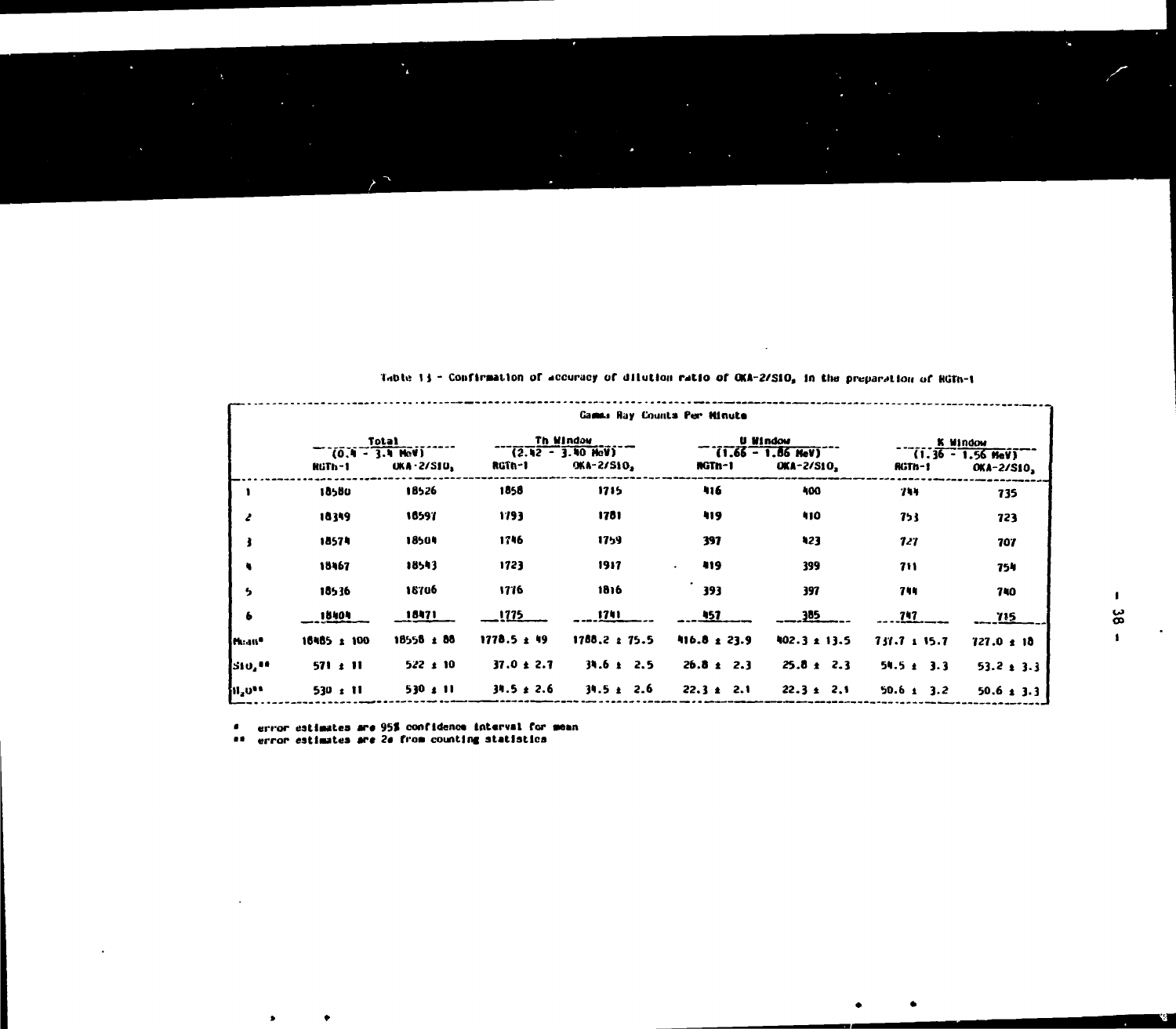|  |  |  | Table 14 - Composition of RGTh-1 and its components |  |  |  |  |  |
|--|--|--|-----------------------------------------------------|--|--|--|--|--|
|--|--|--|-----------------------------------------------------|--|--|--|--|--|

|                  | $OKA-2$            | Silica          | $ROTh-1$           |
|------------------|--------------------|-----------------|--------------------|
| kg               | $14.513 \pm 0.004$ | $510.4 \pm 0.6$ | $524.9 \pm 0.6$    |
| Th $(\mu g/g)$   | 28930 ± 570        | $0.37 \pm 0.05$ | $800.2 \pm 15.8$   |
| U<br>$(\mu g/g)$ | $218.6 \pm 8.1$    | $0.22 \pm 0.05$ | $\pm$ 0.42<br>6.26 |
| K(3)             | $0.344 \pm 0.021$  | $0.01 \pm 0.01$ | $0.019 \pm 0.010$  |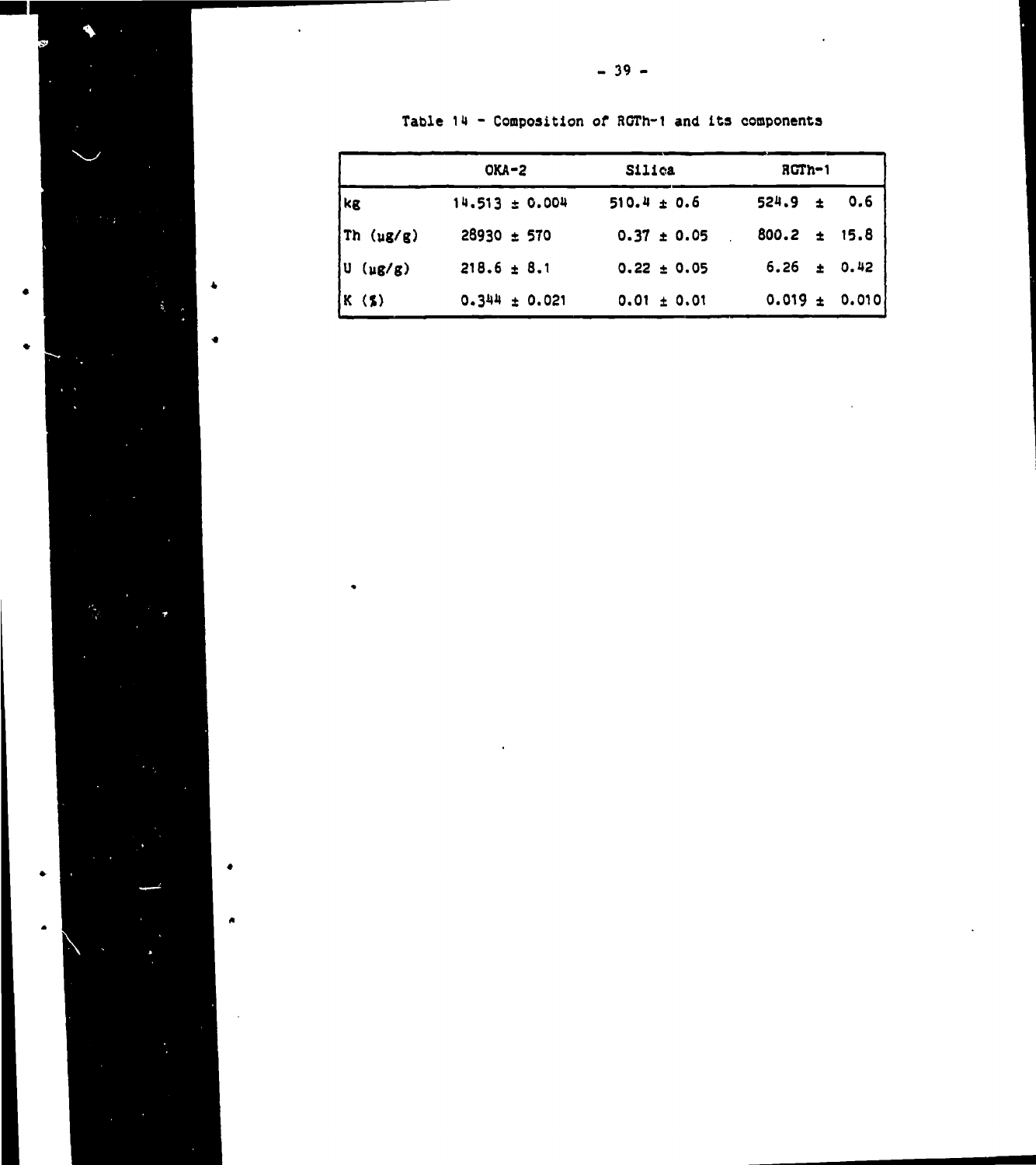

Figure 1

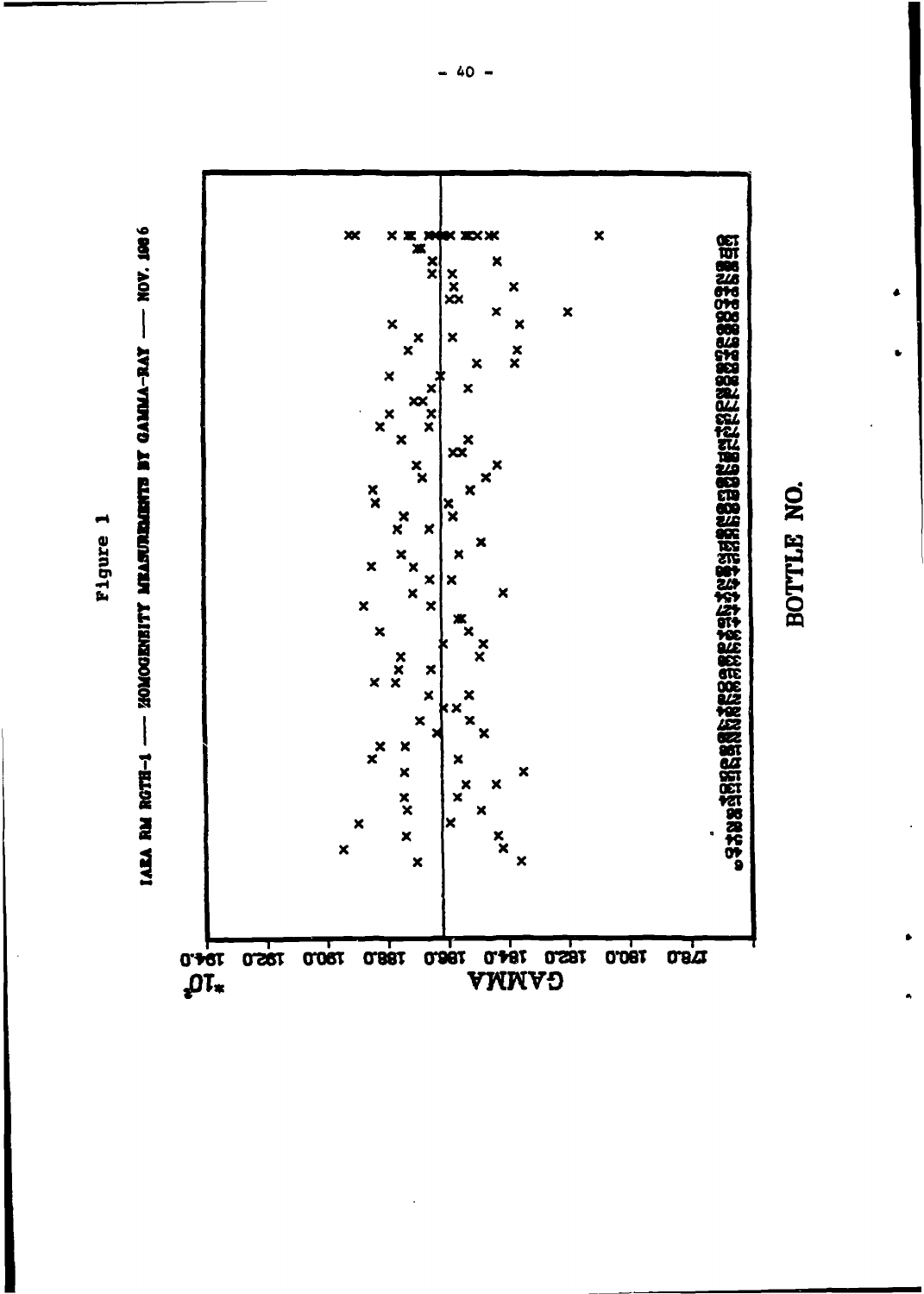

 $\bullet$ 

 $\bullet$ 





BOTTLE NO.

 $41 -$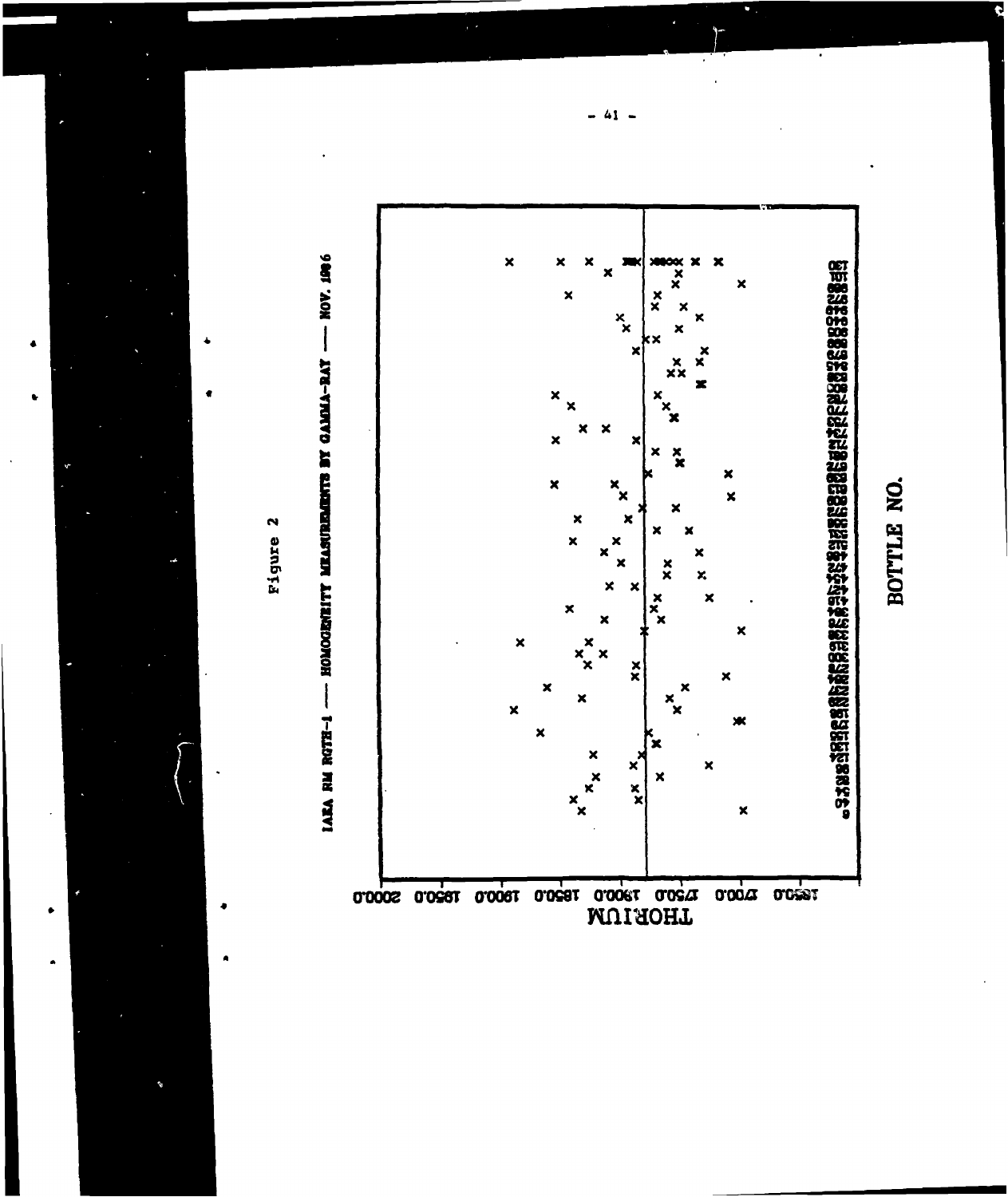

Figure 3



 $42 -$ 

 $\overline{\mathbf{I}_{\mathbf{y}}}$ 

 $\begin{matrix} \bullet \\ \bullet \end{matrix}$ 

BOTTLE NO.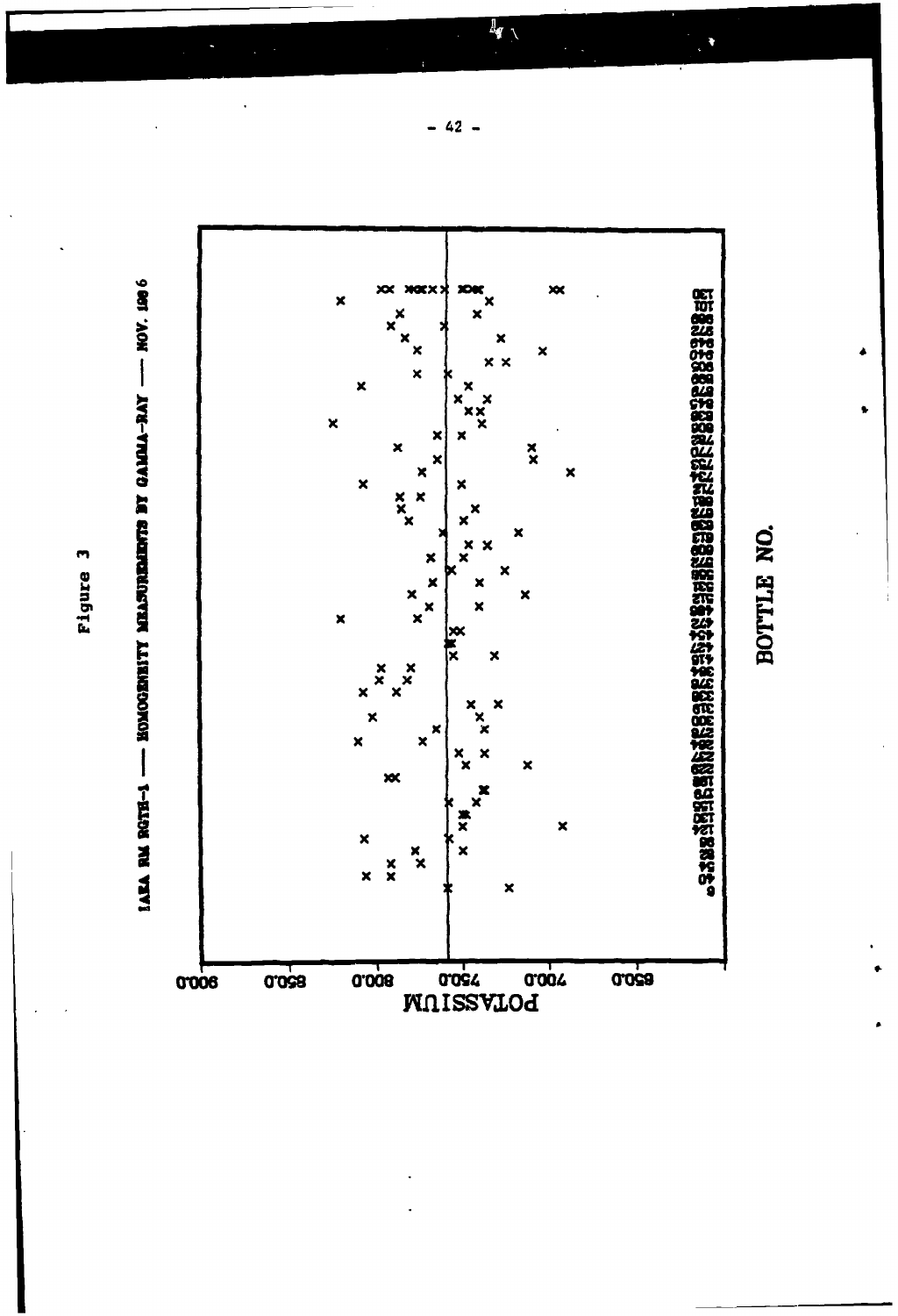



Pigure

è

 $\bullet$ 

 $43 -$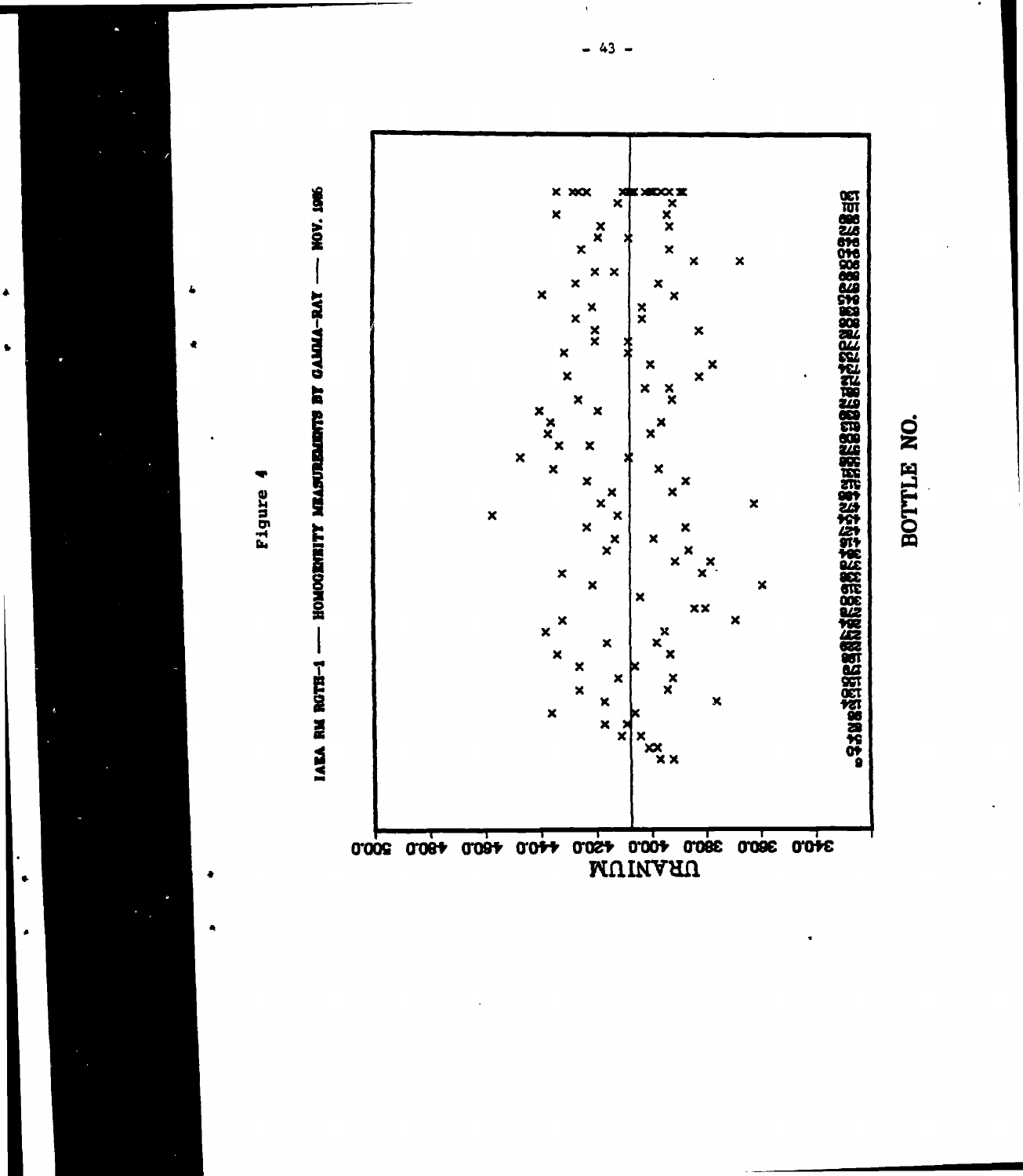**PREPARATION AND CERTIFICATION OF RGK-1 A POTASSIUM RADIOHETRIC REFERENCE MATERIAL**

**- 44 -**

**by**

**A.N. Hanna, J.J. LaBrecque and R. Schelenz International Atomic Energy Agency Department of Research and Isotopes Agency's Laboratories, Chemistry Unit Wagramer Strasse 5, P.O. Box 200 A-1400 Veinna, Austria**

 $\bullet$ 

### **Description of the material**

**A batch of 500 kg of potassium sulphate was supplied by Merck Company as Potassium sulphate powder Extra Pure DAC (Merck Catalogue No. 5151). The results of analysis provided by the supplier were as follows:**

|    | 1. Potassium sulphate (acidimetric)          | 99.8%                         |
|----|----------------------------------------------|-------------------------------|
| 2. | Chloride (Cl')                               | $<$ 5 $\mu$ g/g               |
|    | 3. Total nitrogen                            | $<$ 8 $\mu$ g/g               |
| 4. | Heavy metals (as Pb)                         | $< 10 \text{ }\mu\text{s/s}$  |
|    | Compounds to be reduced by                   | $<$ 40 $\mu$ g/g              |
|    | potassium permanganate (as SO <sub>2</sub> ) |                               |
|    | 6. Arsenic                                   | $<$ 2 $\mu$ g/g               |
|    | 7. Lead                                      | < 10 µg/g                     |
|    | 8. Calcium                                   | $< 20 \text{ }\mu\text{s/s}$  |
| 9. | <b>Iron</b>                                  | $< 10 \, \text{u} \text{s/s}$ |
|    | 10. Copper                                   | $< 10 \text{ }\mu\text{s/s}$  |
|    | 11. Magnesium                                | $< 20 \text{ }\mu\text{g/s}$  |
|    | 12. Sodium                                   | $<$ 50 $\mu$ g/g              |
|    | 13. Zinc                                     | $< 25 \text{ }\mu\text{s/s}$  |
|    | 14. Loss on ignition (600°C)                 | 0.15                          |
|    | 15. Water                                    | < 0.15                        |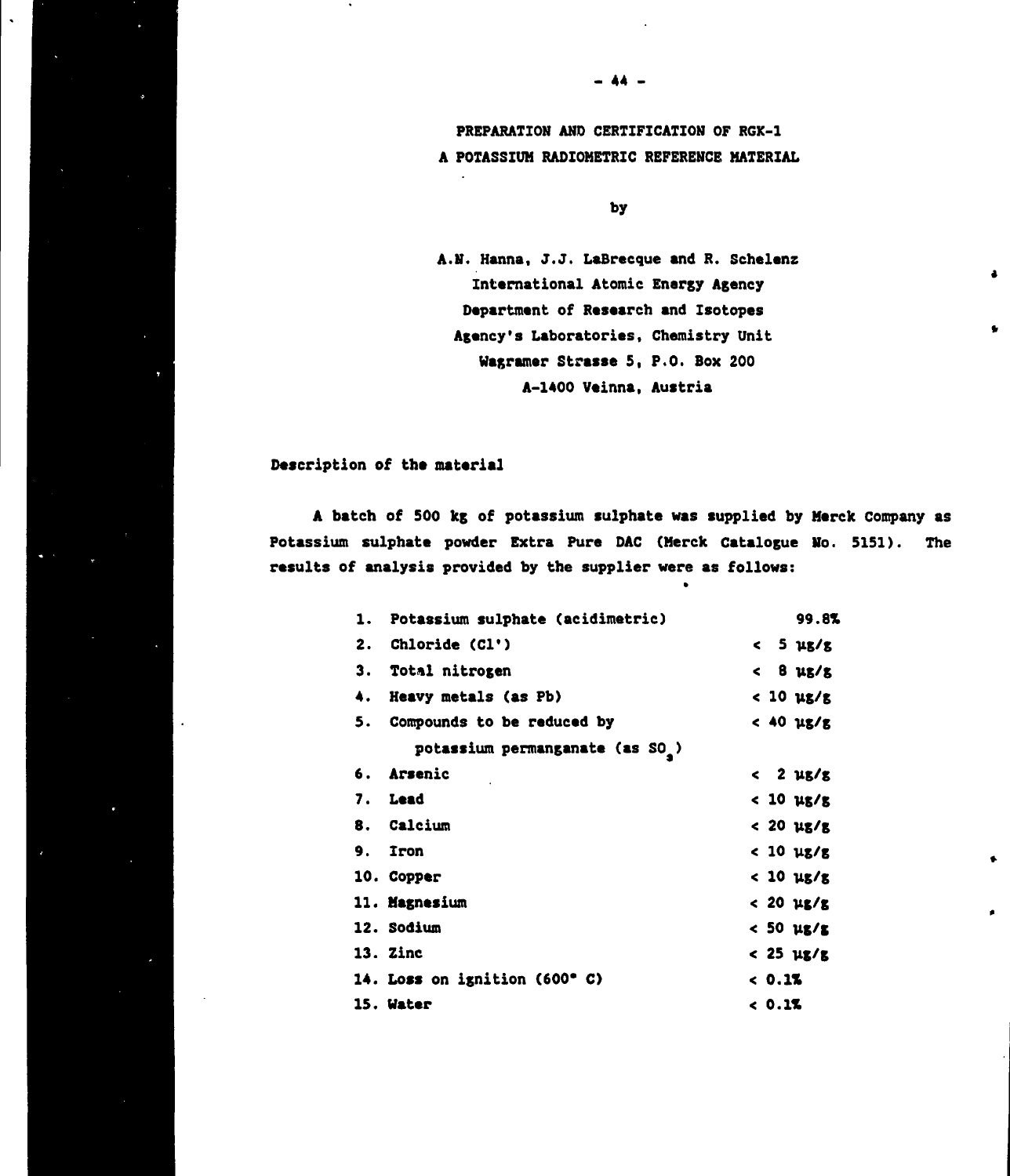**The homogeneity of potassium in the material was checked by atomic absorption spectrometry in twenty samples taken at random from the batch. It was found that the material may be considered homogeneous for potassium, at least for a sample weight equal to or larger than 0.1 g.**

**The results of sieve analysis were as follows:**

| Grain size (mm) | wt. % |
|-----------------|-------|
|                 |       |
| $0.20 - 0.16$   | 8     |
| $0.16 - 0.10$   | 31    |
| less than 0.10  | 61    |

**Aliquots of 500 g of the material were transferred to plastic bottles, labeled IAEA/RGK-1.**

### **Establishing the Certified Values**

 $\mathbf{a}$ 

٠

**The content of potassium sulphate certified by the supplier, 99.8 X<sup>K</sup> a E0 4 (44.8 X K) was determined as sulphate. The concentration of potassium was determined directly as potassium by atomic absorption spectrometry in the Agency's Laboratories, Chemistry Unit. In order to achieve good precision and accuracy of the results, twenty samples of the material were analyzed. The average of these determinations was 45.0 X of potassium with an uncertainty of ±0.3 X at a significance level of 0.05. This value agrees with the value provided by the supplier thus the value of the supplier was accepted as the recommended value for the potassium concentration with + 0.3X confidence interval.**

**The concentrations of uranium and thorium were estimated by the Agency's Laboratories, Chemistry Unit using fluorimetry and neutron activation analysis, respectively.**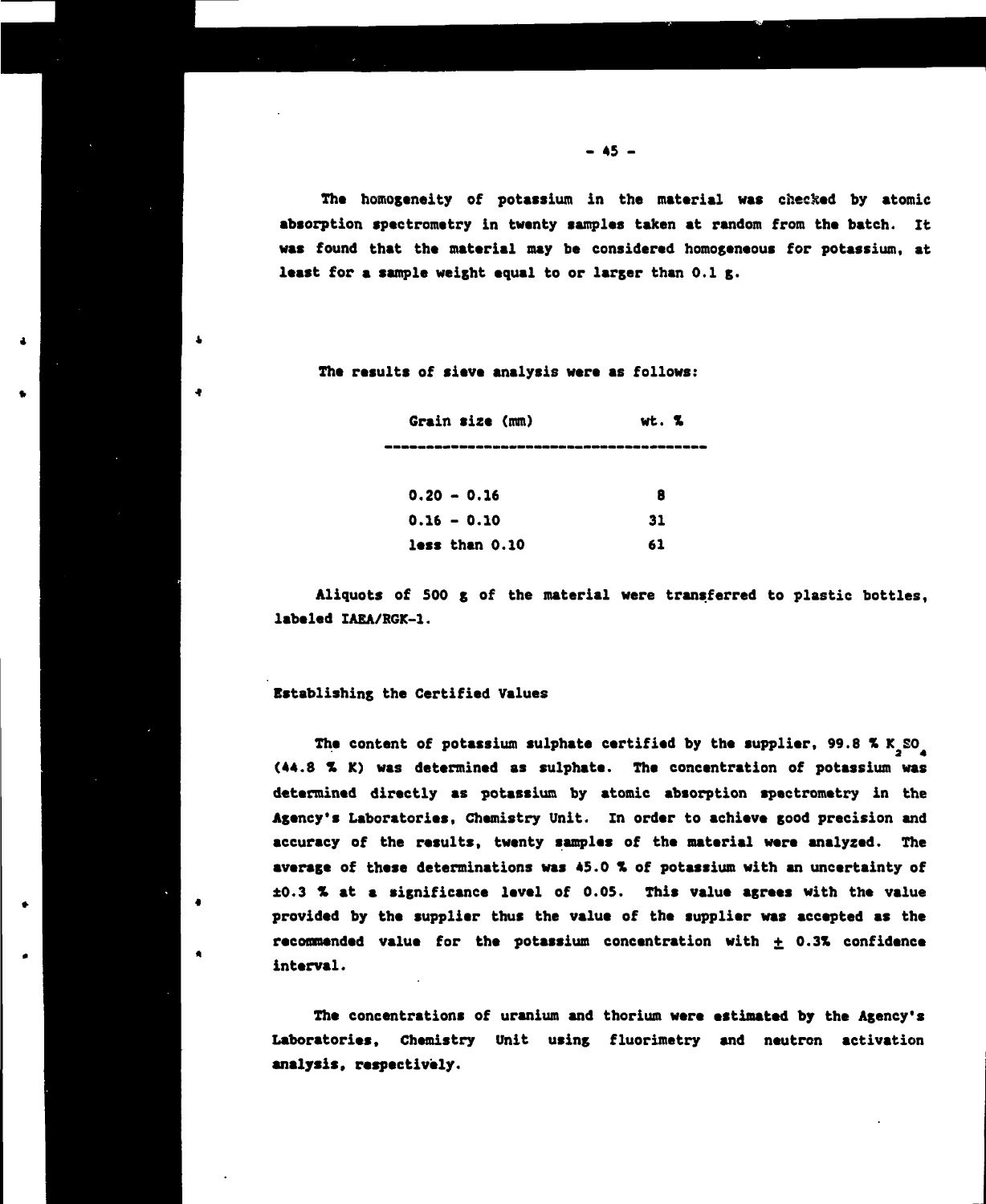

# **INTERNATIONAL ATOMIC ENERGY AGENCY**

## **REFERENCE MATERIAL FOR GAMMA-RAY SPECTROMETR1C ANALYSIS OF GEOLOGICAL MATERIALS**

## **IAEA/RGU-1**

## **CERTIFICATE OF ANALYSIS**

| <b>CONCENTRATION*</b> | INTERVAL**   |  |
|-----------------------|--------------|--|
| 400<br>$\mu$ g/g      | $±2 \mu g/g$ |  |
| less than 1 µg/g      |              |  |
| less than 20 µg/g     |              |  |
|                       |              |  |

**•Expressed on dry weight basis (constant weight at 130°C) \*\*At a significance level of 0.05**

## **DESCRIPTION OP MATERIAL**

**RGU-1, RGTh-1 and RGK-1 are Intended for use in calibrating laboratory gamma-ray spectrometers for the determination of U<sup>t</sup> Th and K in geological materials. RGU-1 was prepared by the Canada Centre for Mineral and Energy Technology (CANMET) under a contract with the International Atomic Energy Agency. The material was prepared by dilution of Canada Certified Reference Material Project (CCRMP) uranium ore BL-S (7.09% TJ) with a floated silica powder of similar grain**

size distribution. BL-5 has been certified for uranium, <sup>226</sup>Ra and

**aioPb confirming that It is In radioactive equilibrium. The complete description of the preparation and certification of RGU-1 may be found in the reference.**

#### **REFERENCE**

**Preparation of Gamma-ray Spectrometry Reference Materials RGU-1, RGTh-1 and RGK-1 Report - IASA/RL/M8, Vienna, 1987**

> **This report may be obtained from: INTERNATIONAL ATOMIC ENERGY AGENCY Agency's Laboratories Analytical Quality Control Services P.O.Box 100 A-1400 Vienna, AUSTRIA**

 $-46 -$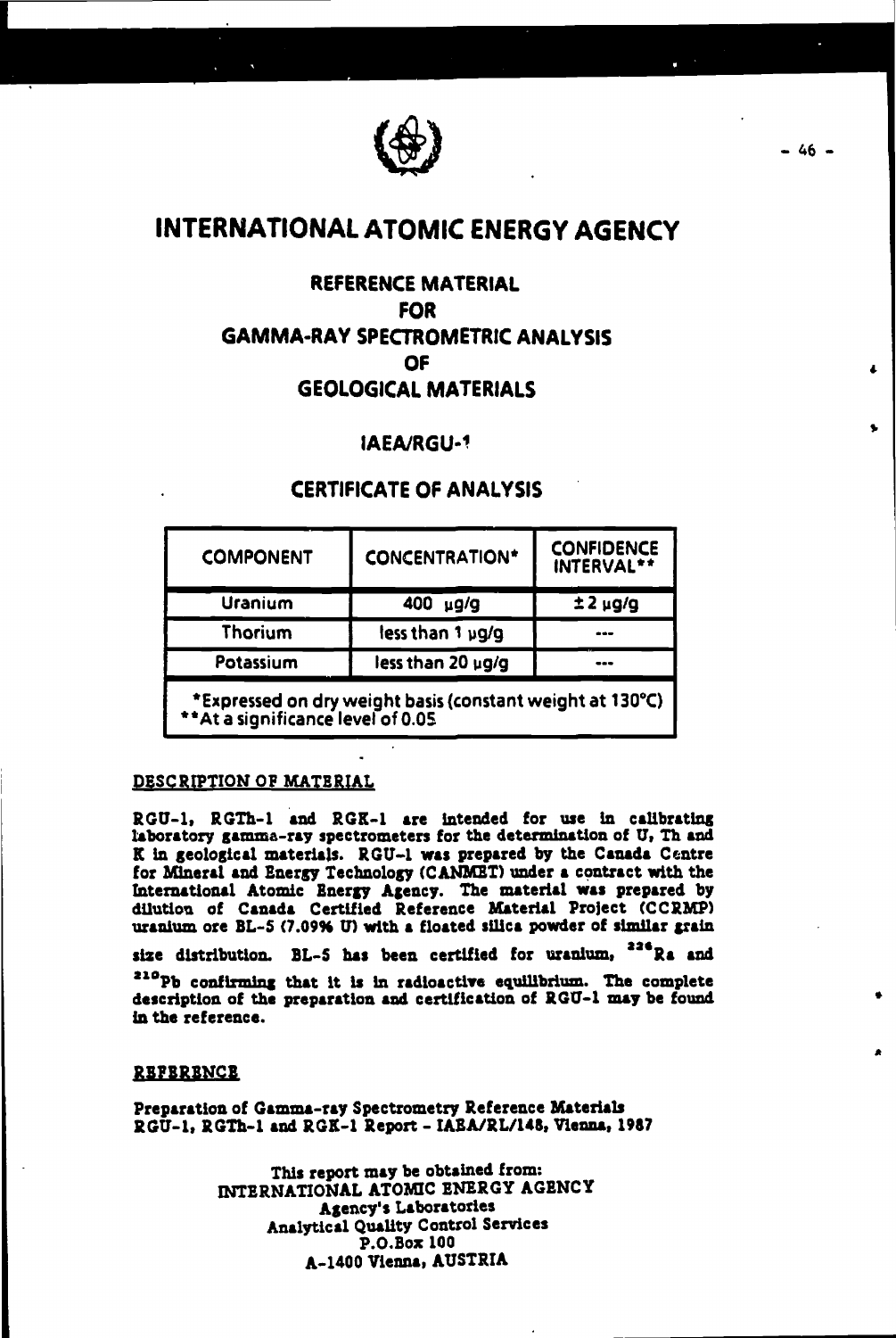

# **INTERNATIONAL ATOMIC ENERGY AGENCY**

## **REFERENCE MATERIAL FOR GAMMA-RAY SPECTROMETR1C ANALYSIS OF GEOLOGICAL MATERIALS**

## **IAEA/RGTh-1**

## **CERTIFICATE OF ANALYSIS**

| <b>COMPONENT</b>                                                                               | <b>CONCENTRATION*</b> | <b>CONFIDENCE</b><br>INTERVAL** |  |  |  |
|------------------------------------------------------------------------------------------------|-----------------------|---------------------------------|--|--|--|
| Thorium                                                                                        | $800 \mu g/g$         | $±16 \mu g/g$                   |  |  |  |
| Uranium                                                                                        | $6.3 \mu g/g$         | $0.4 \mu g/g$                   |  |  |  |
| Potassium                                                                                      | 0.02%                 | ±0.01%                          |  |  |  |
| *Expressed on dry weight basis (constant weight at 130°C)<br>**At a significance level of 0.05 |                       |                                 |  |  |  |

#### **DESCRIPTION OP MATERIAL**

**RGU-1, RGTh-1 and RGK-1 are intended for use in calibrating laboratory gamma-ray spectrometers for the determination of U, Th and K in geological materials. RGTh-1 was prepared by the Canada Centre for Mineral and Energy Technology (CANMET) under a contract with the International Atomic Energy Agency. The material was prepared by dilution of Canada Certified Reference Material Project (CCRMP) thorium ore OKA-2 (2.89% Th, 219 t yg/g) with a floated silica powder of similar grain size distribution. The agreement between radiometric and chemical measurements of thorium and uranium in OKA-2 shows both series to be in radioactive equilibrium. The complete description of the preparation and certification of RGTh-1 may be found in the reference.**

## **REFERENCE**

**Preparation of Gamma-ray Spectrometry Reference Materials RGU-1, RGTh-1 and RGK-1 Report - IAEA/RL/145, Vienna, 1987**

> **This report may be obtained from: INTERNATIONAL ATOMIC ENERGY AGENCY Agency's Laboratories Analytical Quality Control Services P.O.Box 100 A-1400 Vienna, AUSTRIA**